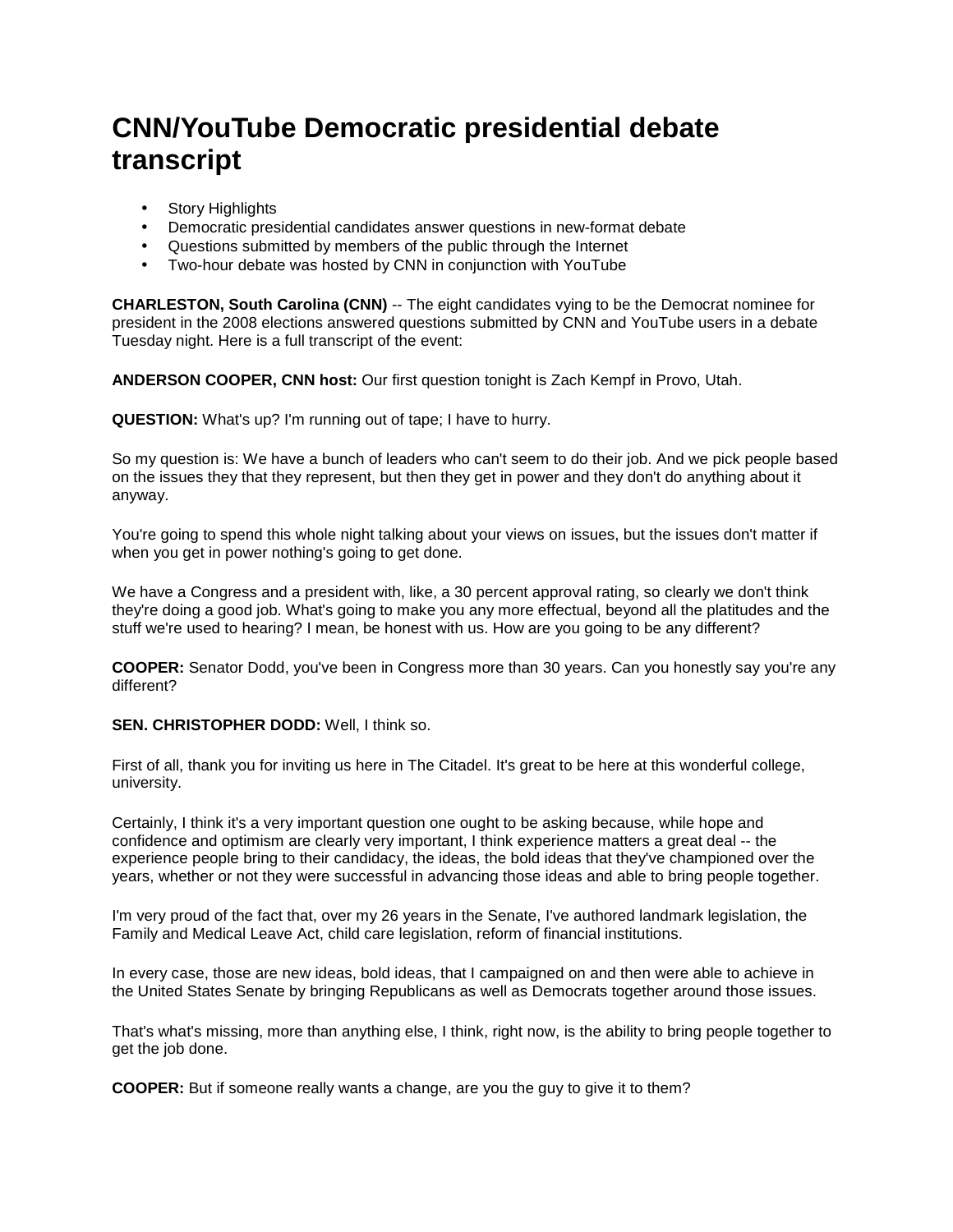**DODD:** Well, I think they ought to look back. Speeches are easy to make and rhetoric is easy to expose here. But I think the idea of looking back and saying, "What have you done?" --if you want to get a good idea of where someone is going to lead or how they're going to lead, I think it's very appropriate to say, "What have you done? Show me. Demonstrate to me the ability to get these things done that you've championed in the past."

**COOPER:** Senator Obama, your supporters say you are different. Your critics say you're inexperienced. You're a first-term senator.

**SEN. BARACK OBAMA:** Well, I think the questioner hit the nail on the head. As I travel around the country, people have an urgent desire for change in Washington. And we are not going to fix health care, we're not going to fix energy, we are not going to do anything about our education system unless we change how business is done in Washington.

Now, part of that is bringing people together, as Chris said. But part of it is also overcoming special interests and lobbyists who are writing legislation that's critical to the American people.

And one of the things I bring is a perspective as a community organizer, as a state legislator, as well as a U.S. senator, that says: Washington has to change.

**COOPER:** A lot of people say -- Congressman Kucinich, your supporters certainly say you are different. Even your critics would certainly say you are different. Here's a direct question for you.

**QUESTION:** Hello. My name is Davis Fleetwood. I'm from Groton, Massachusetts. My question is for Dennis Kucinich.

After watching the first several debates, which seemed more like conversations than actually debates, we're all clear out here that you Democrats are united. We get it.

But we have a very important decision to make coming up very soon, and Americans desperate for a change need to know: Congressman Kucinich, how would America be better off with you as president than we would be if either Hillary Clinton or Barack Obama became president?

**COOPER:** What do you have that Senator Clinton and Senator Obama do not have?

**REP. DENNIS KUCINICH:** Well, first of all, a clear record as having not only opposed the war from the very beginning -- the only one of the stage that actually voted against the war, and also the only one on the stage who voted against funding the war 100 percent of the time.

You know, we're here at The Citadel. I want the people of The Citadel to know that I mourn the passing of those people who gave their lives, but I also would not hesitate to call upon you to defend this country, but I'll never send you in pursuit of a political agenda or a lie.

Just like my father before me, who served in the Marines, and my brother who served in the Marines in Vietnam, and my nephew who served in Iraq, I believed in duty and honor and I think it's important to have those commitments to this country.

And so I say we achieve strength through peace. That's the new doctrine that I'm going to promote throughout this campaign; that we'll use the science of human relations and diplomacy; that we pursue an approach which says that you can use international agreements and treaties; and that you can work to settle your differences without committing the young men and women to war, unless it's absolutely necessary.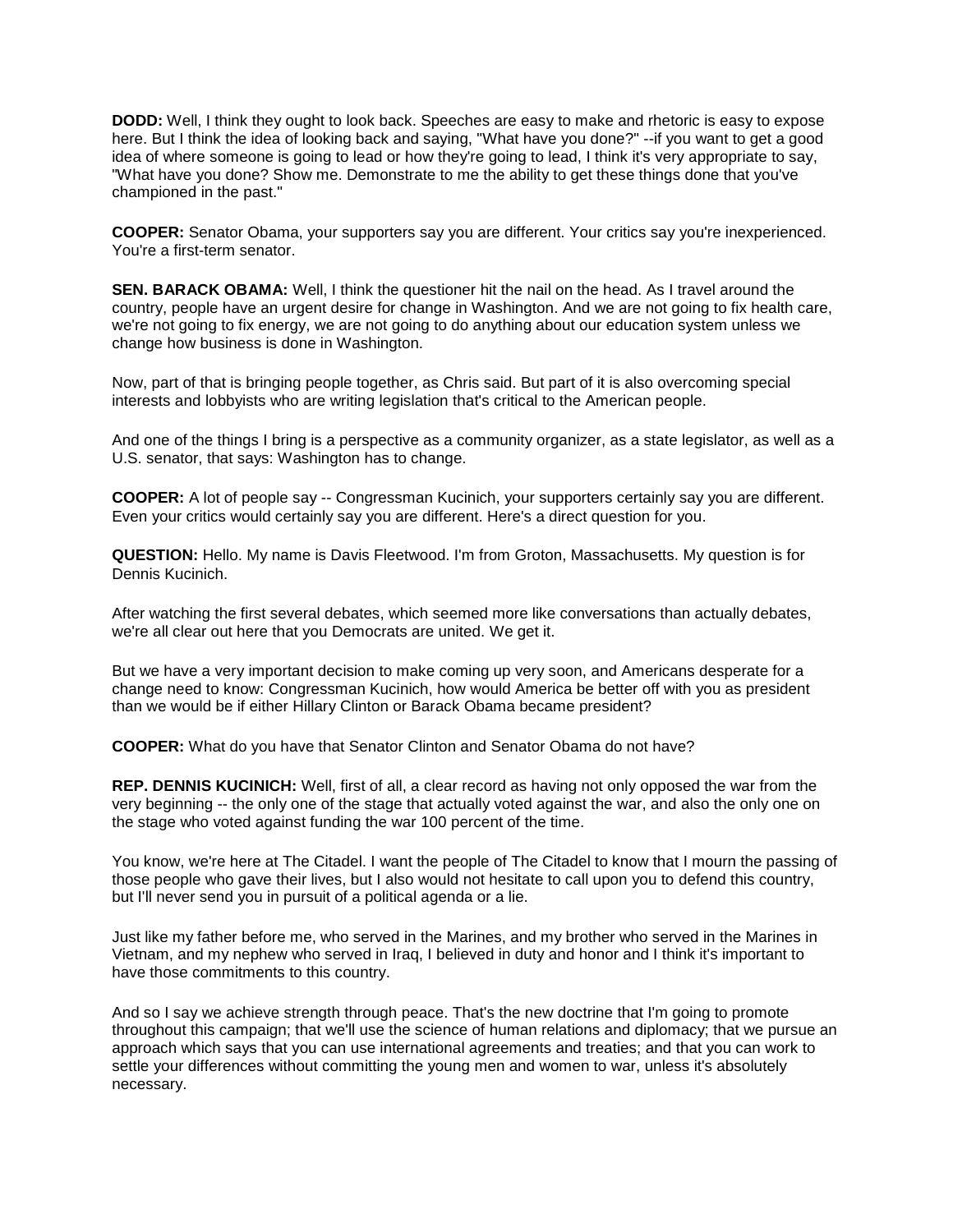**COOPER:** Senator Clinton, you were involved in that question. I want to give you a chance to respond, 30 seconds.

(APPLAUSE)

**SEN. HILLARY CLINTON:** Well, I think the Democrats are united, as Davis said, and we are united for change. We cannot take another four or eight years of Republican leadership that has been so disastrous for our country.

The issue is: Which of us is ready to lead on day one? I have 35 years of being an instrument and agent of change, before I was ever a public official. And during the time that I've been privileged to serve as first lady and now as senator, I've worked to bring people together, to find common ground where we can, and then to stand our ground where we can't.

**COOPER:** Senator Obama, you were involved in that question as well.

**OBAMA:** Look, I don't think this is just a Republican problem. I think this is a problem that spans the parties. And we don't just need a change in political parties in Washington. We've got to have a change in attitudes of those who are representing the people, America. And part of the reason I don't take PAC money, I don't take federal lobbyists' money is because we've got to get the national interests up front as opposed to the special interests.

And that is something that I've got a track record doing, and I think that is what the American people are looking for in this election -- people of both parties as well as independents.

**COOPER:** Our next question is for Senator Clinton.

(APPLAUSE)

**QUESTION:** Hi. My name is Rob Porter, and I'm from Irvine, California.

I have a question for Hillary Clinton.

Mrs. Clinton, how would you define the word "liberal?"

And would you use this word to describe yourself?

Thank you.

(LAUGHTER)

**CLINTON:** You know, it is a word that originally meant that you were for freedom, that you were for the freedom to achieve, that you were willing to stand against big power and on behalf of the individual.

Unfortunately, in the last 30, 40 years, it has been turned up on its head and it's been made to seem as though it is a word that describes big government, totally contrary to what its meaning was in the 19th and early 20th century.

I prefer the word "progressive," which has a real American meaning, going back to the progressive era at the beginning of the 20th century.

I consider myself a modern progressive, someone who believes strongly in individual rights and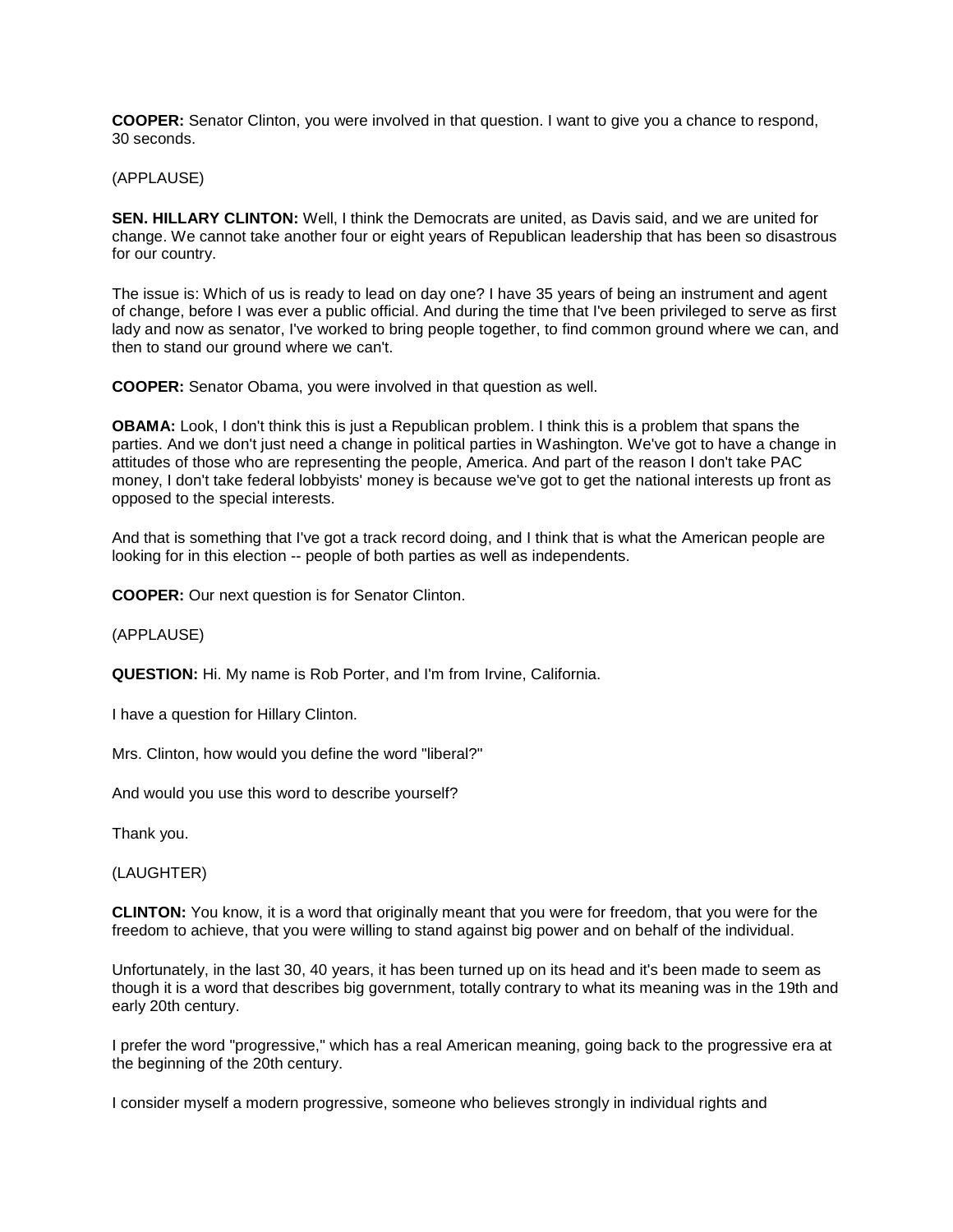freedoms, who believes that we are better as a society when we're working together and when we find ways to help those who may not have all the advantages in life get the tools they need to lead a more productive life for themselves and their family.

So I consider myself a proud modern American progressive, and I think that's the kind of philosophy and practice that we need to bring back to American politics.

**COOPER:** So you wouldn't use the word "liberal," you'd say "progressive."

(APPLAUSE)

Senator Gravel, are you a liberal?

**FORMER SEN. MIKE GRAVEL:** I wouldn't use either word (OFF-MIKE) Zach asked about change. You're not going to see any change when these people get elected.

We were asked about -- that we're united.

We're not united. I'm not united on many of their views. And I want to take on Barack Obama for a minute, who said he doesn't take money from lobbyists. Well, he has 134 bundlers. Now, what does he think that is?

And, besides that, he has received money from a Robert Wolf, the head of the USB (sic) bank in the United States, who raised \$195,000 -- from this bank -- wait a second -- who has lobbyists in Washington...

**COOPER:** Your time is up.

**GRAVEL:** ... and it's a foreign-owned bank.

**COOPER:** Senator Obama, I'm going to have to let you respond.

**OBAMA:** Absolutely.

Well, the fact is I don't take PAC money and I don't take lobbyists' money.

And the bundlers -- the reason you know who is raising money for me, Mike, is because I have pushed through a law this past session to disclose that.

And that's the kind of leadership that I've shown in the Senate. That's the kind of leadership that I showed when I was a state legislator. And that's the kind of leadership that I'll show as president of the United States.

**GRAVEL:** Wait a minute...

(APPLAUSE)

**COOPER:** Our next question is for Senator Biden.

**QUESTION:** Hello. This question is for all of the candidates. Partisanship played a major role in why nothing can be done in Washington today. All of you say you will be able to work with Republicans. Well, here's a test. If you had to pick any Republican member of Congress or Republican governor to be your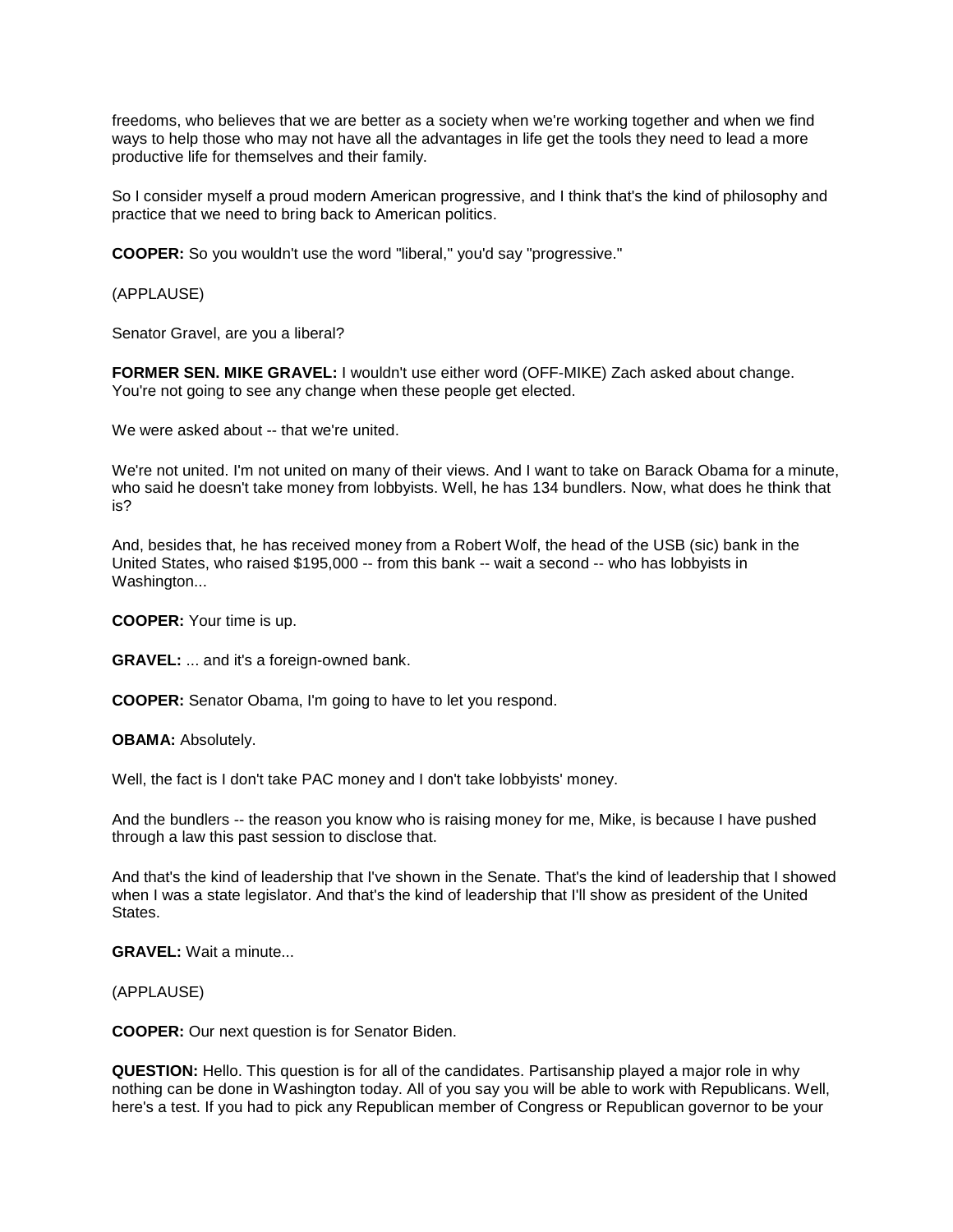running mate, who would it be?

**SEN. JOE BIDEN:** At the risk of hurting his reputation -- and it will hurt him -- but I would pick Chuck Hagel, and I'd consider asking Dick Lugar to be secretary of state.

And I do have -- I do have a record of significant accomplishment. The crime bill, which became known as the Clinton crime bill, was written by Joe Biden, the Biden crime bill. That required me to cross over, get everyone together, not -- no one's civil liberties were in any way jeopardized.

We put 100,000 cops on the street. Violent crime came down.

The Violence against Women Act, what we did in Bosnia, and so on. So I have a track record of being able to cross over and get things done.

And by the way, if you want to end all this money, support my effort to pass public financing of all elections.

(APPLAUSE)

**COOPER:** All right. Stay on the topic.

Senator Edwards? Any Republicans?

**FORMER SEN. JOHN EDWARDS:** Actually, I think Chuck Hagel is a good choice. But I -- if you listen to these questions, they all have exactly the same thing, which is how do we bring about big change?

And I think that's a fundamental threshold question. And the question is: Do you believe that compromise, triangulation will bring about big change? I don't.

I think the people who are powerful in Washington -- big insurance companies, big drug companies, big oil companies -- they are not going to negotiate. They are not going to give away their power. The only way that they are going to give away their power is if we take it away from them.

## (APPLAUSE)

And I have been standing up to these people my entire life. I have been fighting them my entire life in court rooms -- and beating them.

If you want real change, you need somebody who's taking these people on and beating them...

## **COOPER:** Time.

**EDWARDS:** ... over and over and over.

**COOPER:** The other thing you're going to see tonight are candidate videos. We've asked each campaign to put together a 30- second YouTube-style video. The first one is from Senator Chris Dodd.

# **(BEGIN VIDEO CLIP)**

**QUESTION:** Senator, I have to ask, what's with the white hair?

**DODD:** I don't know why you bring that up. Bill Richardson, Hillary, Joe Biden and I, we're all about the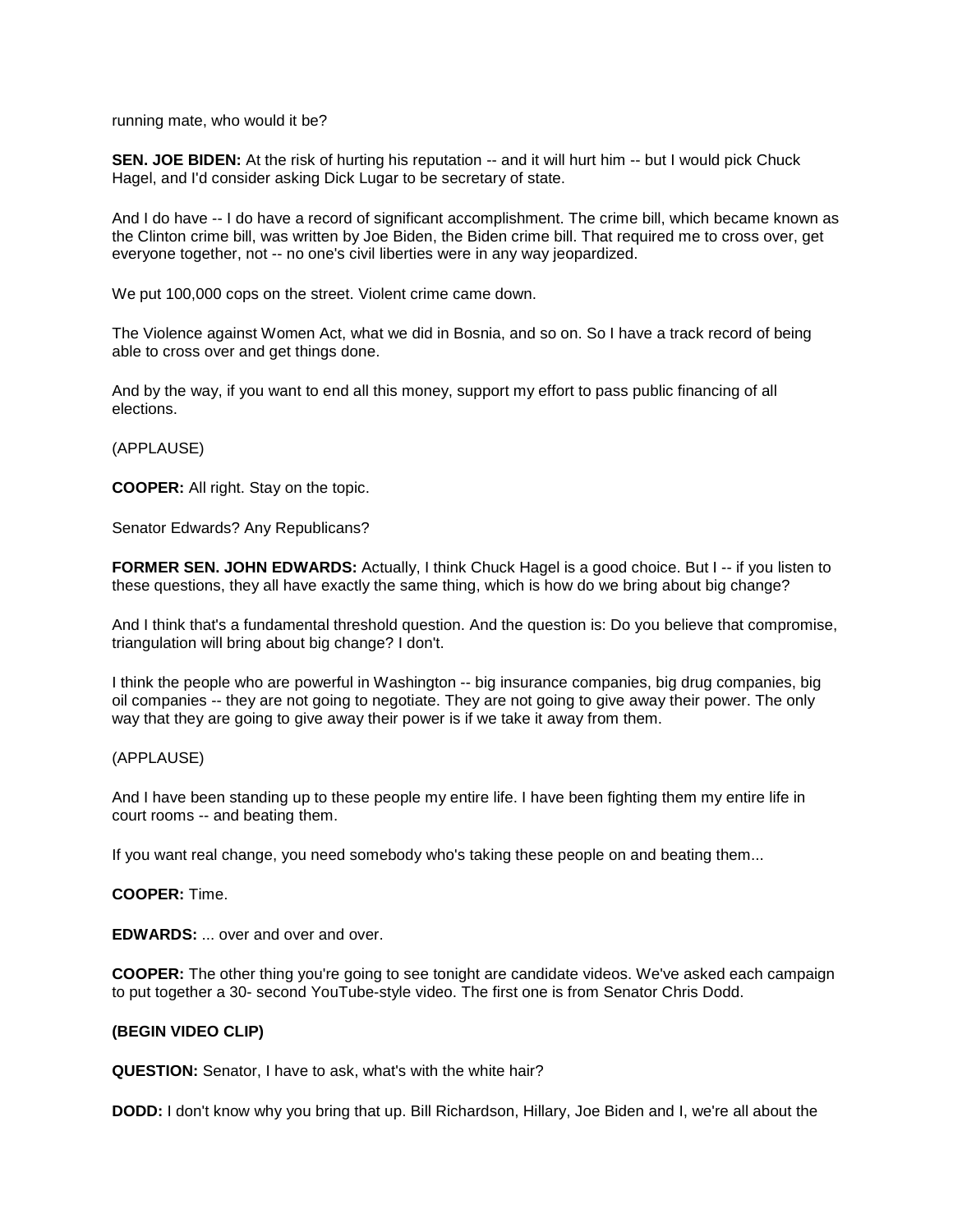same age. I don't think the white hair is an issue.

**QUESTION:** Well, how did you get the white hair?

**DODD:** Hard work, I suppose. For example, it took me seven years to pass the Family and Medical Leave Act, and I helped to end wars in Central America and bring peace to Northern Ireland. I'm ready to be president.

**QUESTION:** Well, how many white hairs do you have?

**DODD:** Hundreds, thousands, I presume.

**QUESTION:** Really?

**DODD:** I'm Chris Dodd, and we approved this message.

(END VIDEO CLIP)

(APPLAUSE)

**COOPER:** There you go. Nothing wrong with white hair.

**DODD:** A young person with white hair, too?

**COOPER:** Yes, sadly, my age is catching up to my hair.

(LAUGHTER)

Almost 50 percent of South Carolina's Democrats are African- Americans. It's among the highest percentage of the nation. So we're giving a lot of questions from YouTube viewers on race tonight.

This first one is for Senator Edwards. Let's listen.

**QUESTION:** Hello, America. Hello, presidential candidates. This is Will from Boston, Massachusetts. And I hope, you know, they put this question on. It's a question in the back of everybody's head. You know, in some people, it's further back than others, collecting cobwebs.

But is African-Americans ever going to get reparations for slavery?

I know you all are going to run around this question, dipping and dodging, so let's see how far you all can get.

**COOPER:** Senator Edwards, no dipping and dodging. Should African-Americans get reparations?

**EDWARDS:** I'm not for reparations. I can answer that questions. But I think there are other things we can do to create some equality that doesn't exist in this country today.

Today there was a report that, right here in Charleston, African Americans are paying more than their white counterparts for mortgages than any other place in America, any other place in the United States of America.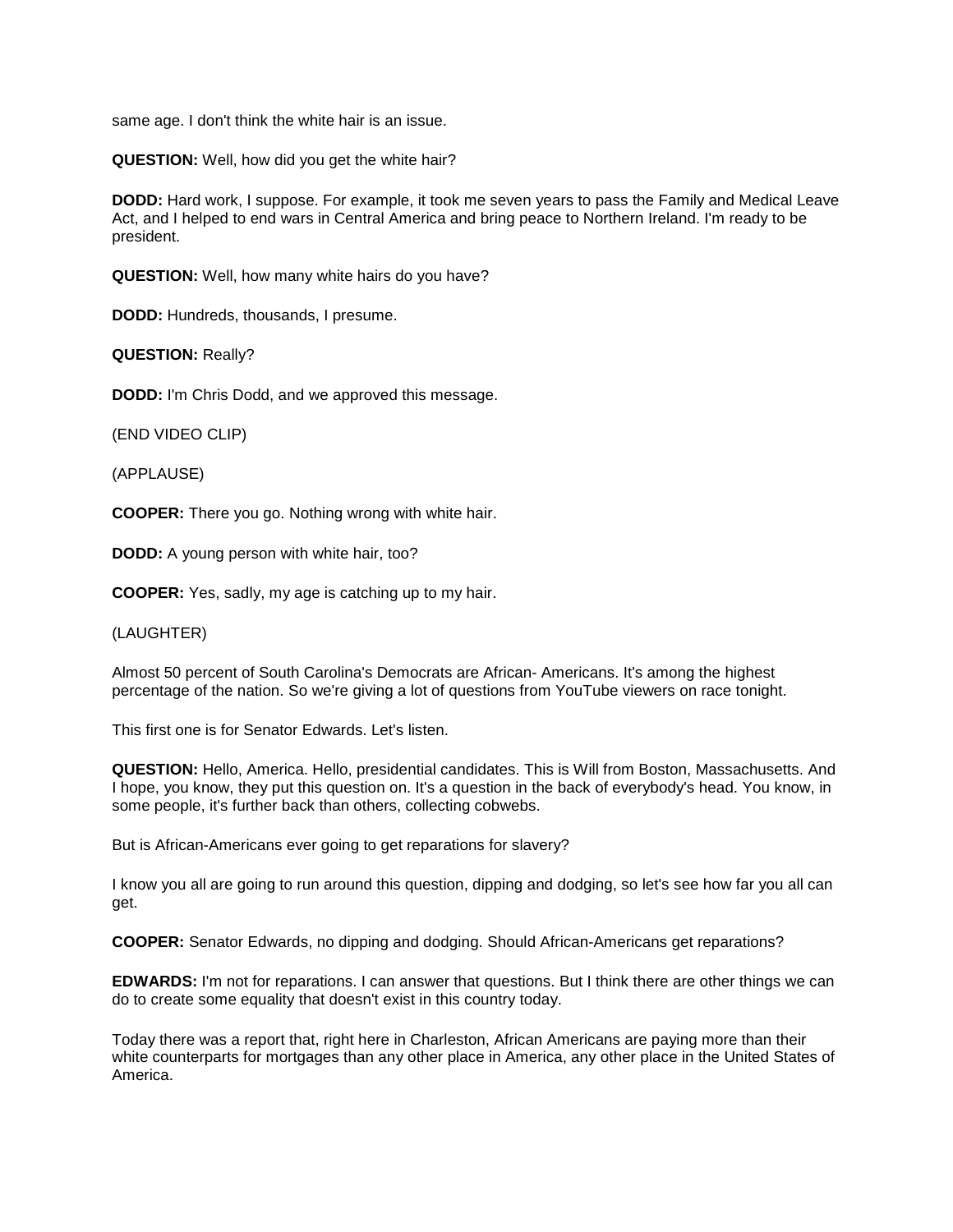And here's an example. What is the conceivable explanation for this, that black people are paying more for their mortgage?

And, by the way, it's not just low-income African Americans; it's high-income African-Americans. There's absolutely no explanation for this. It goes to the basic question that I raised just a few minutes ago.

To have a president that's going to -- is going to fight for equality, fight for real change, big change, bold change, we're going to have to somebody -- we can't trade our insiders for their insiders. That doesn't work.

What we need is somebody who will take these people on, these big banks, these mortgage companies, big insurance companies, big drug companies. That's the only way we're going to bring about change. And I will do that as president.

(APPLAUSE)

**COOPER:** Senator Obama, your position on reparations?

**OBAMA:** I think the reparations we need right here in South Carolina is investment, for example, in our schools. I did a...

## (APPLAUSE)

I did a town hall meeting in Florence, South Carolina, in an area called the corridor of shame. They've got buildings that students are trying to learn in that were built right after the Civil War. And we've got teachers who are not trained to teach the subjects they're teaching and high dropout rates.

We've got to understand that there are corridors of shame all across the country. And if we make the investments and understand that those are our children, that's the kind of reparations that are really going to make a difference in America right now.

**COOPER:** Is anyone on the stage for reparations for slavery for African-Americans?

Are you?

## **KUCINICH:** I am.

The Bible says we shall be and must be repairers of the breach. And a breach has occurred.

We have to acknowledge that. It's a breach that has resulted in inequality in opportunities for education, for health care, for housing, for employment. And so, we must be mindful of that.

But it's also a breach that has affected a lot of poor whites as well.

We need to have a country which recognizes that there is an inequality of opportunity and a president who's ready to challenge the interest groups -- be they insurance companies or mortgage companies or defense contractors who are taking the money away from the people who need it.

# **COOPER:** Time.

**KUCINICH:** Yes, I am for repairing the breach. Yes, I am for reparations.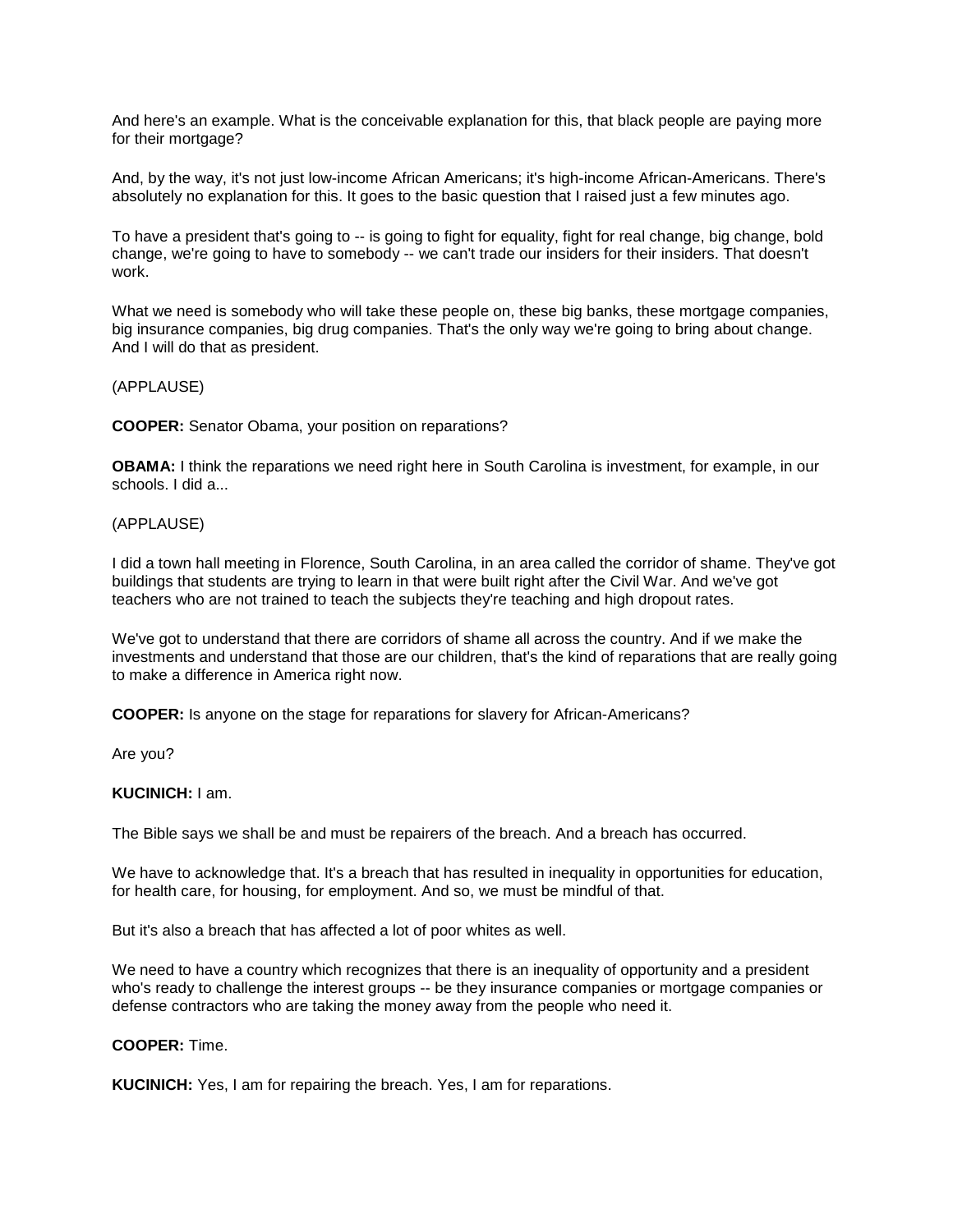## **COOPER:** Our next question is for Senator Dodd.

**QUESTION:** Do you believe the response in the wake of Hurricane Katrina would have been different if the storm hit an affluent, predominantly white city? What roles do you believe race and class played in the storm's aftermath? And if you acknowledge that race and class affected the response efforts, what can you do to ensure that this won't happen in the future? And what can you do to ensure this nation's most needy people, in times of crisis and always, something will be done to help them too?

**DODD:** Well, it's a great question, Morgan, to raise here. It, obviously, points to one of the most dark and shameful moments in recent past history in our country -- the fact that a major American city went through a natural disaster, and we found almost (ph) little to do. The American president had almost no response whatsoever to the people of that city, New Orleans.

In fact, today still, the problem persists where people who had to move out of their city, move elsewhere, and little or no efforts to make sure they can get back in their homes. They have literally thousands of people whose homes were destroyed, their economic opportunities destroyed.

I believe that had this occurred in a place with mainly a white population, we would have seen a much more rapid response and a consistent response to that issue.

As an American president, we can never, ever allow again a major city, a major population center in our country go through what New Orleans, what the Gulf states did as a result of the kind of neglect from an American president.

As president, I would commit to do everything possible we bring to bear the talents, the resources.

In fact, it should have been done ahead of time, to have a FEMA operation that was prepared to respond to these predictable disasters. So it's a mark of shame on our country. It ought to be reversed. It will in the Dodd administration.

(APPLAUSE)

**COOPER:** Governor Richardson, the Democrats talk a lot about the failure of the president with Hurricane Katrina. The governor of that state was a Democrat; the mayor of that city is a Democrat as well.

**GOV. BILL RICHARDSON:** Well, there was politics. All of a sudden, other states that had the similar devastation got better treatment, like Mississippi.

This is what I would do. The response of our government to Katrina, before, during and after, was inexcusable. We have got to eliminate in the future any red tape that helps families -- that helps the devastation.

Secondly, we have to let those that live there to come back first, instead of big moneyed interests. We have to stop the predatory lending of insurance companies, housing and many others that are ripping off the people.

And then, finally, we have to make sure that a president cares -- and doesn't just pose for photo ops, but makes a difference and a commitment to rebuild that city and that region.

(APPLAUSE)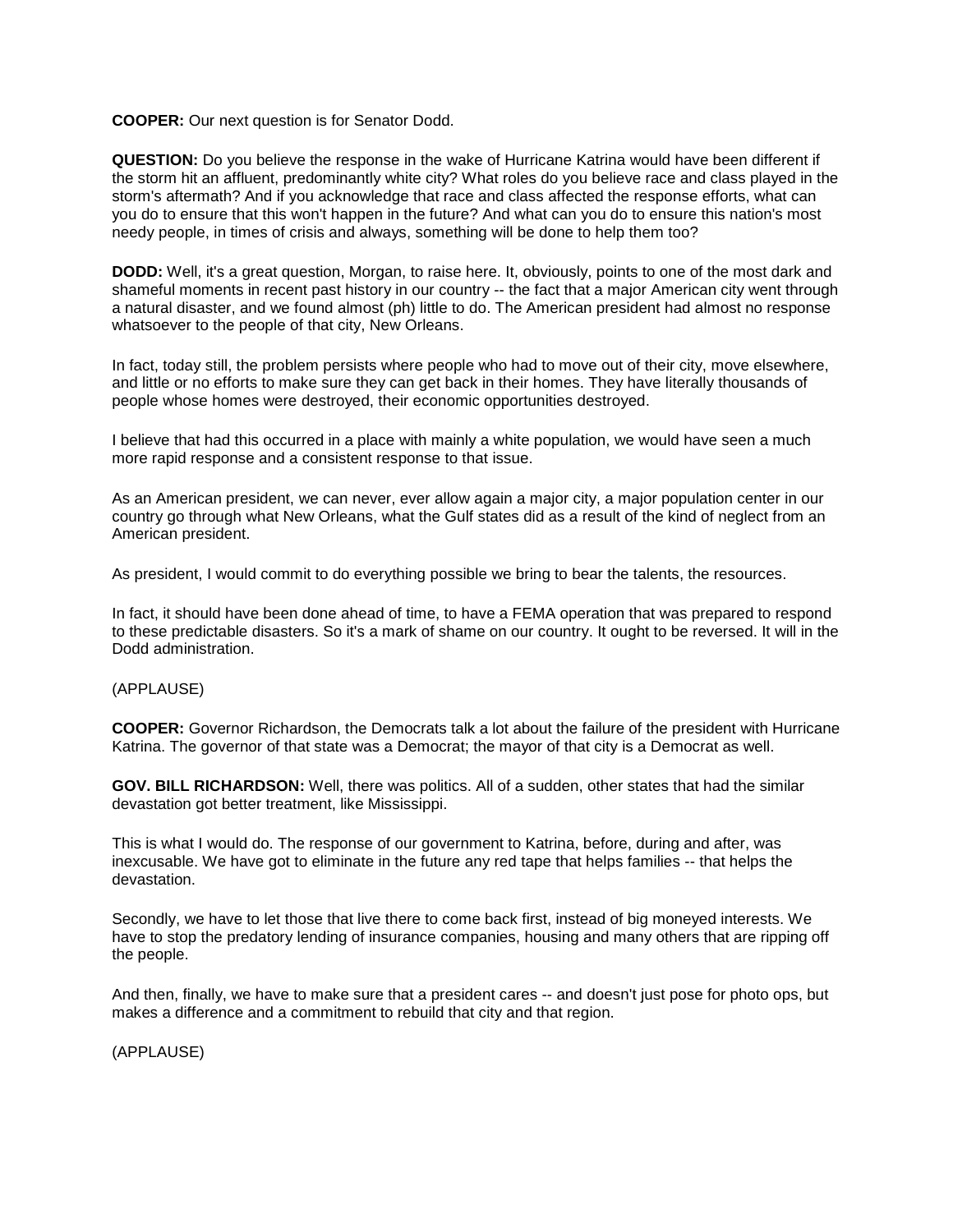**COOPER:** Our next question comes from Jordan Williams.

**QUESTION:** Hello. My name is Jordan Williams, and I am a student at K.U., from Coffeyville, Kansas.

This question is meant for Senator Obama and Senator Clinton.

Whenever I read an editorial about one of you, the author never fails to mention the issue of race or gender, respectively. Either one is not authentically black enough, or the other is not satisfactorily feminine.

How will you address these critics and their charges if one or both of you should end up on the Democratic ticket in '08?

**COOPER:** Senator Obama, how do you address those who say you're not authentically black enough?

(LAUGHTER)

**OBAMA:** Well...

**COOPER:** Not my question; Jordan's question.

**OBAMA:** You know, when I'm catching a cab in Manhattan -- in the past, I think I've given my credentials.

(LAUGHTER)

(APPLAUSE)

But let me go to the broader issue here. And that is that race permeates our society. It is still a critical problem.

But I do believe in the core decency of the American people, and I think they want to get beyond some of our racial divisions.

Unfortunately, we've had a White House that hasn't invested in the kinds of steps that have to be done to overcome the legacy of slavery and Jim Crow in this country.

And as president of the United States, my commitment on issues like education, my commitment on issues like health care is to close the disparities and the gaps, because that's what's really going to solve the race problem in this country.

If people feel like they've got a fair shake, if children feel as if the fact that they have a different surname or they've got a different skin color is not going to impede their dreams, then I am absolutely confident that we're going to be able to move forward on the challenges that we face as a country.

# (APPLAUSE)

**COOPER:** Senator Clinton, you have a minute as well since this question is to you.

**CLINTON:** Well, I couldn't run as anything other than a woman.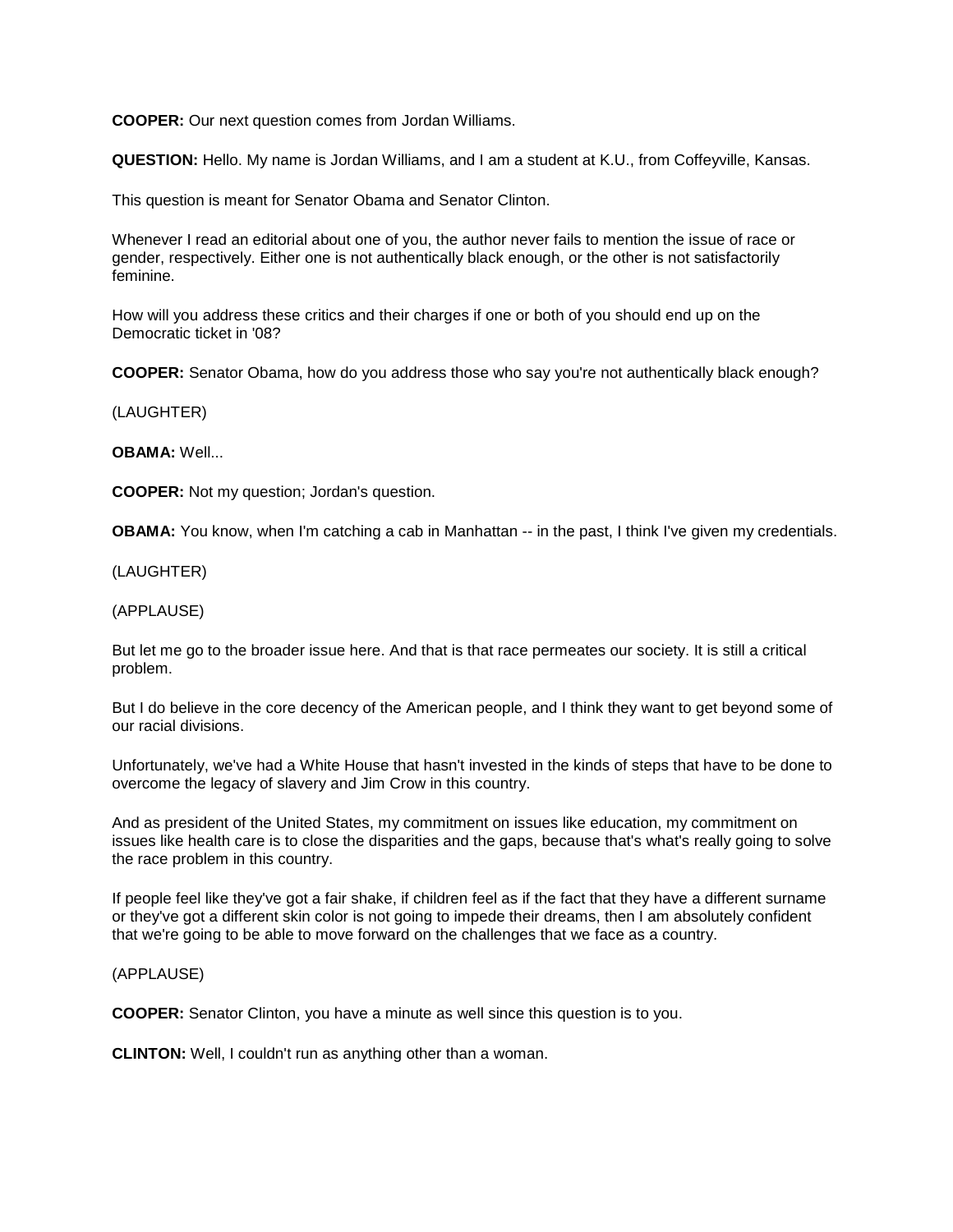# (LAUGHTER)

I am proud to be running as a woman.

And I'm excited that I may...

# (APPLAUSE)

... you know, may be able, finally, to break that hardest of all glass ceilings.

But, obviously, I'm not running because I'm a woman. I'm running because I think I'm the most qualified and experienced person to hit the ground running in January 2009.

And I trust the American people to make a decision that is not about me or my gender, or about Barack or his race or about Bill and his ethnicity, but about what is best for you and your family.

We have big challenges...

# (APPLAUSE)

... and big needs in our country. And I think we're going to need experienced and strong leadership in order to start handling all of the problems that we have here at home and around the world.

And when I'm inaugurated, I think it's going to send a great message to a lot of little girls and boys around the world.

**COOPER:** Senator Edwards...

(APPLAUSE)

Senator Edwards, earlier this week, your wife said that you would be a better advocate for women than Senator Clinton. Was she right?

**EDWARDS:** Well, let me say first that on the question that was just asked to Senator Obama...

**COOPER:** We prefer you stay on the question...

**EDWARDS:** I'm going to stay on your question. I promise I'll answer that question. But the first thing I want to say -- and I want to speak for everybody, I believe, on this stage -- anybody who's considering not voting for Senator Obama because he's black or for Senator Clinton because she's a woman, I don't want their vote. I don't want them voting for me.

# (APPLAUSE)

I think what Elizabeth was saying was -- to answer your question, what Elizabeth was saying was there are very important issues facing women in this country. More women are affected by the minimum wage than men are affected by the minimum wage. I have been the most aggressive -- in fact, I would challenge every Democrat on this stage today to commit to raising the minimum wage to \$9.50 an hour by the year 2012.

(APPLAUSE)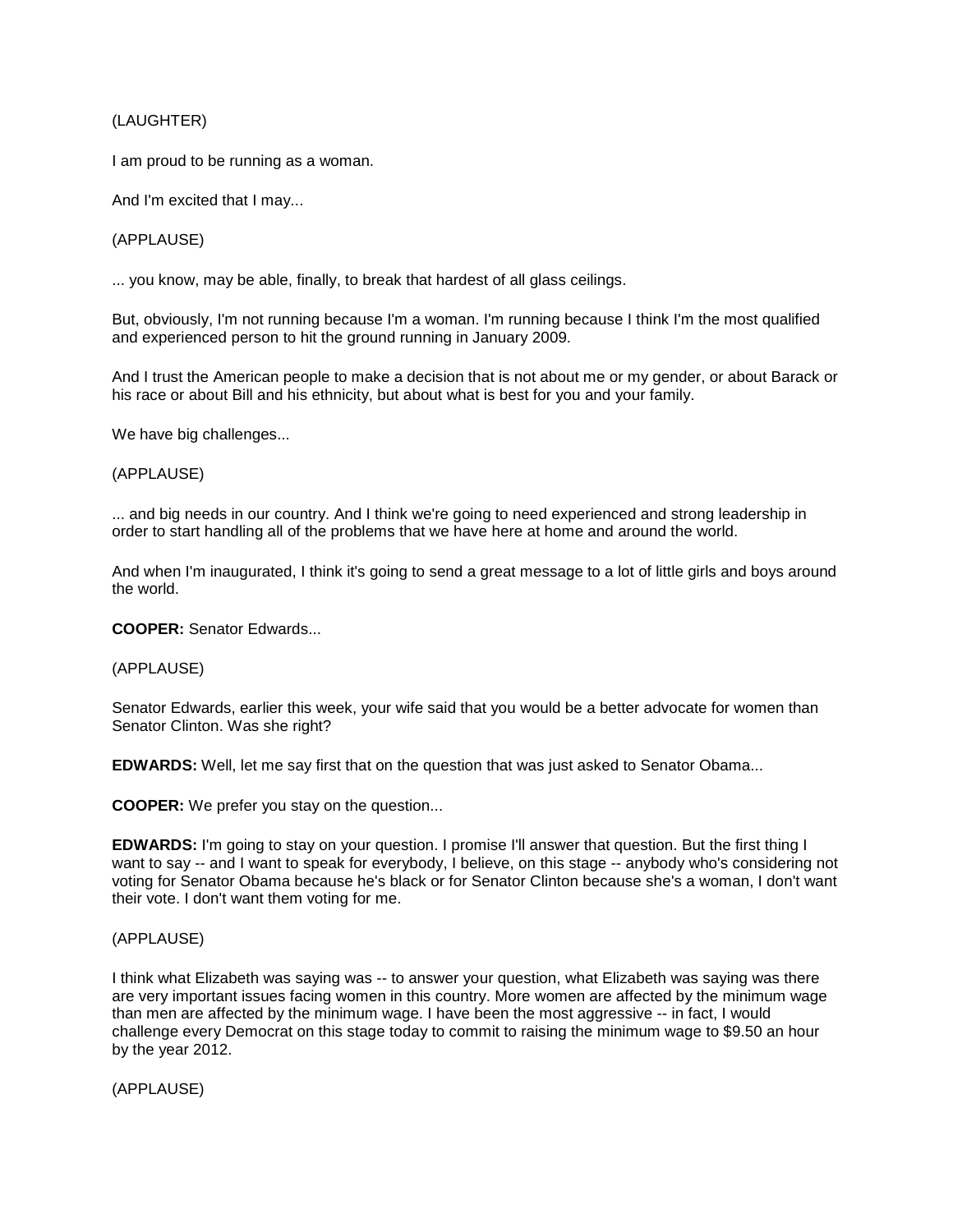Second, there are more women in poverty than men in poverty.

And I have made this a central cause in my life and a central cause in my campaign. More women have difficulty getting the health care that they need than men do. And I was the first person to come out with a comprehensive, truly universal health care plan.

**COOPER:** So do you think you're a better advocate for women than Senator Clinton?

**EDWARDS:** Those are issues -- listen, Senator Clinton has a long history of speaking out on behalf of women. She deserves to be commended for that. But I believe that on the issues that directly affect women's lives, I have the strongest, boldest ideas and can bring about the change that needs to be brought.

**COOPER:** Senator Clinton, is he a better advocate for women?

(APPLAUSE)

**CLINTON:** Anderson, I have a great deal of admiration for Elizabeth Edwards. And I appreciate greatly John's comments. You know, I have spent my entire life advocating for women. I went to Beijing in 1995 and said that women's rights are human rights, and I've done everything I can to make that principle come true.

And, specifically on issues, I got to vote to raise the minimum wage.

I put in legislation which said that Congress should not get a salary increase until they did raise the minimum wage, and I am putting that back in, because I agree that by the time we got it raised after 10 years, it was already out of date.

And as to women in poverty and women with health care needs, I have been on the forefront of both advocating and creating change in my public service, in my time in Arkansas, the White House, and now in the Senate.

But I think it is terrific. We're up here arguing about who's going to be better for women, because isn't that a nice change for everybody to hear.

(APPLAUSE)

**COOPER:** Our next question is on a topic that got a lot of response from YouTube viewers. Let's watch.

**QUESTION:** Hi. My name is Mary.

**QUESTION:** And my name is Jen.

**QUESTION:** And we're from Brooklyn, New York.

If you were elected president of the United States, would you allow us to be married to each other?

**COOPER:** Congressman Kucinich?

**KUCINICH:** Mary and Jen, the answer to your question is yes. And let me tell you why.

Because if our Constitution really means what it says, that all are created equal, if it really means what it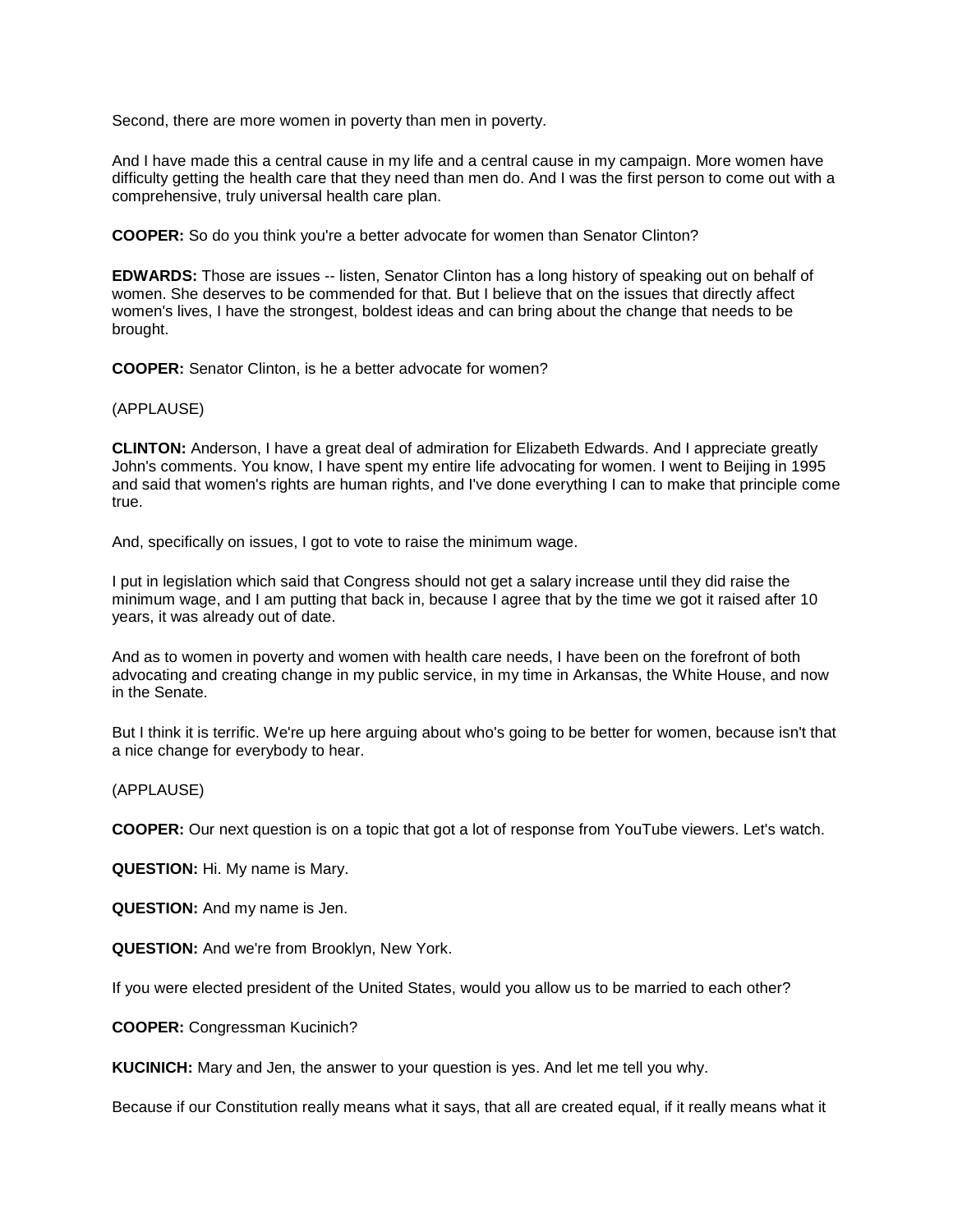says, that there should be equality of opportunity before the law, then our brothers and sisters who happen to be gay, lesbian, bisexual or transgender should have the same rights accorded to them as anyone else, and that includes the ability to have a civil marriage ceremony.

Yes, I support you. And welcome to a better and a new America under a President Kucinich administration.

(APPLAUSE)

**COOPER:** Senator Dodd, you supported the Defense of Marriage Act. What's your position?

**DODD:** I've made the case, Anderson, that -- my wife and I have two young daughters, age 5 and 2.

I'd simply ask the audience to ask themselves the question that Jackie and I have asked: How would I want my two daughters treated if they grew up and had a different sexual orientation than their parents?

Good jobs, equal opportunity, to be able to retire, to visit each other, to be with each other, as other people do.

So I feel very strongly, if you ask yourself the question, "How would you like your children treated if they had a different sexual orientation than their parents?," the answer is yes. They ought to have that ability in civil unions.

I don't go so far as to call for marriage. I believe marriage is between a man and a woman.

But my state of Connecticut, the state of New Hampshire, have endorsed civil unions. I strongly support that. But I don't go so far as marriage.

## **COOPER:** Governor Richardson?

**RICHARDSON:** Well, I would say to the two young women, I would level with you -- I would do what is achievable.

What I think is achievable is full civil unions with full marriage rights. I would also press for you a hate crimes act in the Congress. I would eliminate "don't ask/don't tell" in the military.

## (APPLAUSE)

If we're going to have in our military men and women that die for this country, we shouldn't give them a lecture on their sexual orientation

I would push for domestic partnership laws, nondiscrimination in insurance and housing.

I would also send a very strong message that, in my administration, I will not tolerate any discrimination on the basis of race, gender, or sexual orientation.

## (APPLAUSE)

**COOPER:** This next question is for Senator Edwards.

**QUESTION:** I'm Reverend Reggie Longcrier. I'm the pastor of Exodus Mission and Outreach Church in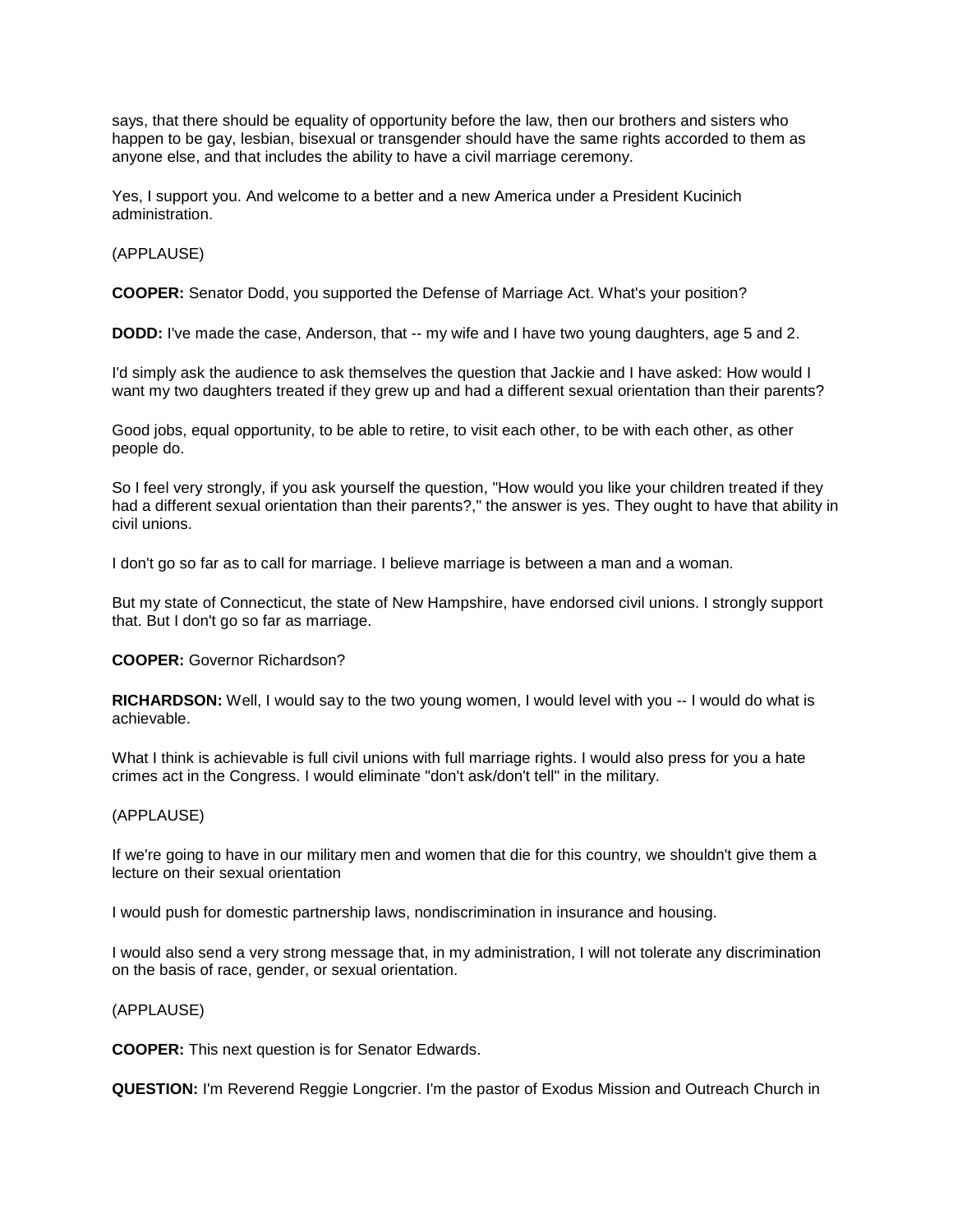Hickory, North Carolina.

Senator Edwards said his opposition to gay marriage is influenced by his Southern Baptist background. Most Americans agree it was wrong and unconstitutional to use religion to justify slavery, segregation, and denying women the right to vote.

So why is it still acceptable to use religion to deny gay American their full and equal rights?

## (APPLAUSE)

**EDWARDS:** I think Reverend Longcrier asks a very important question, which is whether fundamentally - whether it's right for any of our faith beliefs to be imposed on the American people when we're president of the United States. I do not believe that's right.

I feel enormous personal conflict about this issue. I want to end discrimination. I want to do some of the things that I just heard Bill Richardson talking about -- standing up for equal rights, substantive rights, civil unions, the thing that Chris Dodd just talked about. But I think that's something everybody on this stage will commit themselves to as president of the United States.

But I personally have been on a journey on this issue. I feel enormous conflict about it. As I think a lot of people know, Elizabeth spoke -- my wife Elizabeth spoke out a few weeks ago, and she actually supports gay marriage. I do not. But this is a very, very difficult issue for me. And I recognize and have enormous respect for people who have a different view of it.

**COOPER:** I should also point out that the reverend is actually in the audience tonight. Where is he? Right over here.

Reverend, do you feel he answered your question?

(APPLAUSE)

**QUESTION:** This question was just a catalyst that promoted some other things that wrapped around that particular question, especially when it comes to fair housing practices. Also...

**COOPER:** Do you think he answered the question, though?

**QUESTION:** Not like I would like to have heard it...

(LAUGHTER)

**COOPER:** What did you not hear?

**QUESTION:** I didn't quite get -- some people were moving around, and I didn't quite get all of his answer. I just heard...

**COOPER:** All right, there's 30 seconds more. Why is it OK to quite religious beliefs when talking about why you don't support something? That's essentially what's his question.

**EDWARDS:** It's not. I mean, I've been asked a personal question which is, I think, what Reverend Longcrier is raising, and that personal question is, do I believe and do I personally support gay marriage?

The honest answer to that is I don't. But I think it is absolutely wrong, as president of the United States,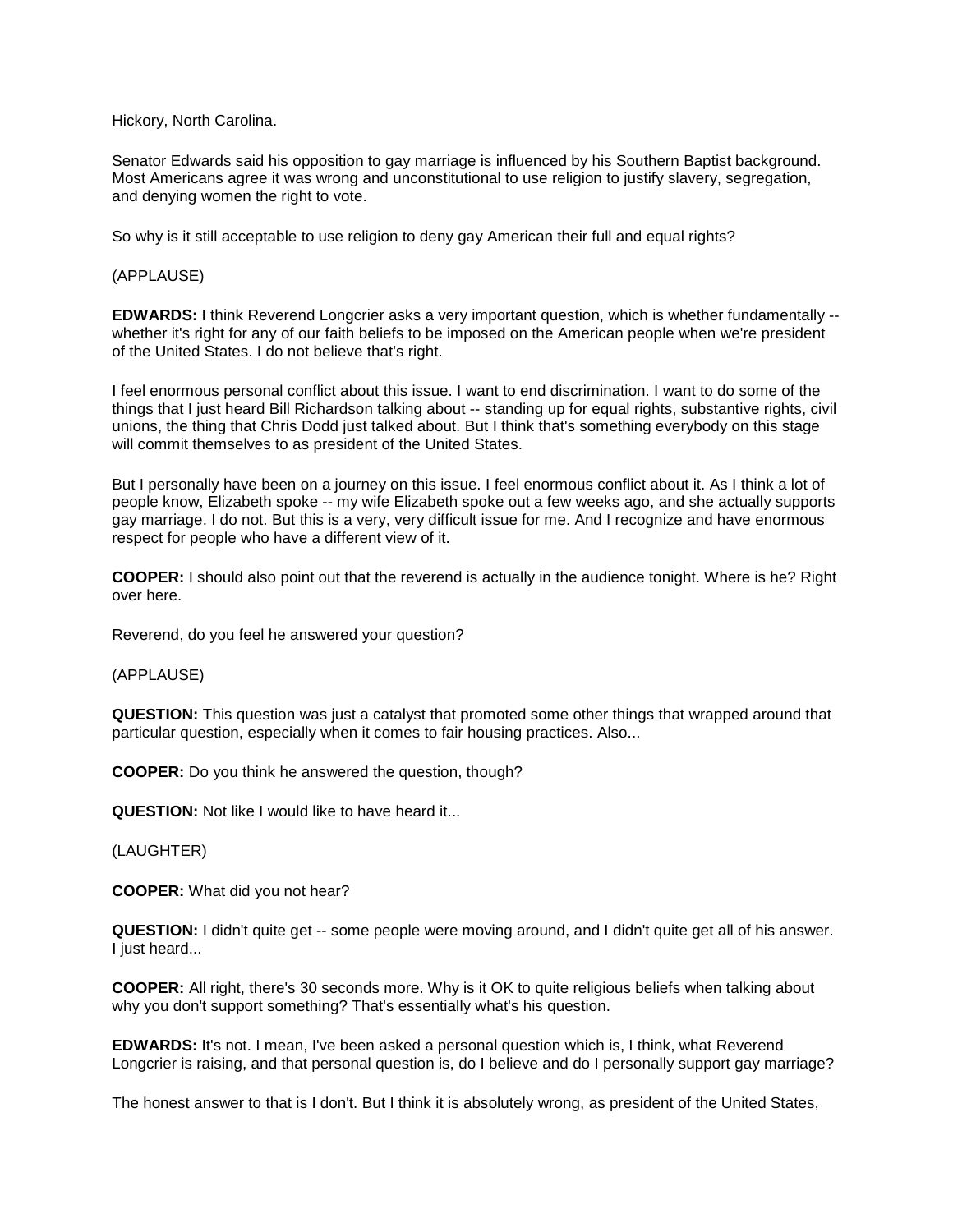for me to have used that faith basis as a basis for denying anybody their rights, and I will not do that when I'm president of the United States.

(APPLAUSE)

**COOPER:** Senator Obama, the laws banning interracial marriage in the United States were ruled unconstitutional in 1967. What is the difference between a ban on interracial marriage and a ban on gay marriage?

**OBAMA:** Well, I think that it is important to pick up on something that was said earlier by both Dennis and by Bill, and that is that we've got to make sure that everybody is equal under the law. And the civil unions that I proposed would be equivalent in terms of making sure that all the rights that are conferred by the state are equal for same-sex couples as well as for heterosexual couples.

Now, with respect to marriage, it's my belief that it's up to the individual denominations to make a decision as to whether they want to recognize marriage or not. But in terms of, you know, the rights of people to transfer property, to have hospital visitation, all those critical civil rights that are conferred by our government, those should be equal.

**COOPER:** We're going to take a quick break, but before we go we're going to show another candidate video. This one is from the Clinton campaign. And then when we come back from the break, we'll see one from the -- from Senator Edwards' campaign.

# **(MUSIC PLAYED FROM CLINTON CAMPAIGN VIDEO)**

(COMMERCIAL BREAK)

# **(MUSIC PLAYED FROM EDWARDS CAMPAIGN VIDEO)**

**COOPER:** That was just one of the candidates' videos. If you're just joining us, that's one of the candidate videos you're going to be seeing throughout the evening as we go to commercial breaks.

Let's turn international now. We've got a lot of international questions. Let's listen.

**QUESTION:** I'm Gabriel. And I'm Connie, from a refugee camp near Darfur.

Before you answer this question, imagine yourself the parent of one of these children.

What action do you commit to that will get these children back home to a safe Darfur and not letting it be yet another empty promise?

**COOPER:** Governor Richardson, what are you going to do? Would you commit American troops?

**RICHARDSON:** I was at that refugee camp. And there was a refugee, a woman who came up to me. She'd been raped, her husband had been killed and she said, "When is America going to start helping?"

This is what I would do: It's diplomacy. It's getting U.N. peacekeeping troops and not African Union troops. It's getting China to pressure Sudan. It's getting the European Union to be part of economic sanctions in Sudan. It's called leadership.

A no-fly zone, I believe, would be an option. But we have to be concerned about humanitarian workers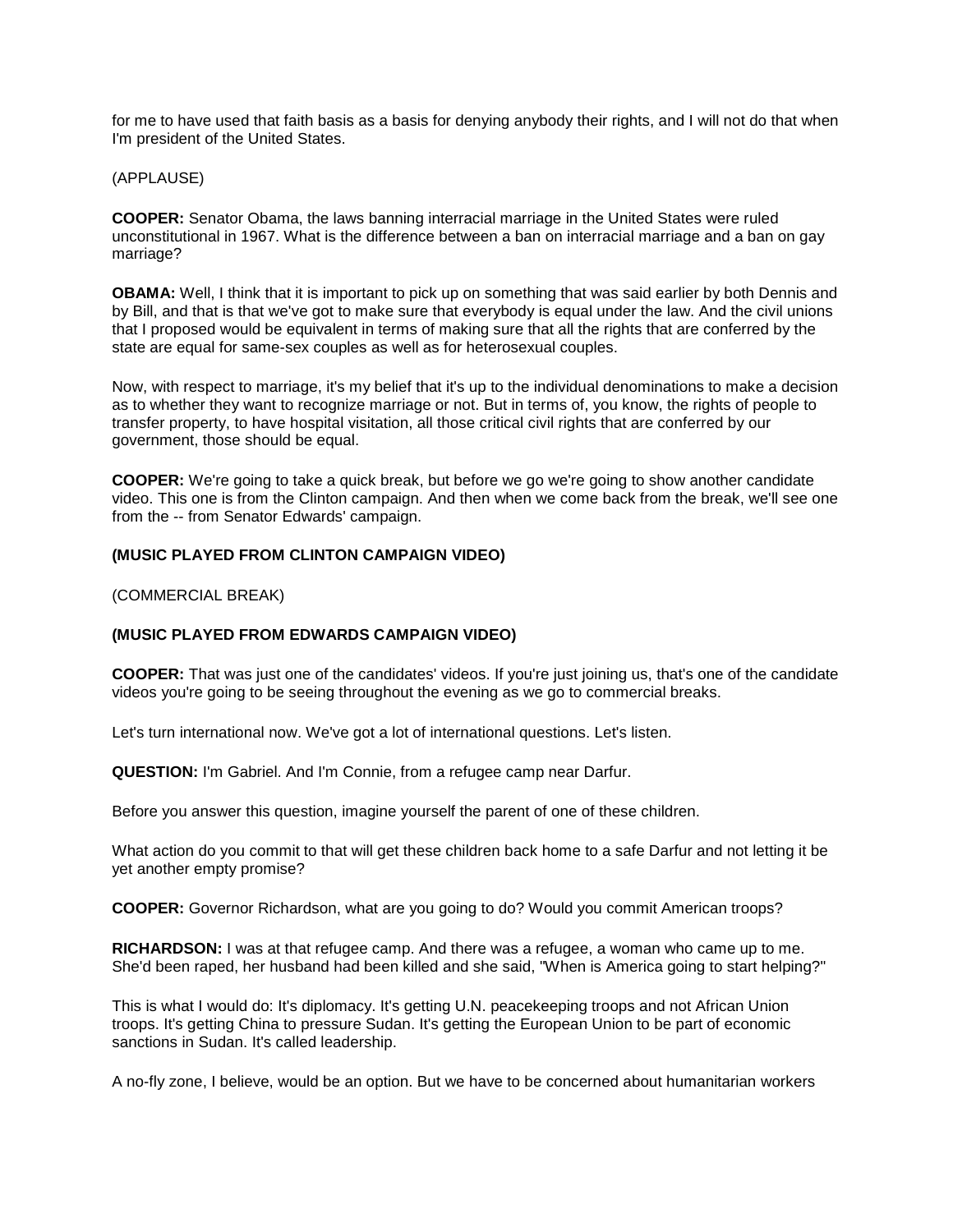being hurt by planes, being shot.

The answer here is caring about Africa. The answer here is not just thinking of our strategic interests as a country, as oil and Europe and the Middle East. It should be Africa, Asia and Latin America, doing something about poverty, about AIDS, about refugees, about those that have been left behind. That's how we restore American leadership in this country.

## (APPLAUSE)

**COOPER:** You say U.N. troops. Does that mean American troops?

**RICHARDSON:** United Nations peacekeeping troops, and that would primarily be Muslim troops. We need a permanent U.N. peacekeeping force, stationed somewhere.

If we get U.N. peacekeeping troops authorized for Darfur, there's some already there, it'll take six months for them to get there. Genocide is continuing there; 200,000 have died; close to 2 million refugees in that region.

America needs to respond with diplomacy, with diplomatic leadership.

**COOPER:** Senator Biden, in the past, you've talked about NATO troops. What about American troops?

**BIDEN:** Absolutely, positively. Look, I'm so tired of this. Let's get right to it. I heard the same arguments after I came back from meeting with Milosevic: We can't act; we can't send troops there.

Where we can, America must. Why Darfur? Because we can.

We should now. Those kids will be dead by the time the diplomacy is over.

## (APPLAUSE)

I'm not joking. I've been to that camp. I walked through that camp.

You know what happened when I landed?

When I landed and the dust settled, a young African aid worker came up to me and he looked at me and he said, "Thank you. Thank you, America, for coming."

You don't understand -- they don't understand. They think we can save them.

And guess what? We can. Twenty-five hundred American troops -- if we do not get the 21,000 U.N. troops in there -- can stop the genocide now. I have called for a no-fly zone. Everybody agreed, but you need troops on the ground.

# **COOPER:** Time.

## Senator Gravel?

**GRAVEL:** The problem goes a little bit deeper than that. It's because we haven't owned up to our responsibilities to a sense of global governance. And so now, you've got a situation with the United States of America, as Joe says, wants to go in, but the African nations don't want us there.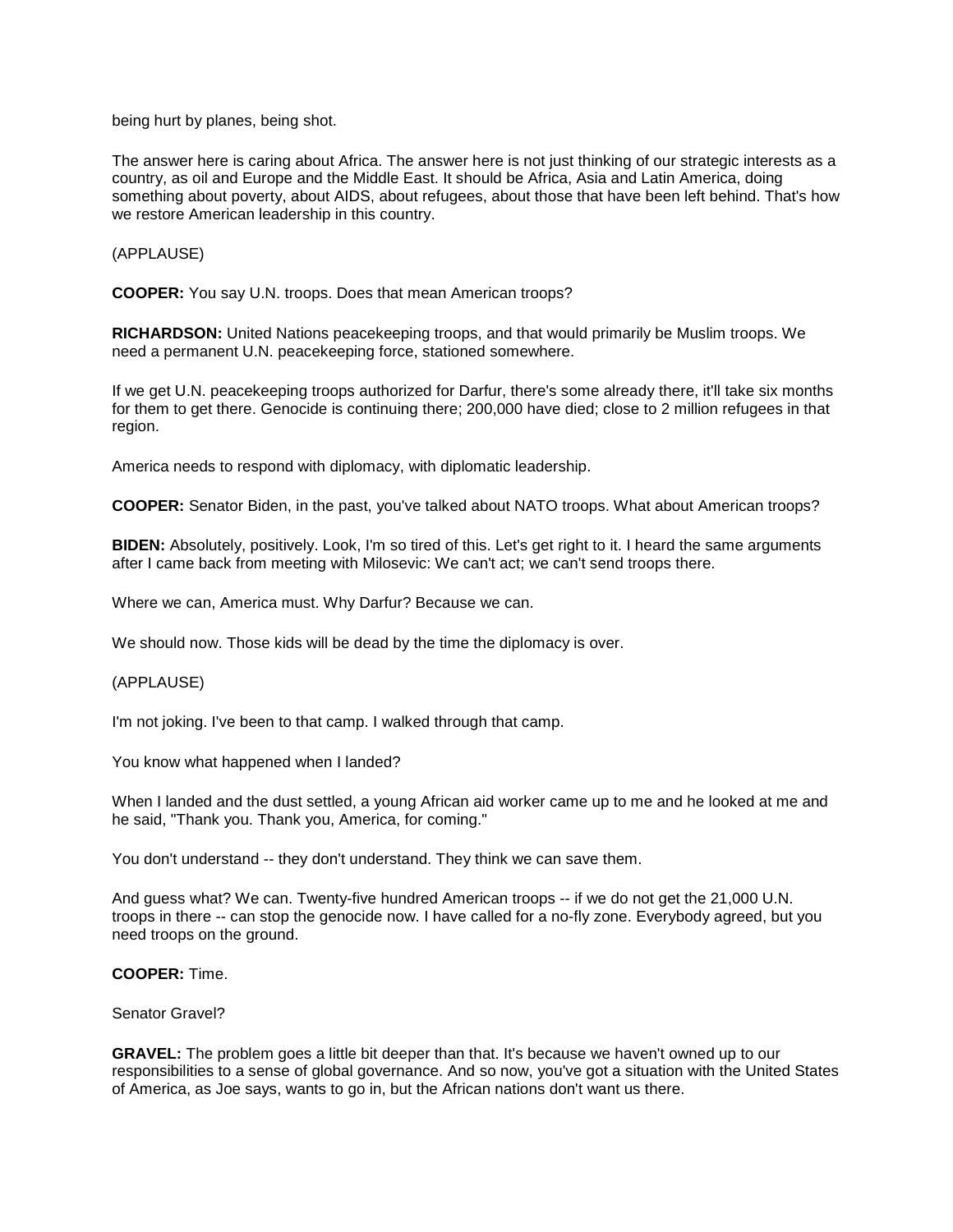What's the message? They're afraid of us. They're flat afraid of us. And if you'll permit me, since I haven't got as much time as the others.

**COOPER:** Actually, no, you've got to answer just directly the question, 30 seconds.

**GRAVEL:** Thank you very much, Anderson.

**COOPER:** Senator Clinton, would you agree with Senator Biden? American troops should got to Darfur?

**CLINTON:** I agree completely that what we need to do is start acting instead of talking.

That means accelerating the United Nations peacekeeping forces along with the African Union. It means moving more quickly on divestment and sanctions on the Sudanese government, including trying to use the diplomacy to get China involved.

And, finally, it does mean a no-fly zone. We can do it in a way that doesn't endanger humanitarian relief.

**COOPER:** How about American troops on the ground?

**CLINTON:** I think NATO has to be there with the no-fly zone, and I think that only the United States can provide the logistical support and the air lift to make a no-fly zone and the actual delivery of humanitarian aid work.

**COOPER:** Just in the spirit of trying to get the answer, does that mean no American ground troops?

**CLINTON:** American ground troops I don't think belong in Darfur at this time. I think we need to focus on the United Nations peacekeeping troops and the African Union troops.

We've got to figure out what we're doing in Iraq, where our troops are stretched thin, and Afghanistan, where we're losing the fight to al Qaeda and bin Laden.

## (APPLAUSE)

**COOPER:** OK, want to talk about Iraq tonight. Before we do, I just want to put a picture up on the screen.

That's United States Marine Corps 1st Lieutenant Shane Chiders. He was a 2001 graduate of this college, The Citadel. March 1st, 2003, it was just after sunrise when Lieutenant Chiders and his platoon were on a mission to capture an oil pumping station from Iraqi soldiers before the Iraqi soldiers could destroy it.

During the operation, a stray bullet hit him just below his body armor. Lieutenant Chiders became the first U.S. service man to die inside Iraq in Operation Iraqi Freedom.

In all, 12 Citadel graduates died in either Afghanistan or Iraq since September 11th, 2001, and over 1,100 have served in those two countries. Tonight we acknowledge their sacrifices and the sacrifices of all our service men and women now serving in Iraq and Afghanistan.

Our first question on Iraq tonight comes from Barry Mitchell in Philadelphia, Pennsylvania.

## **QUESTION:** Mitch from Philadelphia.

My question for all the candidates: How do we pull out now? And the follow-up, are we watching the same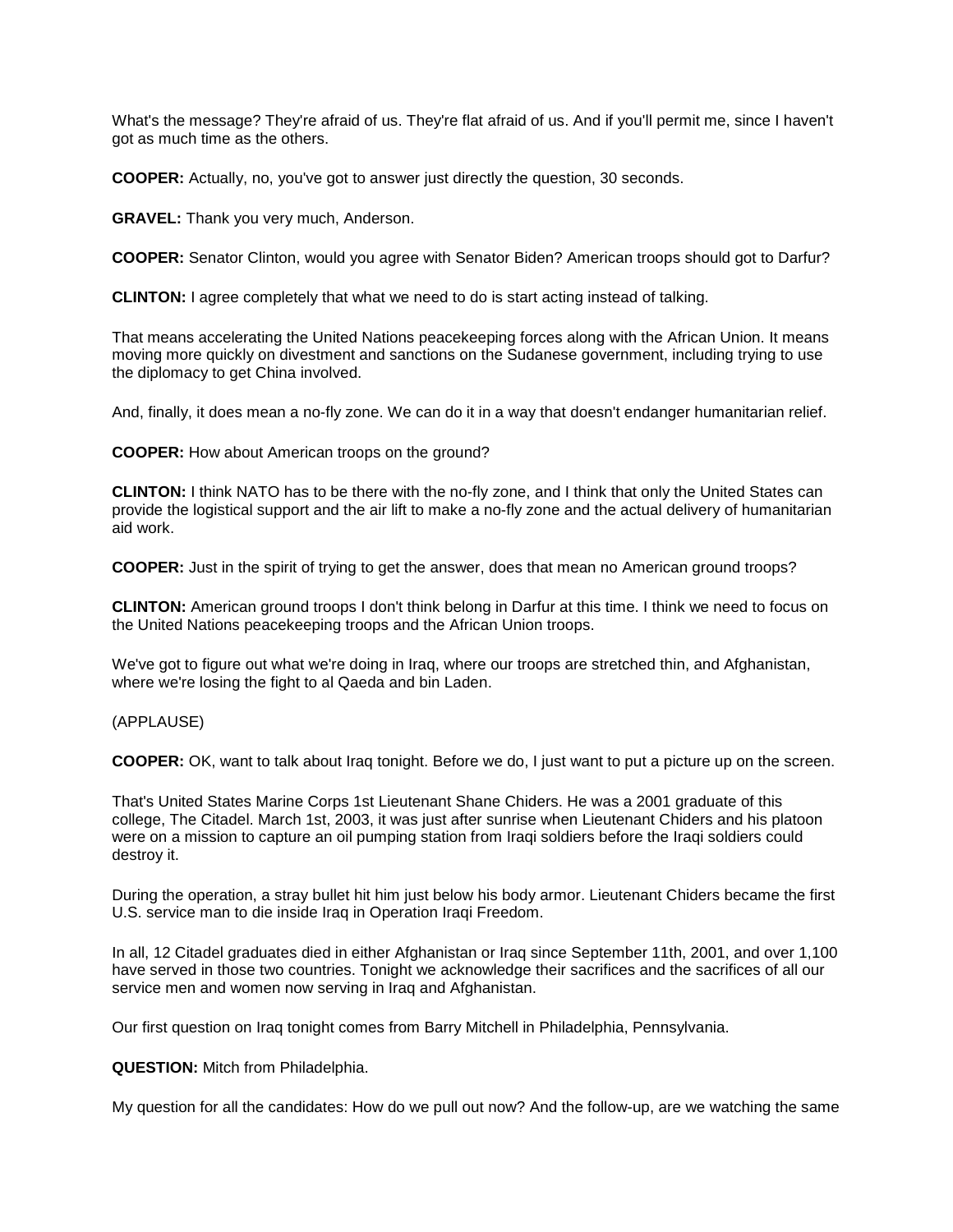blankin' war? I certainly wasn't a big fan of the invasion/liberation. It sickens me to hear about soldiers wounded and getting killed daily, not to mention innocent Iraqis, but how do we pull out now? The government's shaky; bombs daily.

Don't you think if we pulled out now that would open it up for Iran and Syria, God knows who -- Russia - how do we pull out now? And isn't it our responsibility to get these people up on their feet? I mean, do you leave a newborn baby to take care of himself? How do we pull out now?

**COOPER:** Senator Obama, how do we pull out now?

**OBAMA:** Look, I opposed this war from the start. Because I anticipated that we would be creating the kind of sectarian violence that we've seen and that it would distract us from the war on terror.

**COOPER:** Right...

**OBAMA:** I'm going to get to the question, Anderson.

At this point, I think we can be as careful getting out as we were careless getting in. But we have to send a clear message to the Iraqi government as well as to the surrounding neighbors that there is no military solution to the problems that we face in Iraq.

We just heard a White House spokesman, Tony Snow, excuse the fact that the Iraqi legislature went on vacation for three weeks because it's hot in Baghdad. Well, let me tell you: It is hot for American troops who are over there with 100 pounds worth of gear.

(APPLAUSE)

And that kind of irresponsibility is not helpful.

So we have to begin a phased withdrawal; have our combat troops out by March 31st of next year; and initiate the kind of diplomatic surge that is necessary in these surrounding regions to make sure that everybody is carrying their weight.

And that is what I will do on day one, as president of the United States, if we have not done it in the intervening months.

(APPLAUSE)

**COOPER:** Senator Biden, how do we pull out now? That was the question.

**BIDEN:** Anderson, you've been there. You know we can't just pull out now. Let's get something straight. It's time to start to tell the truth. The truth of the matter is: If we started today, it would take one year, one year to get 160,000 troops physically out of Iraq, logistically.

That's number one.

Number two, you cannot pull out of Iraq without the follow-on that's been projected here, unless you have a political solution. I'm the only one that's offered a political solution.

And it literally means separate the parties; give them jurisdiction in their own areas; have a decentralized government, a federal system. No central government will work.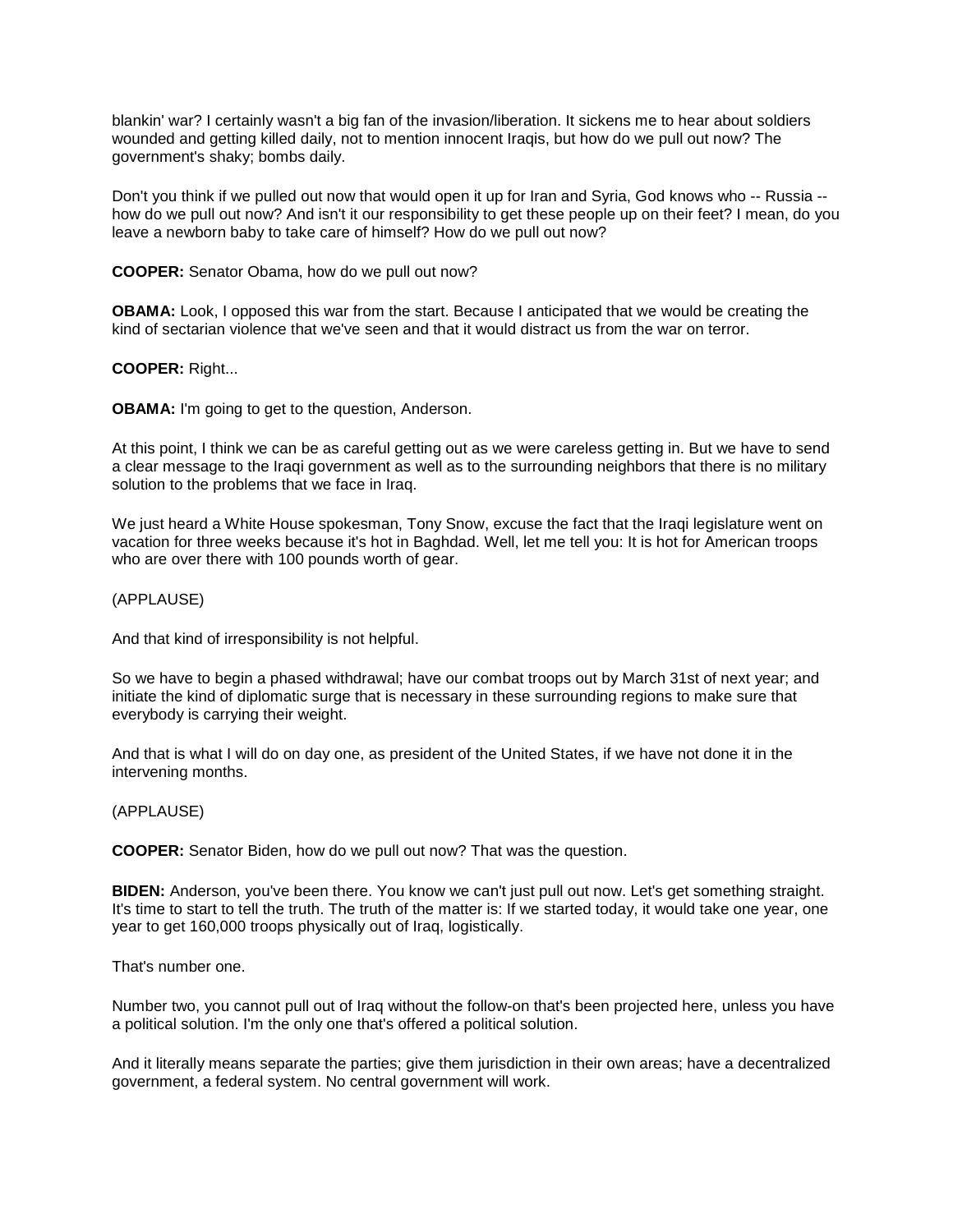And, thirdly, the fact of the matter is, the very thing everybody's quoting is the very legislation I wrote in January. It said: Begin to draw down combat troops now; get the majority of the combat troops out by March of '08.

There's not one person in here that can say we're going to eliminate all troops...

**COOPER:** OK, time.

**BIDEN:** ... unless you're going to eliminate every physical person who's an American in Iraq.

**COOPER:** Time.

**BIDEN:** Tell the truth for a change.

(APPLAUSE)

**COOPER:** Another question on Iraq.

**QUESTION:** Thank you for taking my question. The 2006 election gave the Democrats in office a mandate to end the U.S. occupation of Iraq. Since that time, 800 of our military service members have died there.

As the mother of an American soldier deploying to Iraq for a second time, I would like to know if the perception is true that the Democrats are putting politics before conscience.

How many more soldiers must die while these political games continue in our government?

Is the reason why we are still in Iraq and seemingly will be for some time due to the Democrats' fear that blame for the loss of the war will be placed on them by the Republican spin machine?

(APPLAUSE)

**COOPER:** Senator Clinton?

**CLINTON:** Well, I want to thank her and her son for their service and their sacrifice. When we send a soldier or Marine to combat in Iraq, we really are sending a family.

And since the election of 2006, the Democrats have tried repeatedly to win Republican support with a simple proposition that we need to set a timeline to begin bringing our troops home now.

I happen to agree that there is no military solution, and the Iraqis refuse to pursue the political solutions. In fact, I asked the Pentagon a simple question: Have you prepared for withdrawing our troops? In response, I got a letter accusing me of being unpatriotic; that I shouldn't be asking questions.

Well, one of the problems is that there are a lot of questions that we're asking but we're not getting answers from the Bush administration.

# **COOPER:** Time.

**CLINTON:** And it's time for the Republicans to join us in standing up to the president to bring our troops home.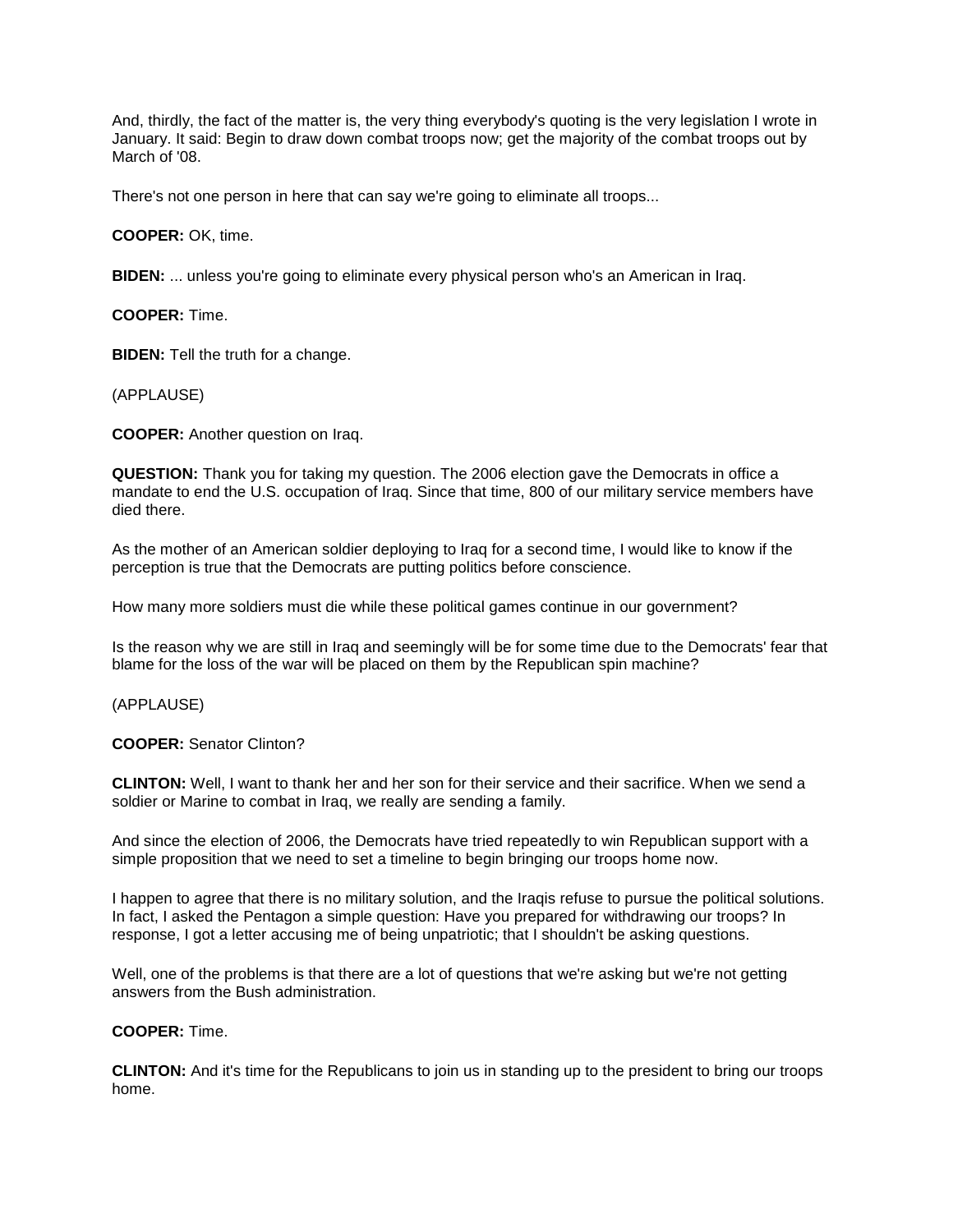## (APPLAUSE)

**COOPER:** Congressman Kucinich, the Democrats have been in power for seven months. Nothing has changed in Iraq.

**KUCINICH:** If you're not going to answer the question, I'm going to answer the mother that troop -question.

The answer to your question, ma'am, is: Yes, it is politics. The Democrats have failed the American people. When we took over in January, the American people didn't expect us to give them a Democratic version of the war. They expected us to act quickly to end the war.

And here's how we can do it. It doesn't take legislation. That's a phony excuse to say that you don't have the votes. We appropriated \$97 billion a month ago. We should tell President Bush, no more funds for the war, use that money to bring the troops home, use it to bring the troops home.

## (APPLAUSE)

And, Anderson, right, now if people want to send that message to Congress...

## **COOPER:** OK. Senator...

**KUCINICH:** ... they can text "Peace," 73223.

**COOPER:** Senator Dodd -- we're going to see your campaign commercial.

Senator Dodd, you're in the Congress. What about it? You've been in power seven months now. Nothing's changed in Iraq.

**DODD:** First of all, there are differences here. The first responsibility of the commander in chief is to keep our nation safe and secure. It has been said from the very beginning: There is no military solution to this civil war in Iraq.

I think it's incumbent upon the Congress.

There is a sense of disappointment. We should set that time certain. I don't normally advocate that here, but I know of no other way we're going to convince the political and religious leaders in Iraq to take seriously their responsibility to decide to form a nation-state or not.

I think by saying with clarity here that we are withdrawing and redeploying our forces out of there, robustly pursuing diplomacy, which we have not done at all here. This administration treats statecraft and diplomacy as if it were a gift to your opponents here.

We need to have a program here that allows us to become much more engaged in the region.

The answer on Darfur isn't just what we do...

**COOPER:** No, no, no, no, let's not go to Darfur...

**DODD:** Well, no, because Iraq is related to Darfur, Anderson, here. It's because we're bogged down there at \$10 billion a month, we've lost our moral leadership in the world. No one listens to us when it comes to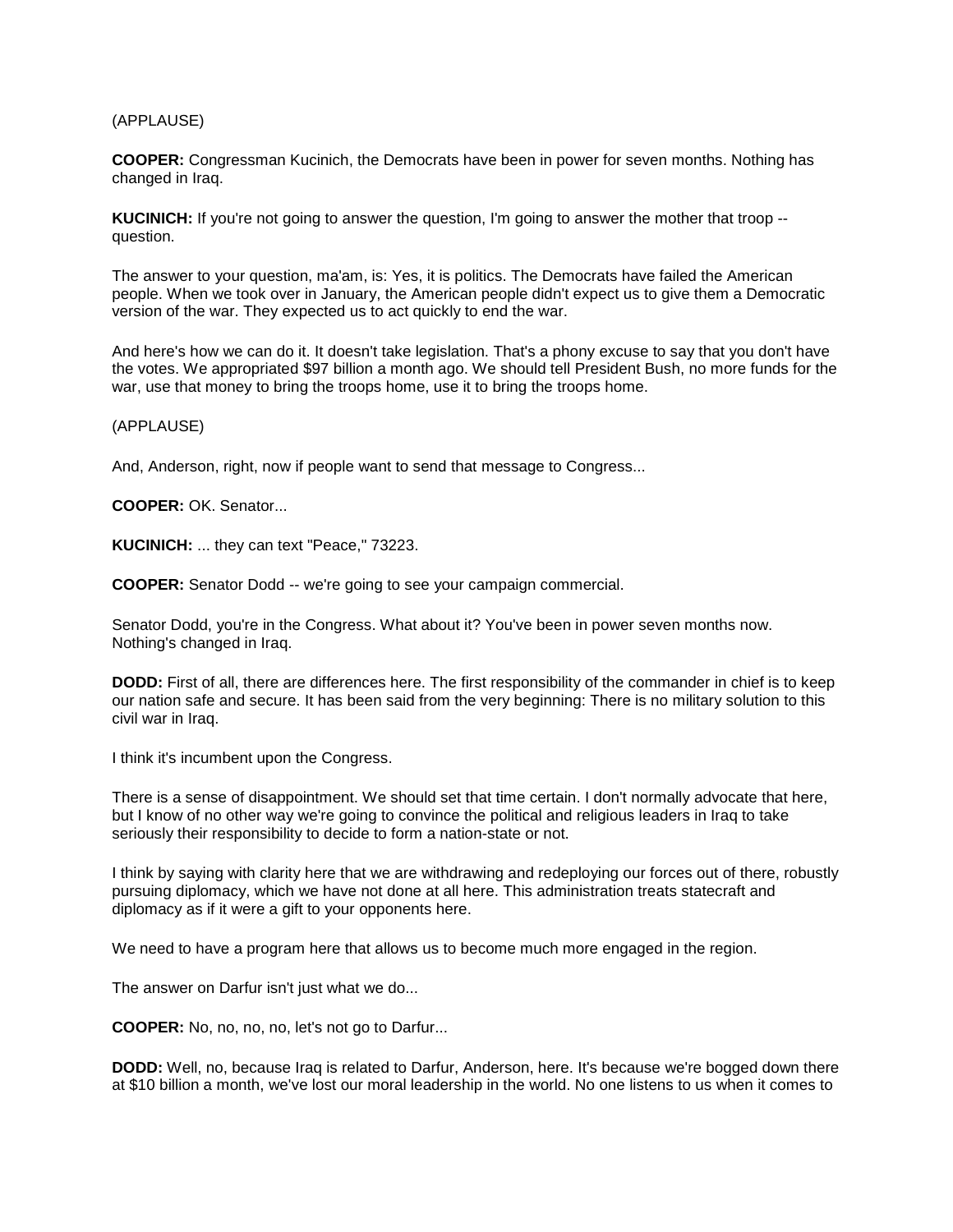foreign policy. That has to change in this country. That's the difference here.

(APPLAUSE)

**COOPER:** The question, though, is: Are the Democrats playing politics?

**RICHARDSON:** There's a big difference on Iraq between me and the senators, and here's where it is.

The lives of our young troops are more important than George Bush's legacy.

This is what I stand for: I believe we should bring all the troops home by the end of this year, in six months, with no residual forces -- no residual forces.

## (APPLAUSE)

This is critically important. A hundred American troops are dying every month. And this war is a quagmire. It's endless.

**COOPER:** Time.

**RICHARDSON:** And the time has come to bring the troops home. No politics.

**COOPER:** Time.

(APPLAUSE)

**RICHARDSON:** Get it done.

**COOPER:** The next question is for Senator Gravel.

**QUESTION:** My name is Don. I'm from West Virginia.

My question is for Mike Gravel. In one of the previous debates you said something along the lines of the entire deaths of Vietnam died in vain.

How do you expect to win in a country where probably a pretty large chunk of the people voting disagree with that statement and might very well be offended by it?

I'd like to know if you plan to defend that statement, or if you're just going to flip-flop.

Thanks.

**GRAVEL:** John, why would you think I would flip-flop? I've never flip-flopped before, and I like the question. I don't get very many of them, but I'll just tell you...

(LAUGHTER)

## (APPLAUSE)

Thank you. Thank you. Has it been fair thus far? I'll tell you, John, it's a set up question. Our soldiers died in Vietnam in vain. You can now, John, go to Hanoi and get a Baskin-Robbins ice cream cone. That's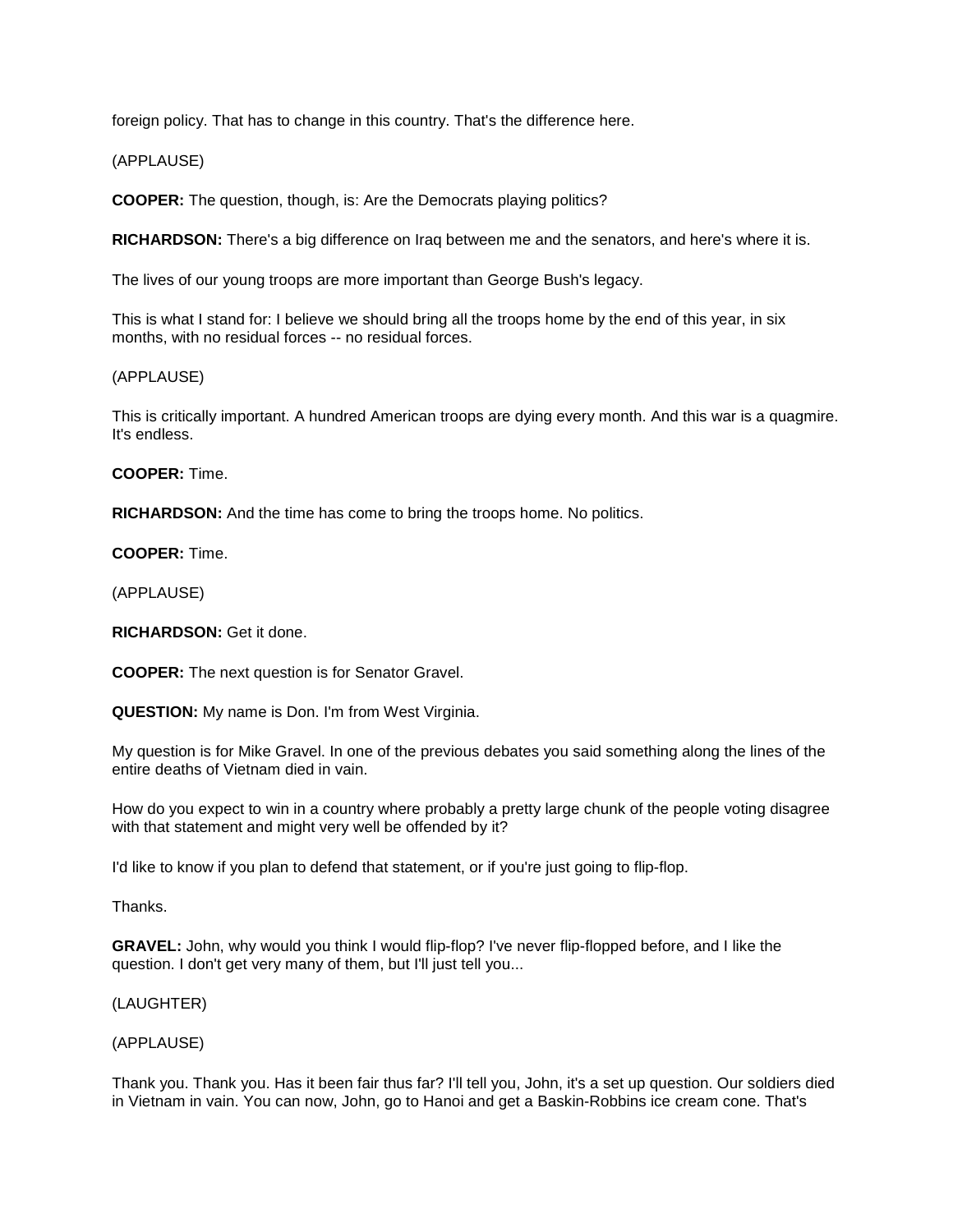what you can do. And now we have most favored nation trade.

What did all these people die for? What are they dying for right now in Iraq every single day? Let me tell you: There's only one thing worse than a soldier dying in vain; it's more soldiers dying in vain.

# (APPLAUSE)

**COOPER:** Senator Obama, are the soldiers dying in Iraq in vain?

**OBAMA:** Our soldiers have done everything that's been asked of them. They deposed Saddam Hussein.

They have carried out extraordinarily difficult missions with great courage and great bravery.

But, you know, one thing I have to say about Senator Clinton's comments a couple of moments ago. I think it's terrific that she's asking for plans from the Pentagon, and I think the Pentagon response was ridiculous. But what I also know is that the time for us to ask how we were going to get out of Iraq was before we went in.

# (APPLAUSE)

And that is something that too many of us failed to do. We failed to do it. And I do think that that is something that both Republicans and Democrats have to take responsibility for.

When I am president of the United States, when I send our troops into battle. I am going to be absolutely sure that it is based on sound intelligence, and I'm going to tell the truth to the American people, as well as the families who are being asked to sacrifice.

**COOPER:** To the question of, did the troops -- are the troops dying in vain, though: Yes or no?

**OBAMA:** I never think that troops, like those who are coming out of The Citadel, who do their mission for their country, are dying in vain. But what I do think is that the civilian leadership and the commander in chief has a responsibility to make sure that they have the plans that are going to allow our troops to succeed in their mission.

**COOPER:** Senator Edwards, are the troops -- did the troops in Vietnam die in vain?

**EDWARDS:** I don't think any of our troops die in vain when they go and do the duty that's been given to them by the commander in chief. No, I don't think they died in vain.

But I think the question is -- the question is: What is going to be done to stop this war?

The other people have raised the question earlier. And in fact, Senator Obama spoke just a minute ago about the White House agreeing that the parliament, the Iraqi parliament could take a month-long vacation because it was too hot, while our men and women are putting their lives on the line every day.

Here's my question. While the Iraqi parliament is on vacation, is George Bush going to be on vacation in Crawford, Texas?

What we need to do is turn up the heat on George Bush and hold him responsible and make this president change course.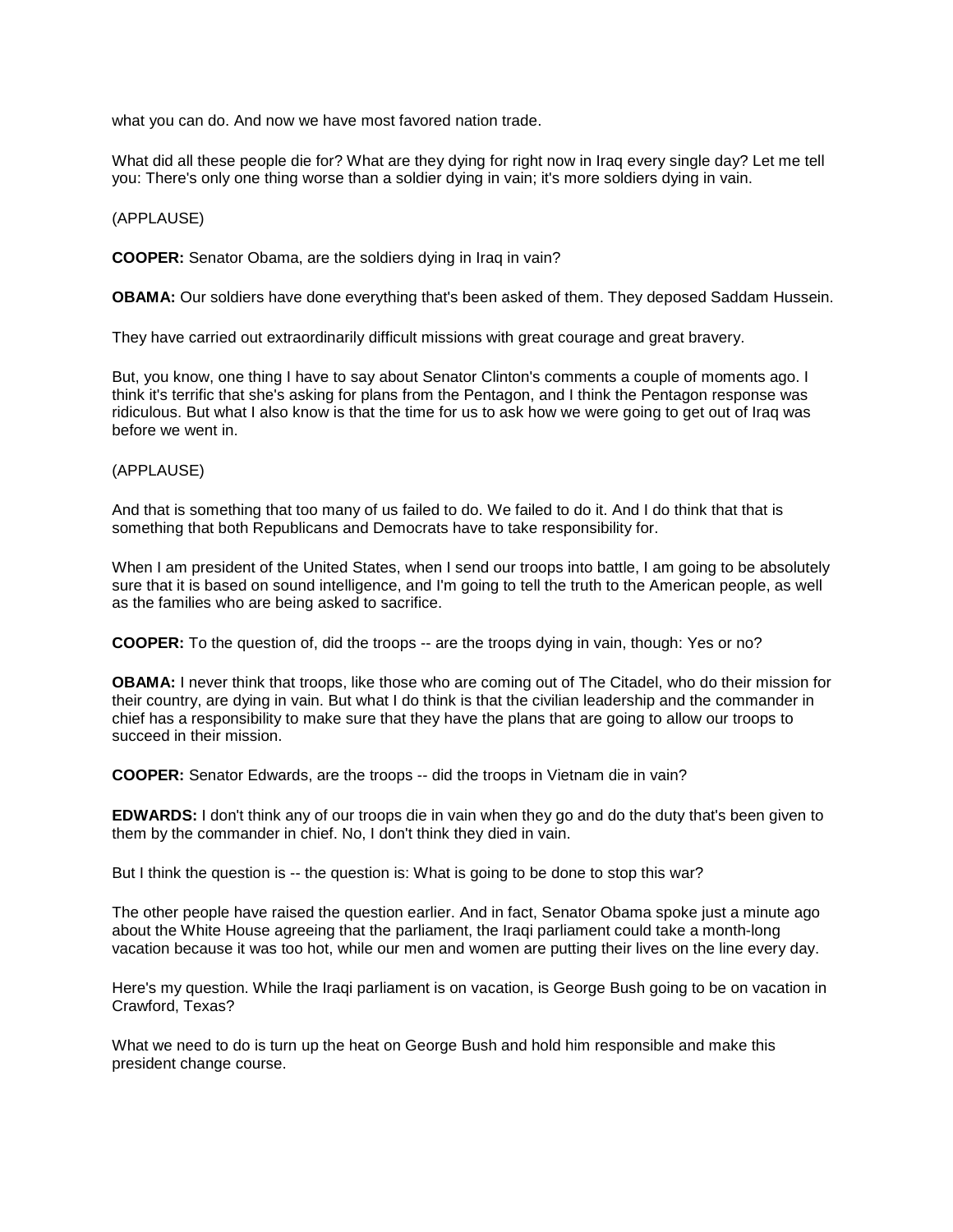# (APPLAUSE)

It is the only way he will change course. He will never change course unless he's made to do it.

**COOPER:** Got another question -- this one's relatively short -- from a Tony Fuller. Let's listen.

**QUESTION:** My name is Tony Fuller from Wilson, Ohio, and I was wondering if the candidates feel women should register for the draft when they turn 18. Why or why not?

**COOPER:** Should women register for selective service when they turn 18 like men do currently?

## Senator Dodd?

**DODD:** Well, yes, I think they should, in a sense. I'm opposed to a draft, but I think if you're going to have registration, it ought to be across lines so you don't just ask one gender to do the -- have the responsibility. So in my view that would be the fair thing to do.

I happen to believe, by the way, Anderson, and taking the question here a bit further, and it's a good question that Tony has raised, I'm an advocate of universal nation service, not by mandating it, but one of the things I'm missing in our country is the shared experience.

I served in the National Guard, I served in the reserves, I served in the Peace Corps in Latin America back in the '60s here. I want to see every American given the opportunity to serve their country in some way.

I think we need to do more of that in the United States today. Elections ought to be more than just about a series of issues, but the shared experiences of service.

## (APPLAUSE)

It's so important that every American have that opportunity. It's something I strongly advocate and would advocate as president.

**COOPER:** Senator Clinton, do you think women should register for Selective Service?

**CLINTON:** I do. I don't support a draft. I think our all- volunteer military has performed superbly. But we've had women die in Iraq. We've had combat deaths of women in Iraq and Afghanistan. And I do think that women should register. I doubt very much that we'll ever have to go back to a draft. But I think it is fair to call upon every young American.

And I agree completely with Chris. We've got to look for more ways for universal national service. I've introduced legislation for a public service academy that would be patterned on great institutions like The Citadel and our military academies. Because we've got to get young people back into public service.

And the other night we had a provision in our bill that we passed to have people who go into public service have their student loans deferred and even forgiven.

We need to do more to support public service.

**COOPER:** Senator Obama, should women register for Selective Service?

**OBAMA:** You know, a while back we had a celebration in the Capitol for the Tuskegee Airmen, and it was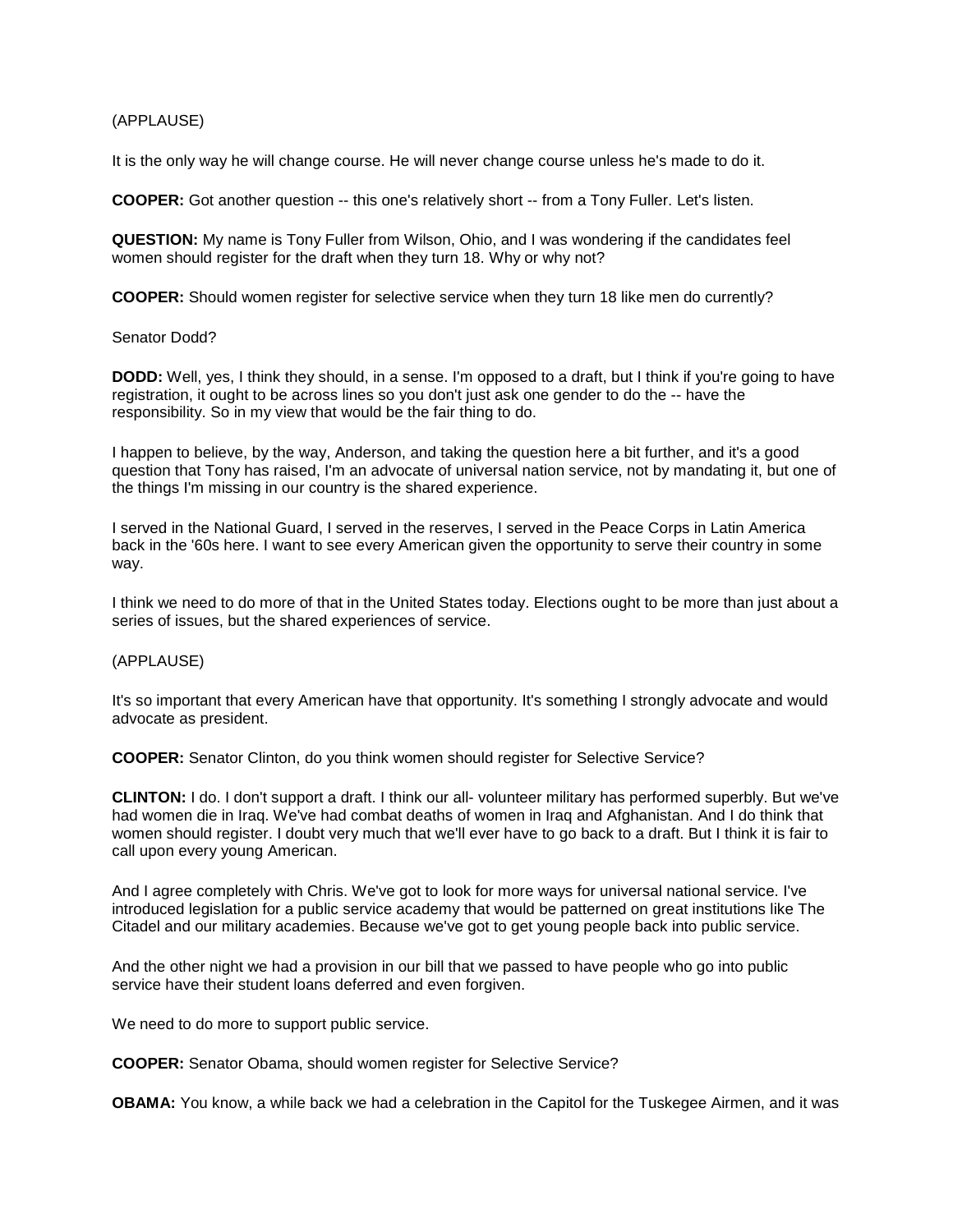extraordinarily powerful because it reminded us, there was a time when African-Americans weren't allowed to serve in combat.

And yet, when they did, not only did they perform brilliantly, but what also happened is they helped to change America, and they helped to underscore that we're equal.

And I think that if women are registered for service -- not necessarily in combat roles, and I don't agree with the draft -- I think it will help to send a message to my two daughters that they've got obligations to this great country as well as boys do.

(APPLAUSE)

**COOPER:** Senator Edwards?

**EDWARDS:** Anyone who has any question about whether women can serve this country honorably in the military should meet Sally Bardon (ph), who's sitting with my wife Elizabeth down there. She flew fighter jets, F-16s, into the first 15 minutes of the war in Iraq. Flew over Baghdad.

(APPLAUSE)

She put her life at risk, at the very beginning of the war. Anybody who has any questions about whether women can serve courageously and honorably, need to meet women like Sally Bardon (ph).

**COOPER:** Senator Gravel?

**GRAVEL:** Well, of course I want to take credit and admit that I'm the guy that filibustered for five months, all by myself, in the Senate to end the draft in the United States of America.

And I'm very proud of that because George Bush does not have the boots on the ground to invade Iran.

**COOPER:** Thank you. Do you think -- should women register?

**GRAVEL:** Of course women should be going -- go into the draft if we're going to have a draft. They should register also. What's the difference?

**COOPER:** OK. Thank you for your answer.

(LAUGHTER)

Another video.

**QUESTION:** Hello, my name is John McAlpin (ph). I'm a proud serving member of the United States military. I'm serving overseas.

This question is to Senator Hillary Clinton. The Arab states, Muslim nations, believe it's women as being second-class citizens. If you're president of the United States, how do you feel that you would even be taken seriously by these states in any kind of talks, negotiations, or any other diplomatic relations? I feel that is a legitimate question.

**CLINTON:** Thank you, John, and thank you for your service to our country.

You know, when I was first lady, I was privileged to represent our country in 82 countries. I have met with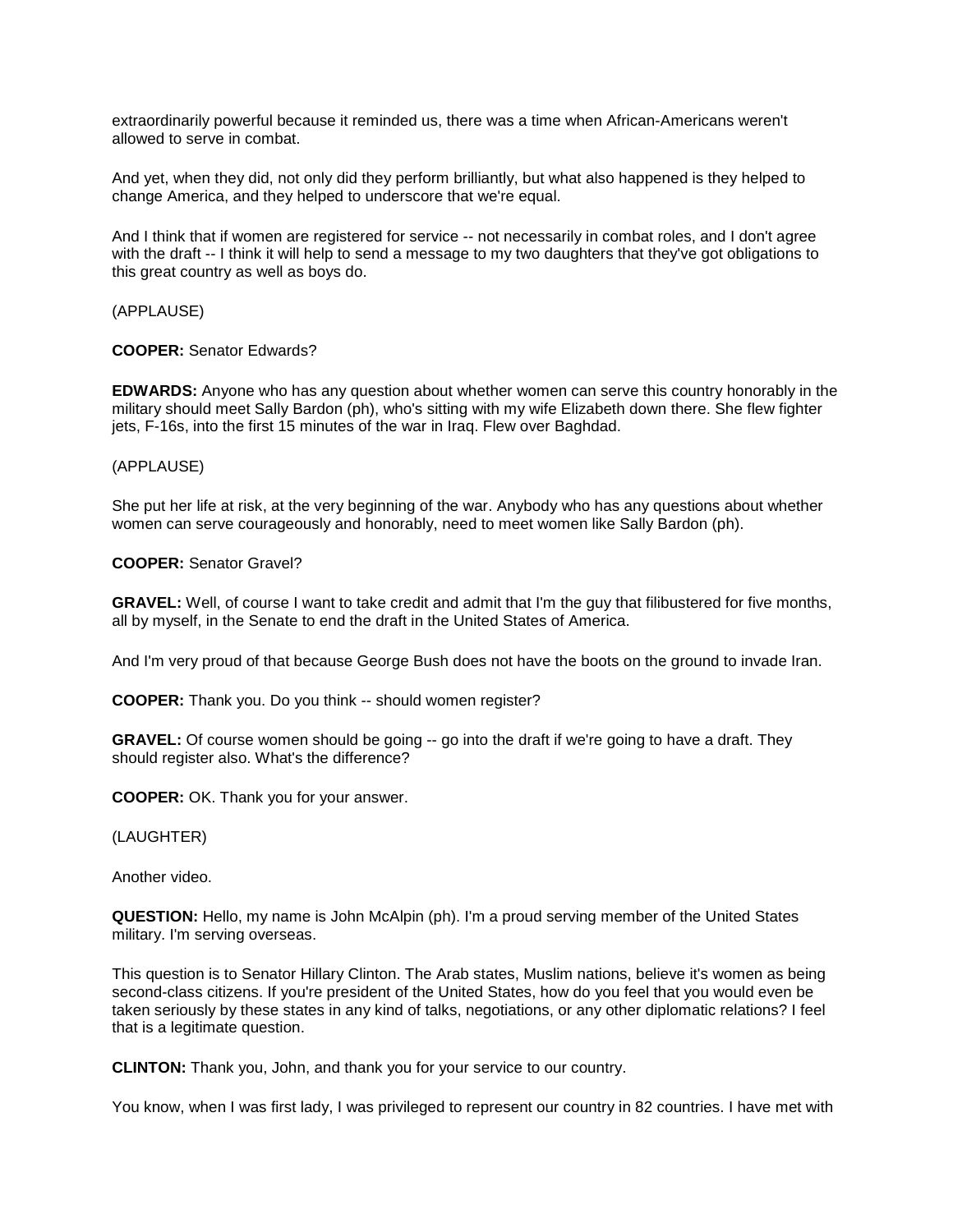many officials in Arabic and Muslim countries. I have met with kings and presidents and prime ministers and sheiks and tribal leaders.

And certainly, in the last years during my time in the Senate, I have had many high-level meetings with presidents and prime ministers in Iraq, Afghanistan, Kuwait, Pakistan and many other countries.

I believe that there isn't much doubt in anyone's mind that I can be taken seriously.

## (APPLAUSE)

I believe that other countries have had women presidents and women prime ministers. There are several serving now -- in Germany, in Chile, in Liberia and elsewhere -- and I have noticed that their compatriots on the world stage certainly take them seriously.

I think that it is...

**COOPER:** Time.

**CLINTON:** It would be quite appropriate to have a woman president deal with the Arab and Muslim countries on behalf of the United States of America.

(APPLAUSE)

**COOPER:** Let's go to another YouTube video.

**QUESTION:** In 1982, Anwar Sadat traveled to Israel, a trip that resulted in a peace agreement that has lasted ever since.

In the spirit of that type of bold leadership, would you be willing to meet separately, without precondition, during the first year of your administration, in Washington or anywhere else, with the leaders of Iran, Syria, Venezuela, Cuba and North Korea, in order to bridge the gap that divides our countries?

**COOPER:** I should also point out that Stephen is in the crowd tonight.

Senator Obama?

**OBAMA:** I would. And the reason is this, that the notion that somehow not talking to countries is punishment to them -- which has been the guiding diplomatic principle of this administration -- is ridiculous.

(APPLAUSE)

Now, Ronald Reagan and Democratic presidents like JFK constantly spoke to Soviet Union at a time when Ronald Reagan called them an evil empire. And the reason is because they understood that we may not trust them and they may pose an extraordinary danger to this country, but we had the obligation to find areas where we can potentially move forward.

And I think that it is a disgrace that we have not spoken to them. We've been talking about Iraq -- one of the first things that I would do in terms of moving a diplomatic effort in the region forward is to send a signal that we need to talk to Iran and Syria because they're going to have responsibilities if Iraq collapses.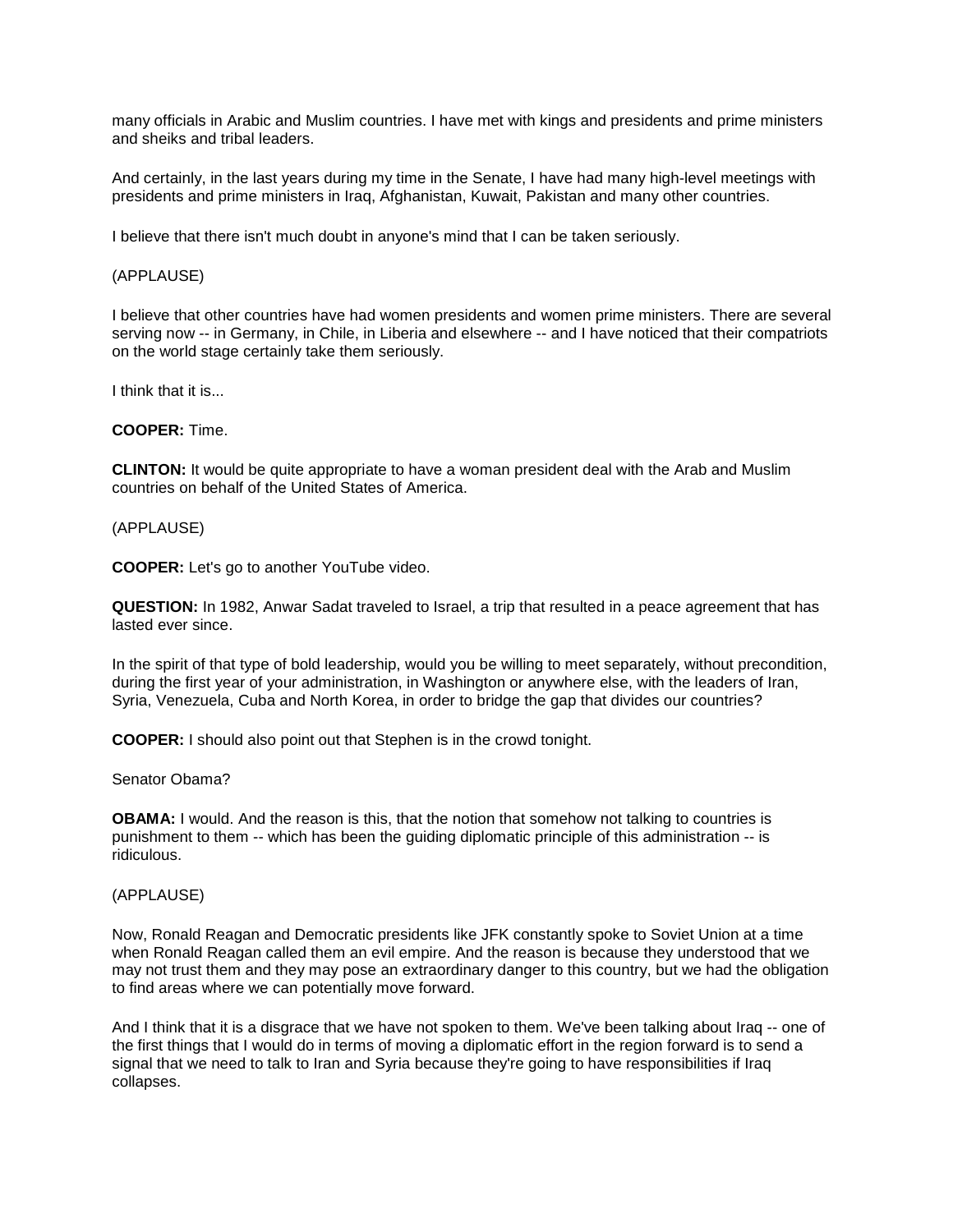They have been acting irresponsibly up until this point. But if we tell them that we are not going to be a permanent occupying force, we are in a position to say that they are going to have to carry some weight, in terms of stabilizing the region.

**COOPER:** I just want to check in with Stephen if he believes he got an answer to his question.

**QUESTION:** I seem to have a microphone in my hand. Well, I'd be interested in knowing what Hillary has to say to that question.

# **COOPER:** Senator Clinton?

**CLINTON:** Well, I will not promise to meet with the leaders of these countries during my first year. I will promise a very vigorous diplomatic effort because I think it is not that you promise a meeting at that high a level before you know what the intentions are.

I don't want to be used for propaganda purposes. I don't want to make a situation even worse. But I certainly agree that we need to get back to diplomacy, which has been turned into a bad word by this administration.

And I will purse very vigorous diplomacy.

And I will use a lot of high-level presidential envoys to test the waters, to feel the way. But certainly, we're not going to just have our president meet with Fidel Castro and Hugo Chavez and, you know, the president of North Korea, Iran and Syria until we know better what the way forward would be.

(APPLAUSE)

**COOPER:** Senator Edwards, would you meet with Hugo Chavez, Fidel Castro, Kim Jong Il?

**EDWARDS:** Yes, and I think actually Senator Clinton's right though. Before that meeting takes place, we need to do the work, the diplomacy, to make sure that that meeting's not going to be used for propaganda purposes, will not be used to just beat down the United States of America in the world community.

But I think this is just a piece of a bigger question, which is, what do we actually do? What should the president of the United States do to restore America's moral leadership in the world. It's not enough just to lead with bad leaders. In addition to that, the world needs to hear from the president of the United States about who we are, what it is we represent.

# **COOPER:** Time.

**EDWARDS:** That, in fact, we believe in equality, we believe in diversity, that they are at the heart and soul of what the United States of America is.

**COOPER:** We've got another question on the subject.

## (APPLAUSE)

**QUESTION:** Dear Presidential Candidates, see those three flags over my shoulder? They covered the coffins of my grandfather, my father, and my oldest son.

Someday, mine will join them.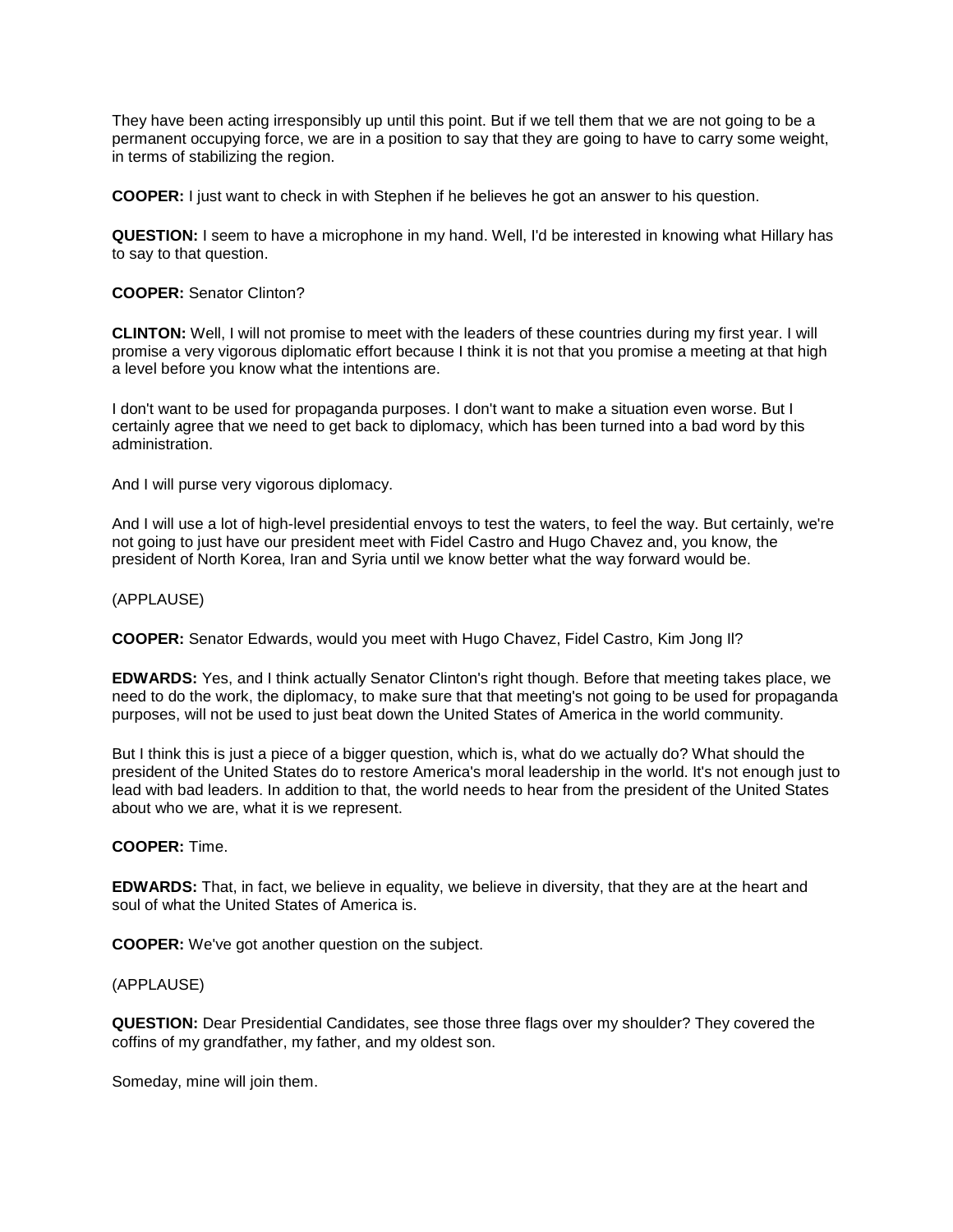I do not want to see my youngest sons join them.

I have two questions. By what date after January 21st, 2009, will all U.S. troops be out of Iraq? And how many family members do you have serving in uniform?

**COOPER:** Senator Dodd.

(APPLAUSE)

**DODD:** I have advocated, again, that we have our troops out by April of next year. I believe that the timeframe is appropriate to do that. I would urge simultaneously that we do the things we've talked about here, and that is pursue the diplomatic efforts in the region to at least provide Iraq the opportunity to get on its feet. But I believe our military ought to be out before that.

If I'm president in January, I'd be advocating a responsible withdrawal that's safe for our troops who are there, to provide the resources for them to do it.

As I mentioned earlier, I served with the National Guard and Reserves. My brother served in the military as well. So, in my family, there have been at least two that I'm aware of. I have first cousins of mine that were submarine commanders. My uncle was a commander in World War II in the Navy. So there have been a number of people in my family.

**COOPER:** So you're saying that by January 21st, 2009, all U.S. troops would be out...

**DODD:** Well, no, I've argued that it actually happen before then. I've been pushing...

**COOPER:** Right.

**DODD:** There were 11 of us back when the supplemental bill came up a few weeks ago that voted to cut off that funding here. There's no other way I know to bring this to a head than through that mechanism. So come January, I hope that would be completed.

# (APPLAUSE)

But, if not, then I'd advocate a time frame that would be done responsibly.

**COOPER:** Governor Richardson?

**RICHARDSON:** Well, I'm trying to provoke a debate here, because there's a difference between the senators and me on when we get our troops out.

I've been very clear: Six month, but no residual forces.

Senator Clinton has a plan that I understand is maybe 50,000 residual forces. Our troops have become targets. The diplomatic work...

**COOPER:** Is that even possible? Six months...

**RICHARDSON:** The diplomatic work cannot begin to heal Iraq, to protect our interests, without troops out. Our troops have become targets. You are going to say six months, because it might provoke a civil war. There is a civil war. There is sectarian conflict.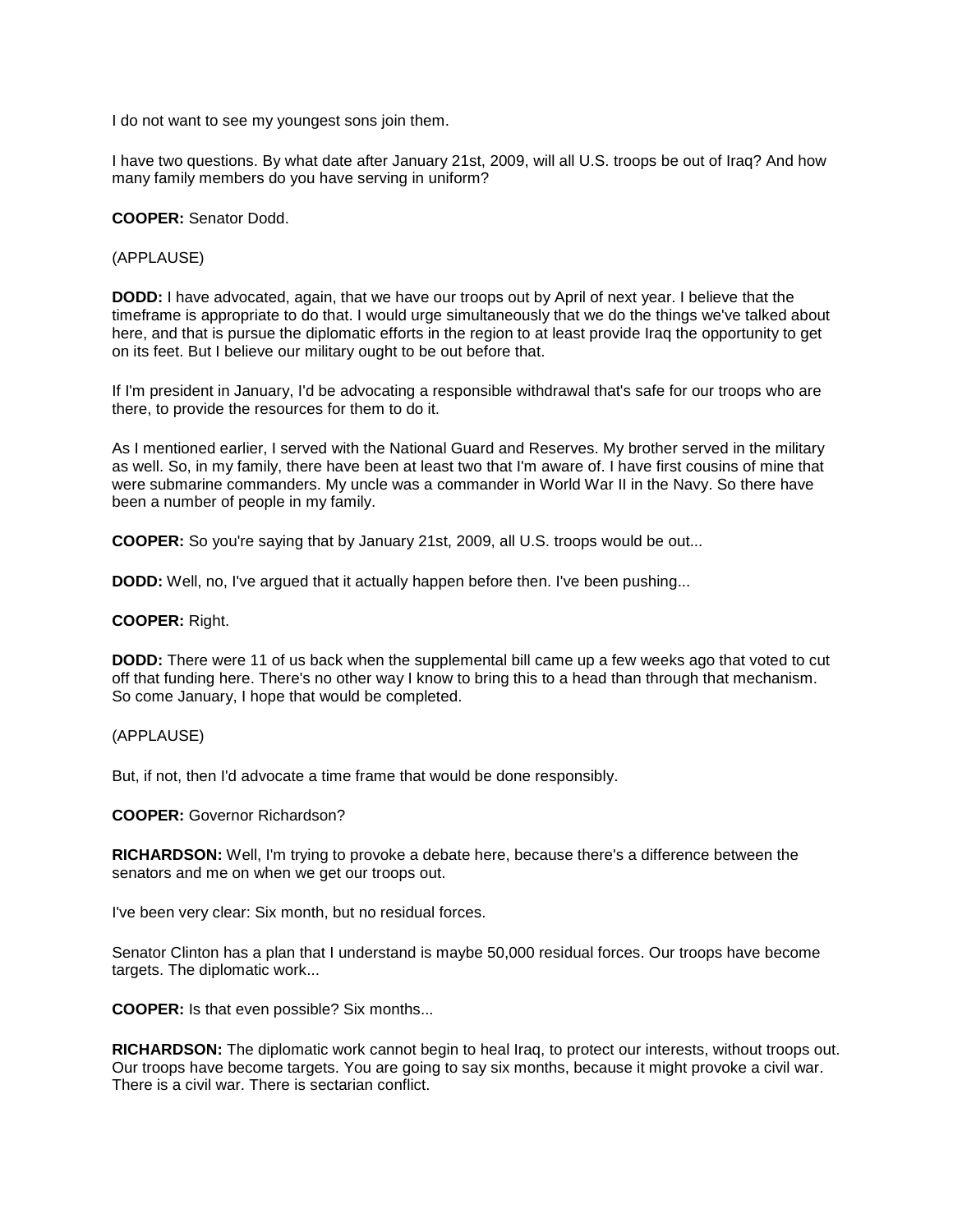# (APPLAUSE)

The time has come, and I get challenged. I have no troops left. One hundred are dying a month.

# **COOPER:** Senator Biden?

**BIDEN:** Number one, there is not a single military man in this audience who will tell this senator he can get those troops out in six months if the order goes today.

Let's start telling the truth. Number one, you take all the troops out. You better have helicopters ready to take those 3,000 civilians inside the Green Zone where I have been seven times and shot at. You better make sure you have protection for them, or let them die, number one.

So we can't leave them there. And it's going to take a minimum 5,000 troops to 10,000 just to protect our civilians. So while you're taking them out, Governor, take everybody out. That may be necessary.

Number three, the idea that we all voted -- except for me -- for that appropriation. That man's son is dead. For all I know, it was an IED. Seventy percent of all the deaths occurred have been those roadside bombs. We have money in that bill to begin to build and send immediately mine-resistant vehicles that increase by 80 percent the likelihood none of your cadets will die, General. And they all voted against it.

How in good conscience can you vote not to send those vehicles over there as long as there's one single, solitary troop there?

# **COOPER:** Senator Clinton?

## (APPLAUSE)

**CLINTON:** You know, I put forth a comprehensive three-point plan to get our troops out of Iraq, and it does start with moving them out as soon as possible.

But Joe is right. You know, I have done extensive work on this. And the best estimate is that we can probably move a brigade a month, if we really accelerate it, maybe a brigade and a half or two a month. That is a lot of months.

My point is: They're not even planning for that in the Pentagon. You know, Mr. Berry, I am so sorry about the loss of your son. And I hope to goodness your youngest son doesn't face anything like that.

But until we get this president and the Pentagon to begin to at least tell us they are planning to withdraw, we are not going to be able to turn this around.

And so, with all due respect to some of my friends here -- yes, we want to begin moving the troops out, but we want to do so safely, and orderly and carefully.

We don't want more loss of American life and Iraqi life as we attempt to withdraw, and it is time for us to admit that it's going to be complicated, so let's start it now.

**COOPER:** Congressman Kucinich?

## (APPLAUSE)

**KUCINICH:** The underlying assumption here is that we're going to be in Iraq until the next president takes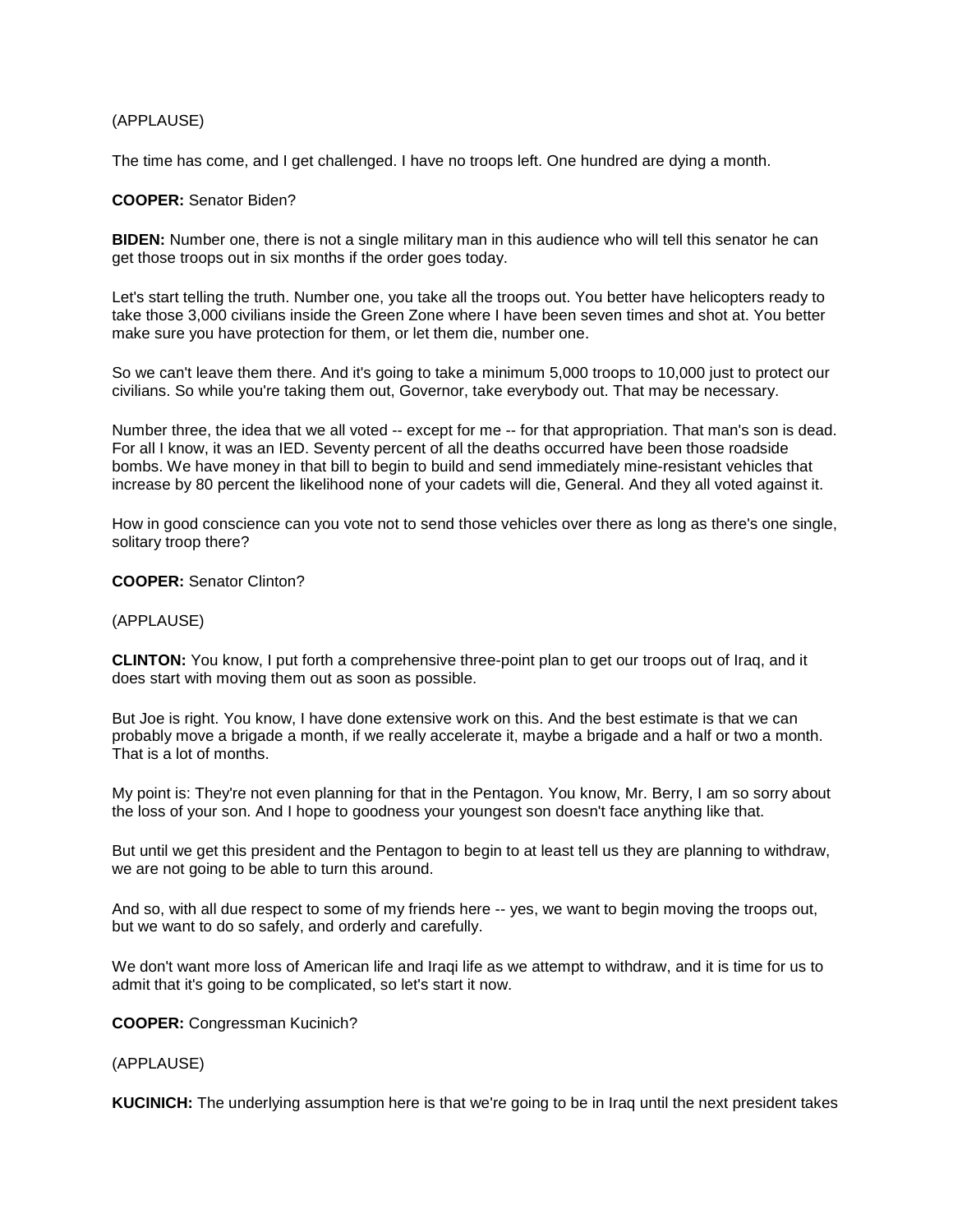office, and I reject that totally. People can send a message to Congress right now -- and this is in a convention of this appearance -- they can text peace, and text 73223, text peace. Send a message to Congress right now, you want out.

I introduced a plan four years ago, Anderson, that was a full plan to remove our troops. I'm the only one on this stage -- excuse me -- who not only voted against this war, but voted against funding the war.

## (APPLAUSE)

It is not credible to say you oppose the war from the start when you voted to fund it 100 percent of the time, 70 percent, 5 percent of the time. Let's get real about this war. Let's get those troops home and let's take a stand and do it now. Send a message to Congress now.

## **COOPER:** All right.

**KUCINICH:** We cannot wait until the next president takes office.

## (APPLAUSE)

**COOPER:** We've got to take a short break. As we go to break, we're going to show another campaign commercial, this one from Senator Mike Gravel.

# **(BEGIN VIDEO CLIP)**

**GRAVEL:** George Bush's oil war was a mistake. We need to stop killing Americans and Iraqis. Been around since the beginning of time. It's not a war. It should be a police action based on global intelligence. It's the most serious problem facing humanity today.

A universal voucher system will provide equal treatment and choice of providers.

The Congress has to stop raiding the surplus.

# **(END VIDEO CLIP)**

(APPLAUSE)

**COOPER:** And welcome back to the CNN/YouTube debate. That was obviously a YouTube-style video from Governor Richardson's campaign.

This next question is on the topic of education.

**QUESTION:** Hi, my name is Sheena Currell. I'm from (inaudible), South Carolina.

My question is: Who was your favorite teacher and why?

**COOPER:** A little bit hard to hear. The question was: Who was your favorite teacher and why?

Senator Gravel?

**GRAVEL:** A brother by the name of Edgar Burke (ph), who's since deceased, became a priest later, he recognized me as a very failing student because I was dyslexic and couldn't read very well. And so he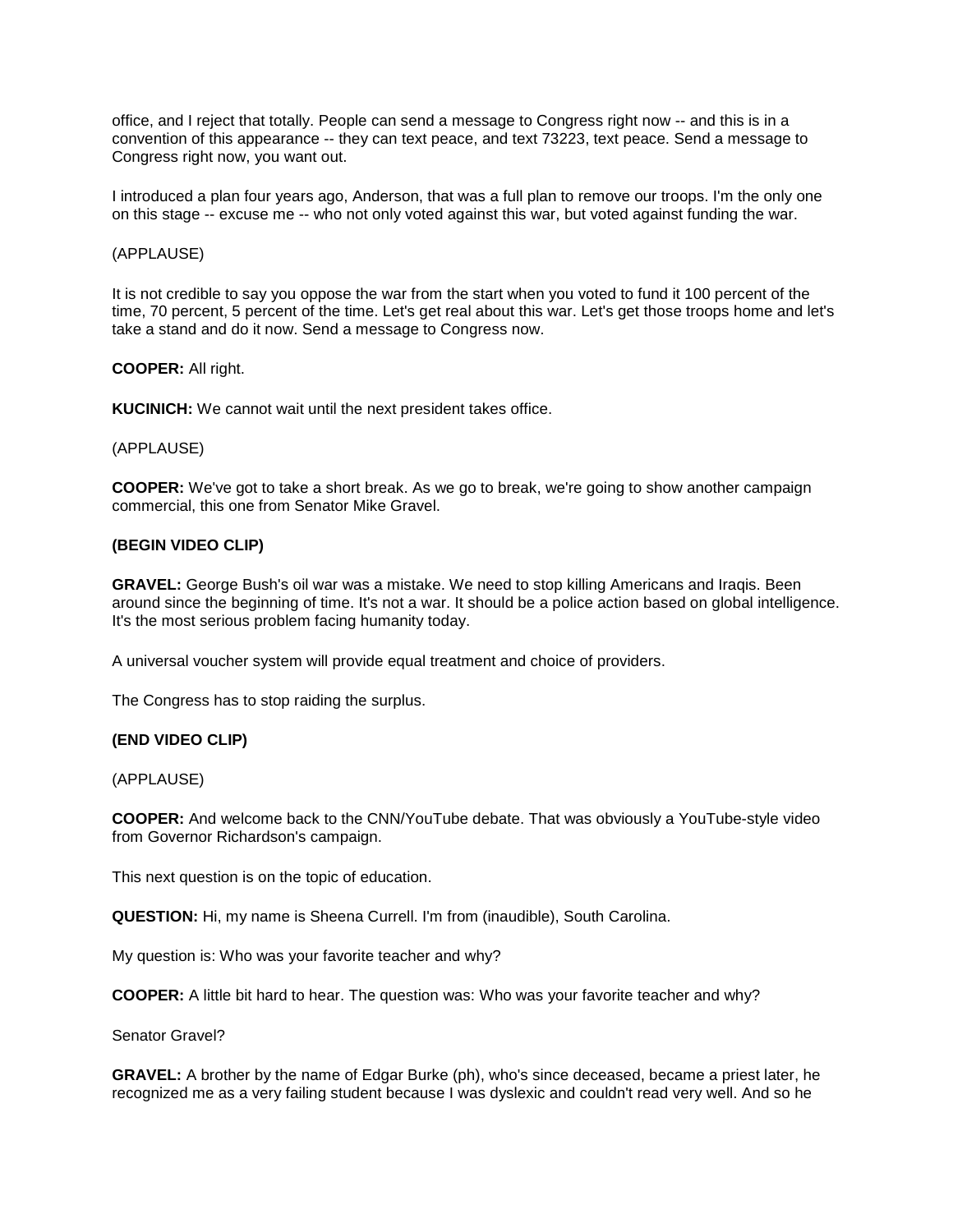gave me some attention and taught me to speak, and that's what little chance I get to use it today.

Thank you.

(LAUGHTER)

**COOPER:** Senator Obama?

(APPLAUSE)

**OBAMA:** I had a teacher in fifth grade named Mrs. Hefty (ph). And I was just coming from overseas, coming back to the United States, felt a little bit out of place. And she had actually lived in Kenya and worked there and taught there and was able to give me some sense that even though I had experiences outside this country, those were actually valuable and important.

And that's the power of a good teacher, is making every single child feel special.

And we need more teachers like that in front of every single classroom.

# **COOPER:** Senator Biden?

**BIDEN:** The principal of my high school, his name was Justin E. Dinney (ph). He was a priest, and he taught me that the single most serious sin humanity could commit was abuse of power, and the second most serious sin was standing by and watching it be abused.

He was the brightest guy I have ever known.

**COOPER:** Senator Edwards?

**EDWARDS:** Ms. Burns, who was the high school English teacher who made me believe that somebody can come from a little town in North Carolina where their daddy worked in the mill and do just about anything if they really believe in themselves.

**COOPER:** All right. With the next question, you are going to have to pay attention both to the words, the music and to what is written on the screen.

# (VIDEO PRESENTATION)

**COOPER:** Governor Richardson, you have had to implement No Child Left Behind in your state. Would you scrap it? Revise it?

**RICHARDSON:** I would scrap it. It doesn't work.

# (APPLAUSE)

It is the law. It is not just an unfunded mandate, but the one- size-fits-all doesn't work.

It doesn't emphasize teacher training. It doesn't emphasize the disabled kids.

(APPLAUSE)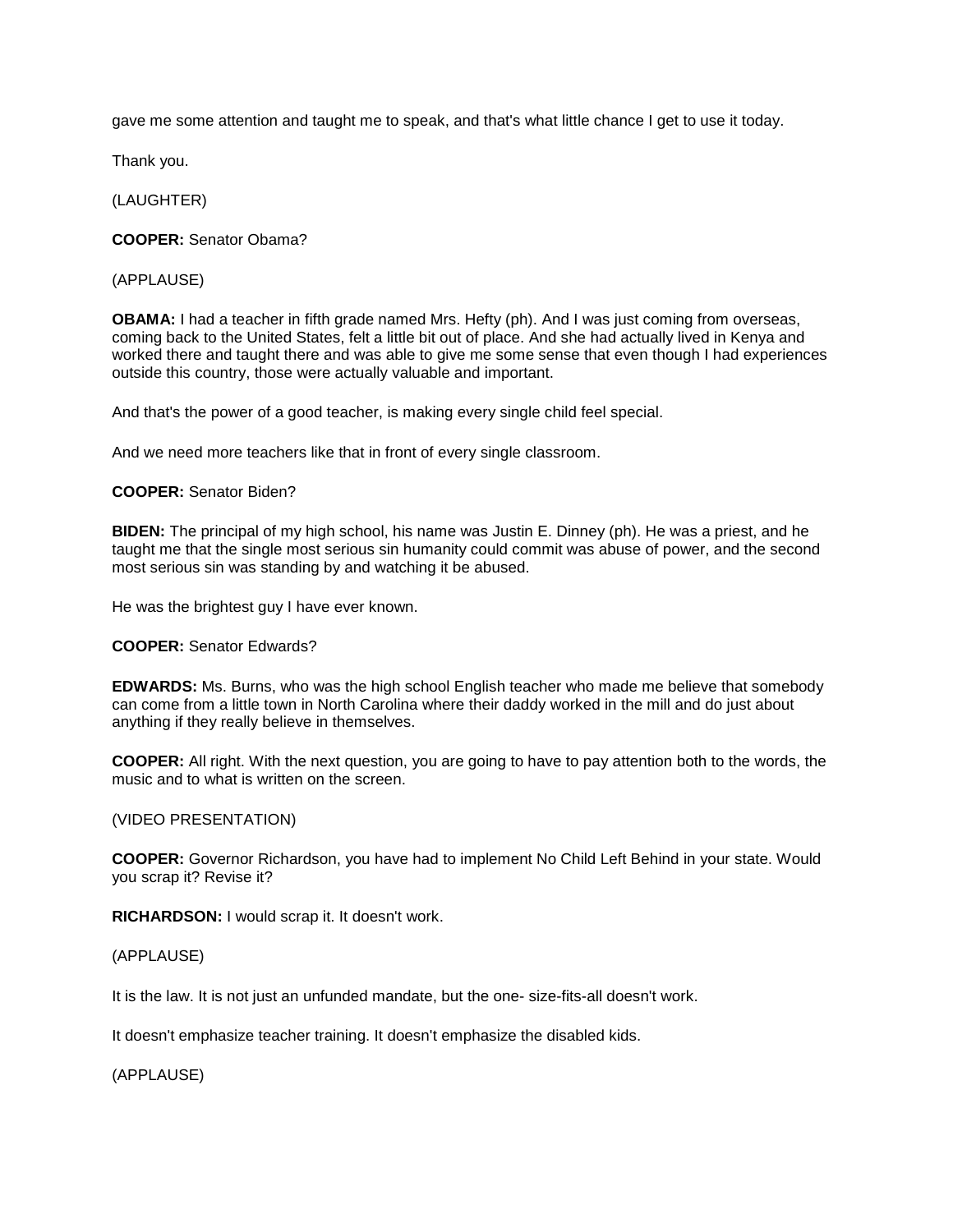It doesn't -- English learning kids don't get help.

The worst thing it does is it takes districts and schools that are not doing well, takes their funds away, penalizes them. If a school is not doing well, we help that school.

## (APPLAUSE)

The last thing we need to do, relating to teachers, is the key to a good education in this country is a strong teacher. I would have a minimum wage for all our teachers, \$40,000 per year.

## (APPLAUSE)

And I would emphasize science and math.(APPLAUSE)

**RICHARDSON:** And I would also bring, to make sure our kids that are not scoring well in science and math, 29th in the world, to unlock those minds in science and math, I would have a major federal program of art in the schools...

## (APPLAUSE)

... music, dancing, sculpture, and the arts.

## (APPLAUSE)

**COOPER:** Senator Biden, everyone on this stage who was in Congress in 2001 voted for No Child Left Behind. Would you scrap it or revise it?

**BIDEN:** It was a mistake. I remember talking with Paul Wellstone at the time. And quite frankly, the reason I voted for it, against my better instinct, is I have great faith in Ted Kennedy, who is so devoted to education.

But I would scrap it -- or I guess, theoretically, you could do a major overhaul. But I think I'd start from the beginning.

You need better teachers. You need smaller classrooms. You need to start kids earlier. It's all basic.

**BIDEN:** My wife's been teaching for 30 years. She has her doctorate in education. She comes back and points out how it's just not working.

The bottom line here is that I would fundamentally change the way in which we approach this.

**COOPER:** Our next question comes from South Carolina.

**QUESTION:** Hey, I'm Mike Green from Lexington, South Carolina. And I was wanting to ask all the nominees whether they would send their kids to public school or private school.

## (APPLAUSE)

**COOPER:** The question is public school or private school. We know, Senator Clinton, you sent your daughter to private school.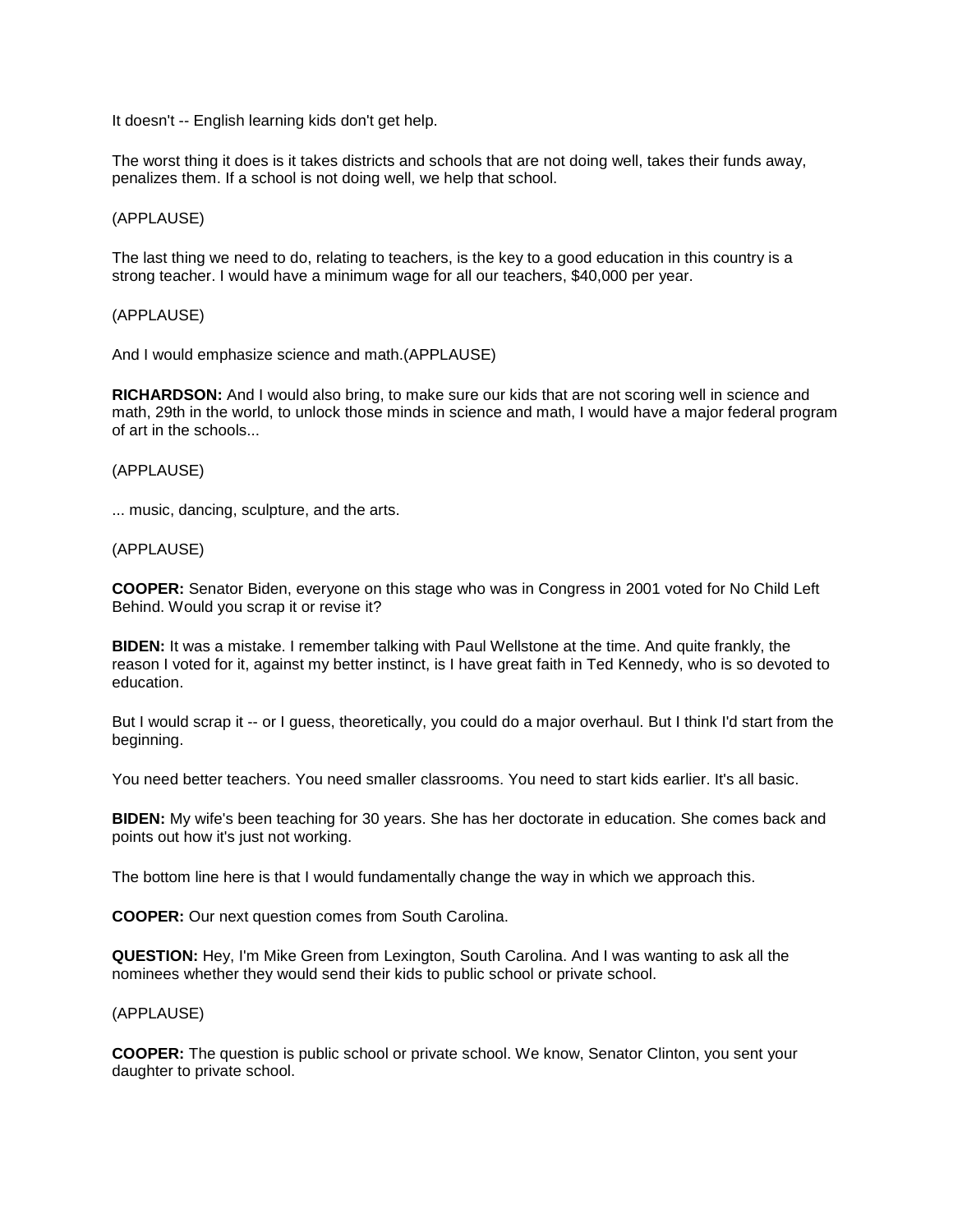Senator Edwards, Obama and Biden also send your kids to private school.

Is that correct?

CLINTON: No.

**COOPER:** No?

**CLINTON:** No, it's not correct.

**COOPER:** OK.

(LAUGHTER)

(CROSSTALK)

**EDWARDS:** I've had four children, and all of them have gone to public school. I've got two kids...

## (APPLAUSE)

... who are actually here with me in Charleston tonight, two kids, Emma Claire and Jack, just finished the third grade in public school in North Carolina, and Jack just finished the first grade in public school in North Carolina.

# **COOPER:** Senator Clinton?

**CLINTON:** And Chelsea went to public schools, kindergarten through eighth grade, until we moved to Washington. And then I was advised, and it was, unfortunately, good advice, that if she were to go to a public school, the press would never leave her alone, because it's a public school. So I had to make a very difficult decision.

**COOPER:** Senator Obama?

**CLINTON:** But we were very pleased she was in public schools in Little Rock.

**COOPER:** Senator Obama?

**OBAMA:** My kids have gone to the University of Chicago Lab School, a private school, because I taught there, and it was five minutes from our house. So it was the best option for our kids.

But the fact is that there are some terrific public schools in Chicago that they could be going to. The problem is, is that we don't have good schools, public schools, for all kids.

A U.S. senator can get his kid into a terrific public school. That's not the question. The question is whether or not ordinary parents, who can't work the system, are able to get their kids into a decent school, and that's what I need to fight for and will fight for as president of the United States.

(APPLAUSE)

**COOPER:** I want to ask this question of everyone.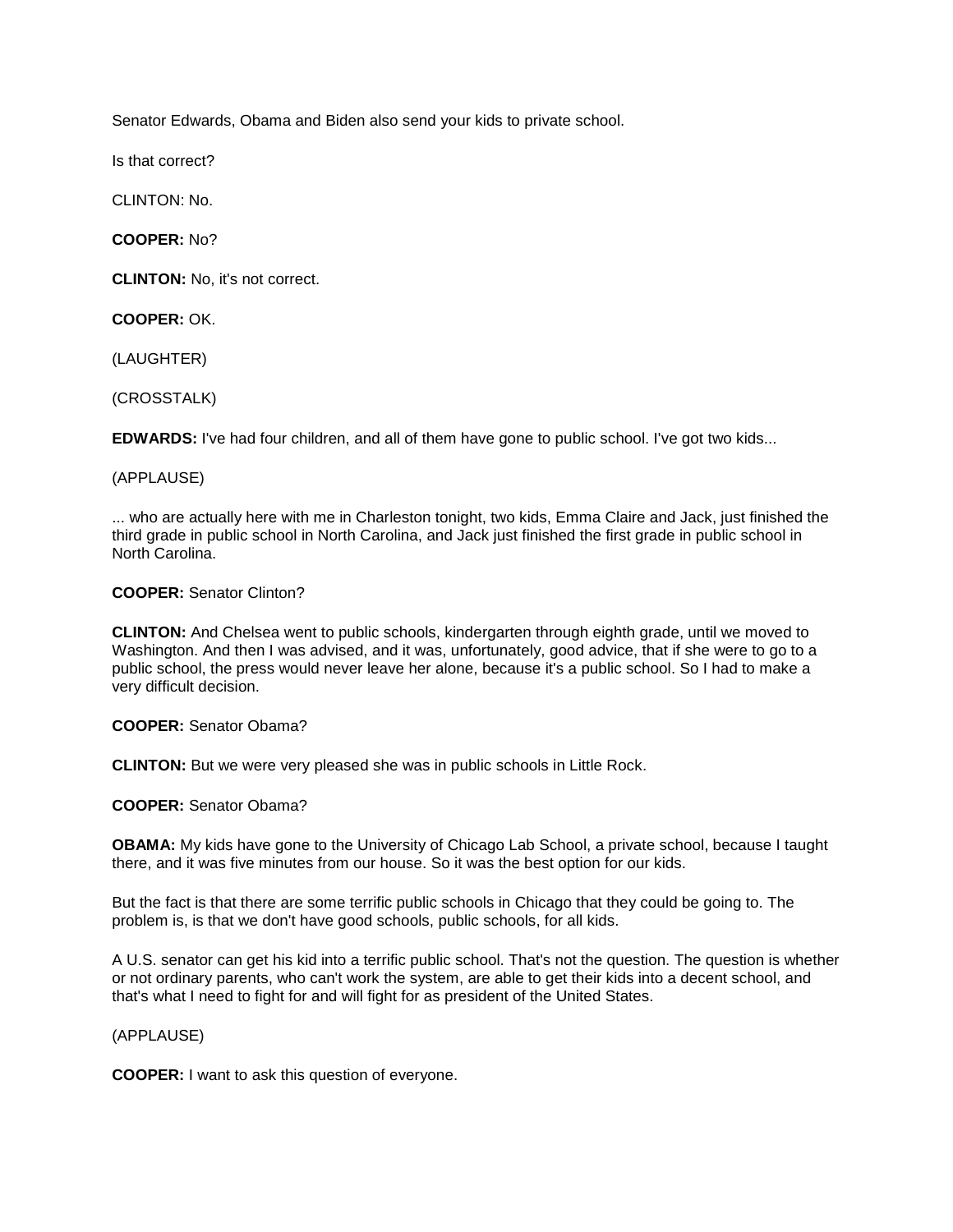# Senator Biden?

**BIDEN:** My kids did go to private schools, because right after I got elected, my wife and daughter were killed. I had two sons who survived. My sister was the head of the history department. She was helping me raise my children at Wilmington Friends School.

**BIDEN:** When it came time to go to high school when they had come through their difficulties -- I'm a practicing Catholic -- it was very important to me they go to a Catholic school, and they went to a Catholic school.

My kids would not have gone to that school were it not for the fact that my wife and daughter were killed and my two children were under the care of my sister who drove them to school every morning.

## **COOPER:** Congressman Kucinich?

**KUCINICH:** My daughter, Jackie, went to the Columbus public schools and got a great education. And I want to make sure that that commitment that sent her to public school is a commitment that will cause all American children to be able to go to great public schools.

## (APPLAUSE)

# **COOPER:** Senator Gravel?

**GRAVEL:** My children went to public school and private school, and I'm recommend that we need a little bit of competition in our system of education. Right now, we have 30 percent of our children do not graduate from high school. That is abominable, and that is the problem of both parties.

## (APPLAUSE)

# **COOPER:** Senator Dodd?

**DODD:** My daughter goes to the public school as a pre-school -- kindergarten. But I want to come back to the No Child Left Behind.

**DODD:** Because I think remedying this -- and I understand the applause here -- accountability is very important. This is one country -- we've got to have the best prepared generation of Americans that we've ever produced in our educational system. No other issue, in my view, is as important as this one here.

And getting the No Child Left Behind law right is where we ought to focus our attention here so that we have resources coming back to our states. You measure growth in a child. You invest in failing schools. But I would not scrap it entirely. Accountability is very important in this country. We ought not to abandon that idea.

**COOPER:** Let's try to stay on the topic.

The next question comes from Pennsylvania.

**QUESTION:** Hi. My name is Anne, and I work at a Planned Parenthood in Pennsylvania.

My question is, we here at Planned Parenthood support comprehensive sex education and I'd like to know if any of you as candidates have talked to your children about sex and used medically accurate and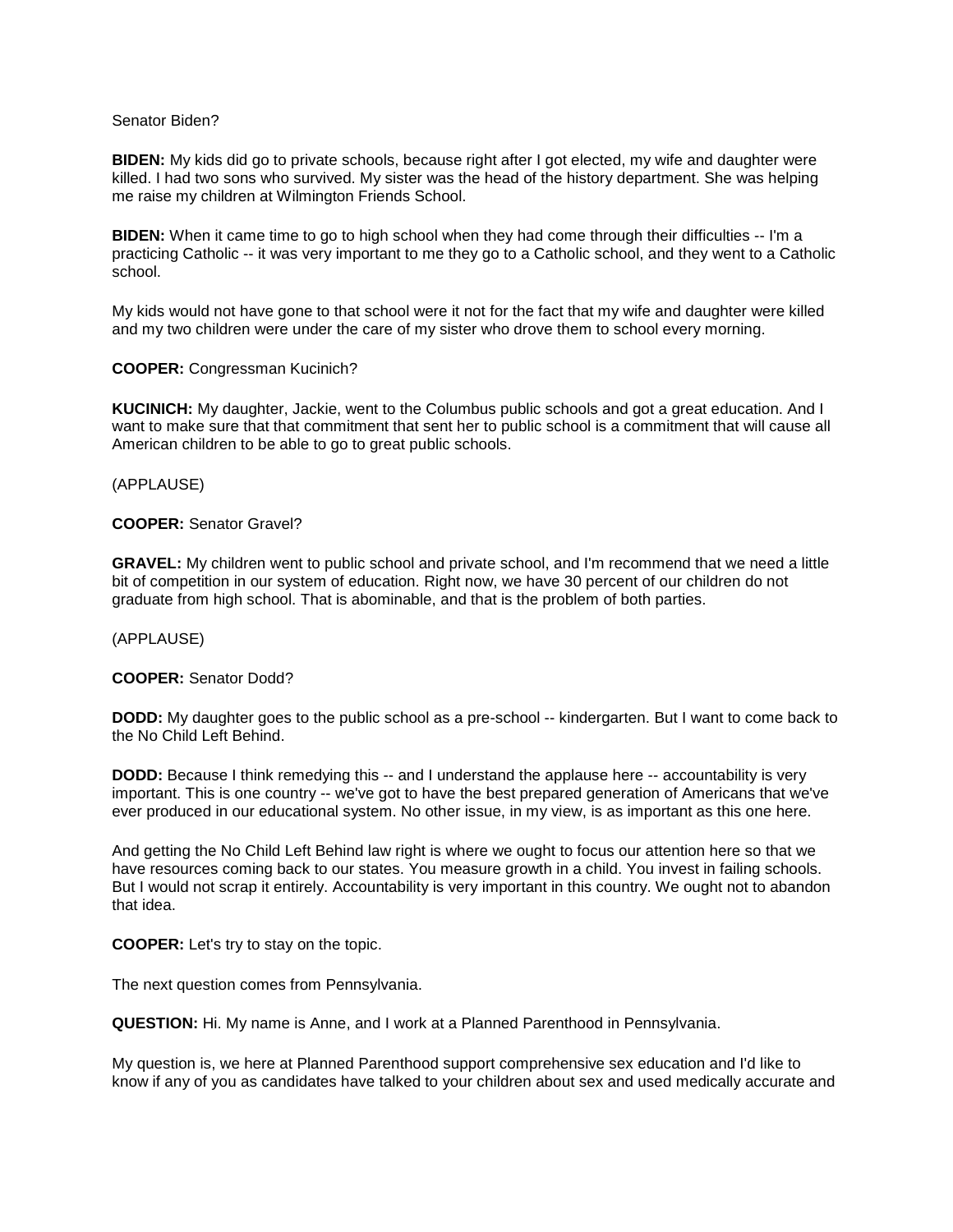age-appropriate information?

## **COOPER:** Senator Edwards?

EDWARDS: Well, Elizabeth and I have had sort of an unusual experience for parents, because Elizabeth likes to say that was made a member of AARP when she was pregnant with Jack, our last child.

**EDWARDS:** We have had four children. Our two youngest children are now nine and seven. So we have been through the whole experience, including kids who have grown up.

Yes, the answer is we have taught our younger children when they were young how to look for the signs of wrong touching, any kind of what would be sexual abuse, inappropriate touching. And we have taught our children as they got older, all -- I think, using medically appropriate terms -- all that they needed to know to be properly educated.

**COOPER:** Senator Obama, Mitt Romney has accused you this week of saying that 5-year-old children should be getting sex education. Was he right?

**OBAMA:** Ironically, this was actually a proposal that he himself said he supported when he was running for governor of Massachusetts.

**OBAMA:** Apparently, he forgot.

## (LAUGHTER)

And it makes the exact point that John made.

I've got a 9-year-old daughter and a 6-year-old daughter. And I want them to know if somebody is doing something wrong to them, encroaching on their privacy, that they should come talk to me or my wife.

And we've had that conversation, but not every parent is going to have that conversation with their child, and I think it's important that every child does, to make sure that they're not subject to the sexual predators.

## **COOPER:** All right.

Now, time for something completely different.

## (APPLAUSE)

**QUESTION:** Hey, there, my name's Jackie Broyles. And I'm Dunlap [2nd person on video]. We're from Red State Update. Murfreesboro, Tennessee. This here question's for all you candidates. Mainstream media seems awfully interested in old Al Gore these days. Is he losing weight? What's it say in his book? Is he still worried about all the ice? They interpret all these as signs that he may or may not run. They really want to know if Al Gore's going to run again. Yes. Well, what we want to know is does that hurt youall's feelings?

(APPLAUSE)

(LAUGHTER)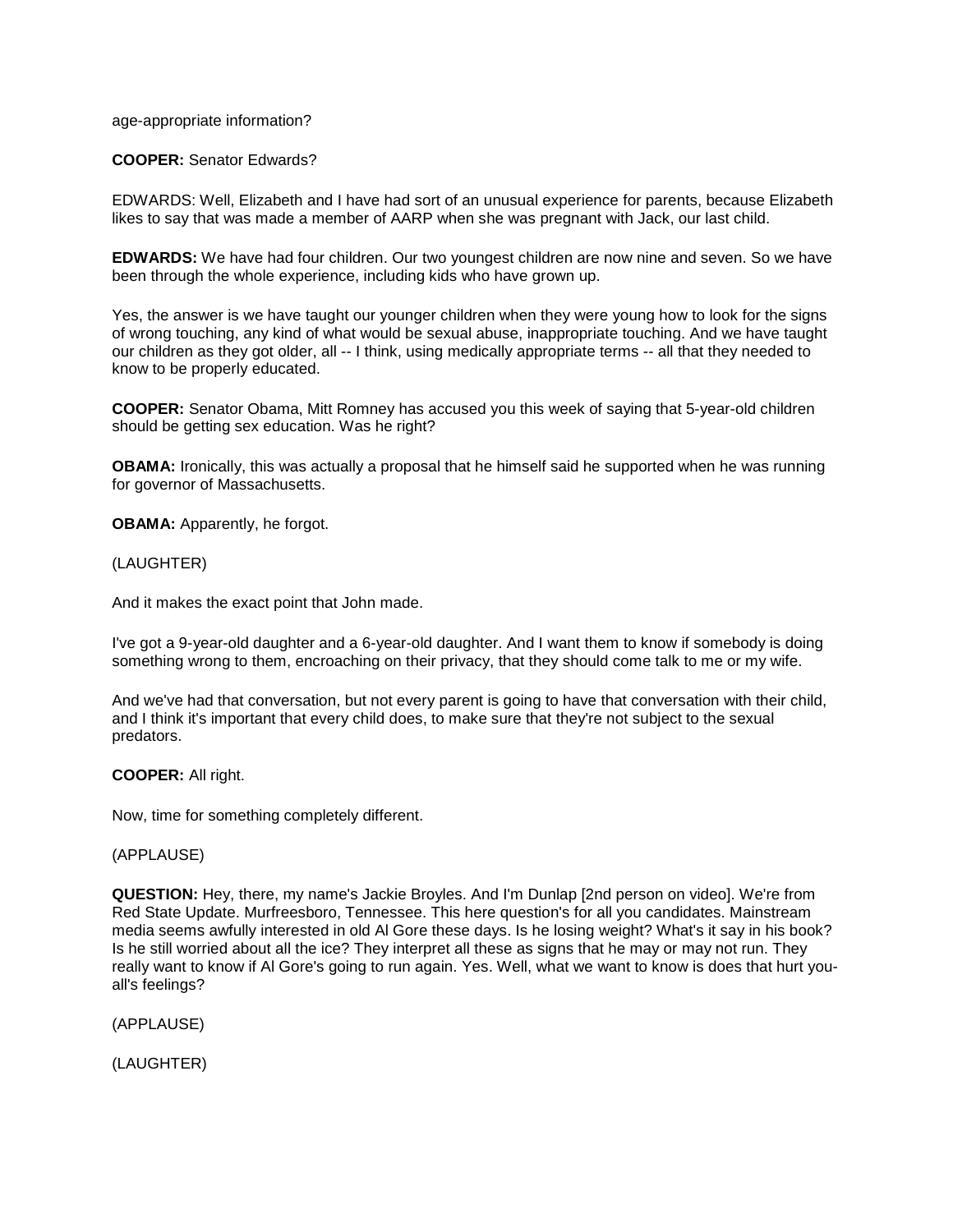**COOPER:** Anybody have their feelings hurt?

(LAUGHTER)

No, you're all right about that?

**BIDEN**: Anderson...

**COOPER:** Yes?

**BIDEN**: I think the people of Tennessee just had their feelings hurt.

(LAUGHTER)

**COOPER:** They can take it up with Jackie.

We're not going to talk about Al Gore tonight, but we are going to talk about something that he talks a lot about. That's what our next question's about.

**QUESTION:** Hello, Democratic candidates. I've been growing concerned that global warming, the single most important issue to the snowmen of this country, is being neglected.

As president, what will you do to ensure that my son will live a full and happy life?

Thank you.

(LAUGHTER)

(APPLAUSE)

**COOPER:** It's a funny video. It's a serious question. Congressman Kucinich?

**KUCINICH:** Well, we have to understand the connection between global warring and global warming. Because when we start talking about wars for oil, we're essentially keeping the same approach to energy.

(APPLAUSE)

So I'm saying we need to move away from reliance on oil and coal and toward reliance on wind and solar.

**KUCINICH:** Anderson, that's the basis of my WGA, Works Green Administration, where we take an entirely new approach to organize the entire country around sustainability, around conservation. We don't have to have our snowmen melting, and the planet shouldn't be melting either.

**COOPER:** Are the people on this stage, are your fellow candidates, are they green enough?

**KUCINICH:** No. And I think that the reason is that if you support, for example, in Iraq, if you say that Iraq should privatize its oil for the U.S. oil companies, then what you're doing is you're continuing a commitment to use more oil. If you believe that all options should be put on the table with respect to Iran, that's about oil.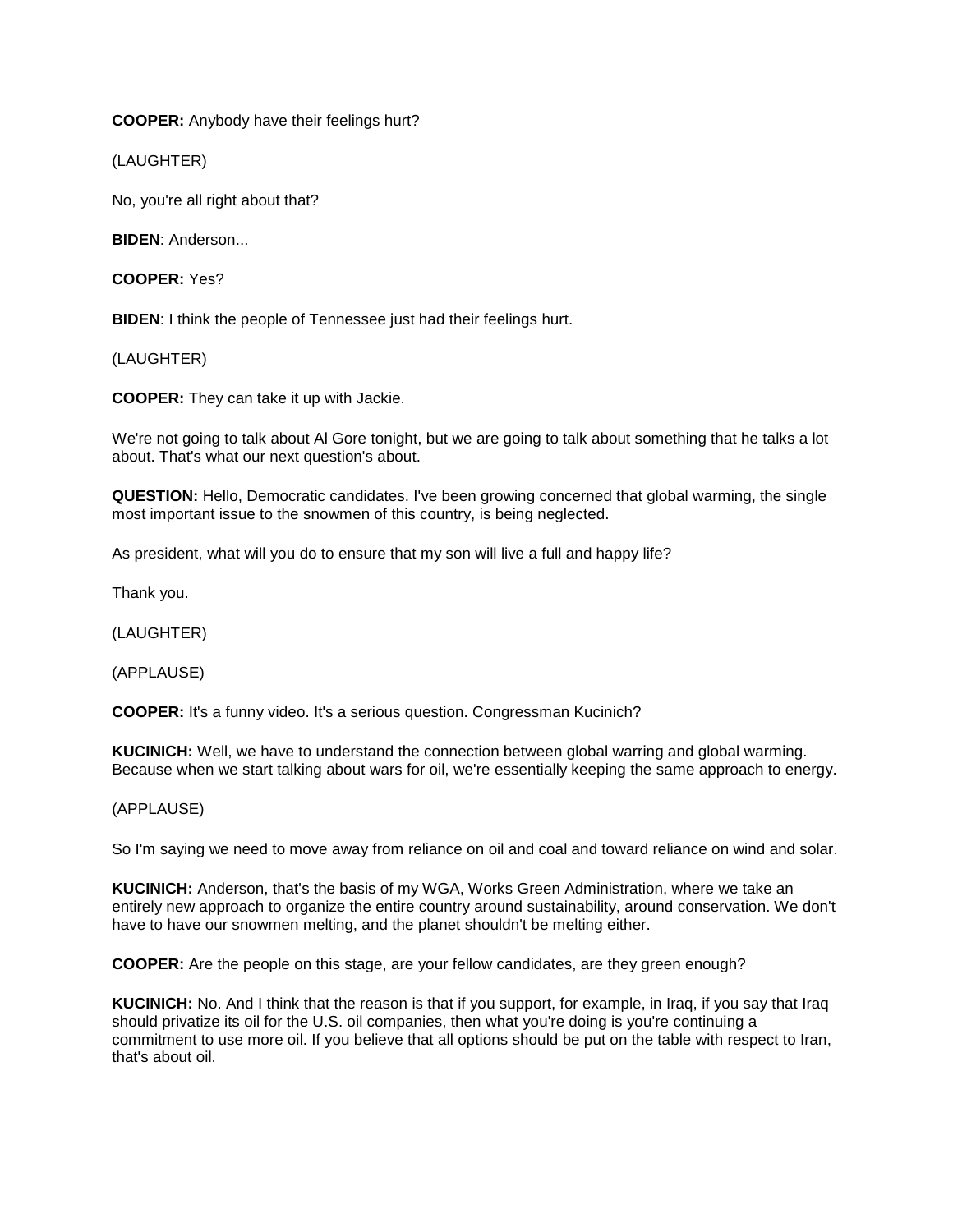So we need to move away from reliance on oil...

**COOPER:** Time.

**KUCINICH:** ... and that's really connected to our defense policy, and I'm the one who gets the connection.

**COOPER:** All right.

(APPLAUSE)

Similar topic. Let's listen.

**QUESTION:** Hi, I'm Stephanie. We're in the Bay area, in my bathroom, because this is one of the places where I use compact fluorescent light bulbs. I use these to decrease my personal energy use, and I hear politicians talking about alternative energy to delay -- to decrease our energy impact as a whole.

So my question for you is, how is the United States going to decrease its energy consumption in the first place? In other words, how will your policies influence Americans, rather than just using special light bulbs, to do this?

**COOPER:** Senator Gravel, how do you get Americans to conserve?

**GRAVEL:** Very simple, change our tax structure. Have a fair tax where people are taxed on what they spend rather than what they earn. And our tax system is totally corrupt right now.

And so if we now have a retail sales tax, you'll take this nation of ours from a consuming nation to a savings nation.

**GRAVEL:** And that's the most significant thing we can do to alter climate change.

(APPLAUSE)

**COOPER:** Senator Dodd?

**DODD:** Anderson, there are a number of things. The 50-mile-per- gallon standard is something I've advocated by 2017, that I would push hard for. Entire fleet of federal automobiles would be hybrids or electric automobiles, so we reduce even further out consumption.

But I believe I'm the only candidate here, along with Al Gore, who's called for that, is a corporate carbon tax. You've got to tax polluters. You've got to separate the price differential so that we can move away from fossil fuels that do so much damage to our environment, to our economy, to our future, to jobs in this country.

Until you deal with the issue of price, until you impose a corporate carbon tax, we will never get away from fossil fuels. It's the only way this can be achieved. You have to advocate that if you're serious about global warming.

**COOPER:** The question was about personal sacrifice. I just want to ask a question to...

**DODD:** I drive a hybrid, we have a hybrid, and we use efficient light bulbs in our homes...

**COOPER:** So let me just ask a question to everyone on this stage. And I know we said we wouldn't do a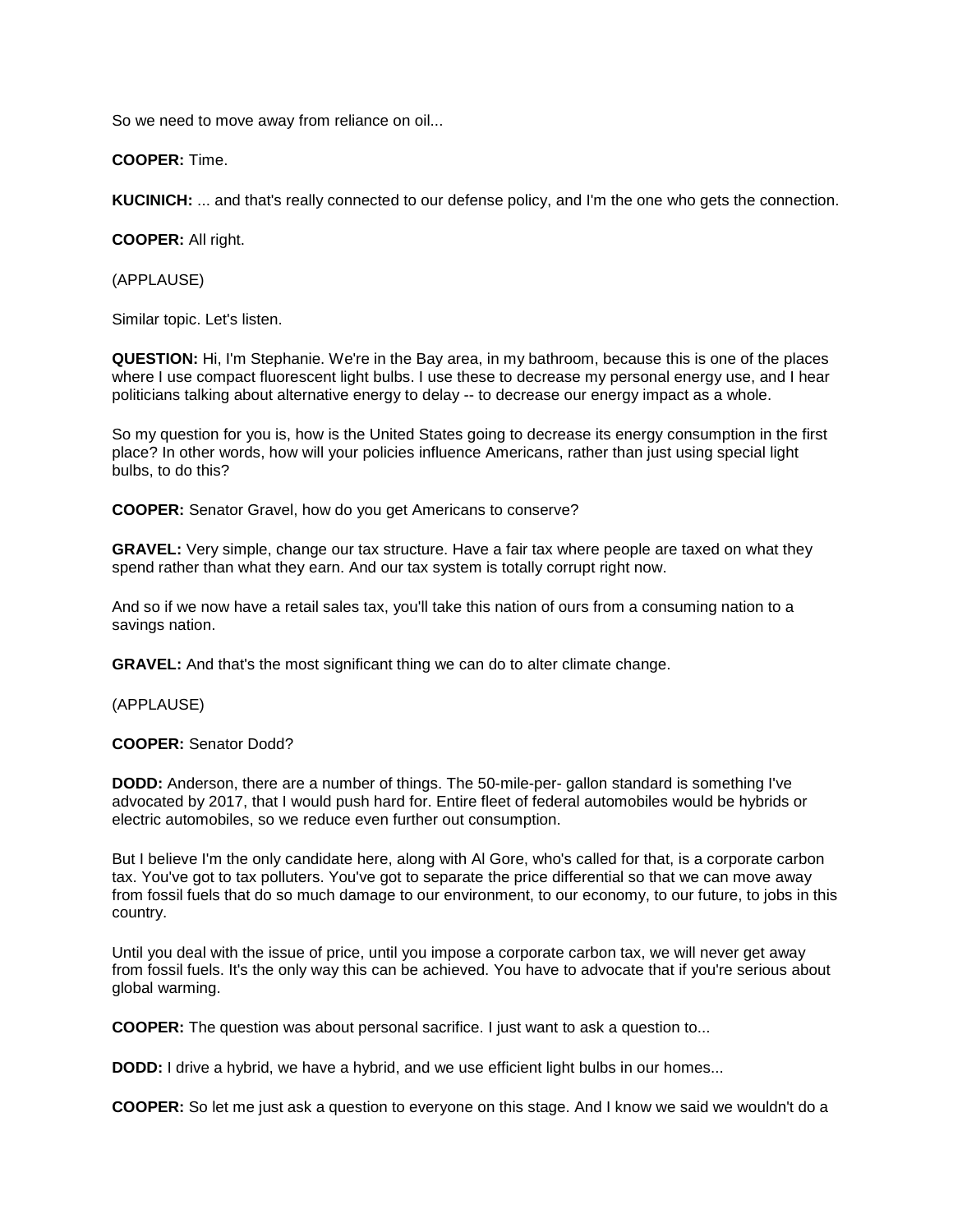lot of show of hands. This is probably the only one we'll do tonight.

**COOPER:** How many people here a private jet or a chartered jet to get here tonight?

You're not sure?

(LAUGHTER)

**RICHARDSON:** Yesterday.

**COOPER:** Yesterday, OK.

(CROSSTALK)

(LAUGHTER)

**COOPER:** Senator Gravel, what was that? You took the train?

**GRAVEL:** I took the train...

(APPLAUSE)

**COOPER:** OK.

**GRAVEL:** And maybe one of these will give me a ride someday.

(LAUGHTER)

**CLINTON:** Anderson, you know, we haven't really seriously addressed this incredibly important issue of global warming and energy efficiency.

**COOPER:** We've got another question on it's way now.

**CLINTON:** OK

**CHARLESTON, South Carolina (CNN)** -- **QUESTION**: Hi, my name is Shawn and I'm from Ann Arbor, Michigan. There is a scientific consensus for man-caused climate change, and I've heard each of you talk in previous debates about alternative energy sources like solar or wind, but I have not heard any of you speak your opinion on nuclear power. I believe that nuclear power is safer, cleaner, and provides a quicker avenue to energy independence than other alternatives.

**QUESTION**: I am curious what each of you believe.

**COOPER**: Senator Edwards?

**EDWARDS**: Wind, solar, cellulose-based biofuels are the way we need to go. I do not favor nuclear power. We haven't built a nuclear power plant in decades in this country. There is a reason for that. The reason is it is extremely costly. It takes an enormous amount of time to get one planned, developed and built. And we still don't have a safe way to dispose of the nuclear waste. It is a huge problem for America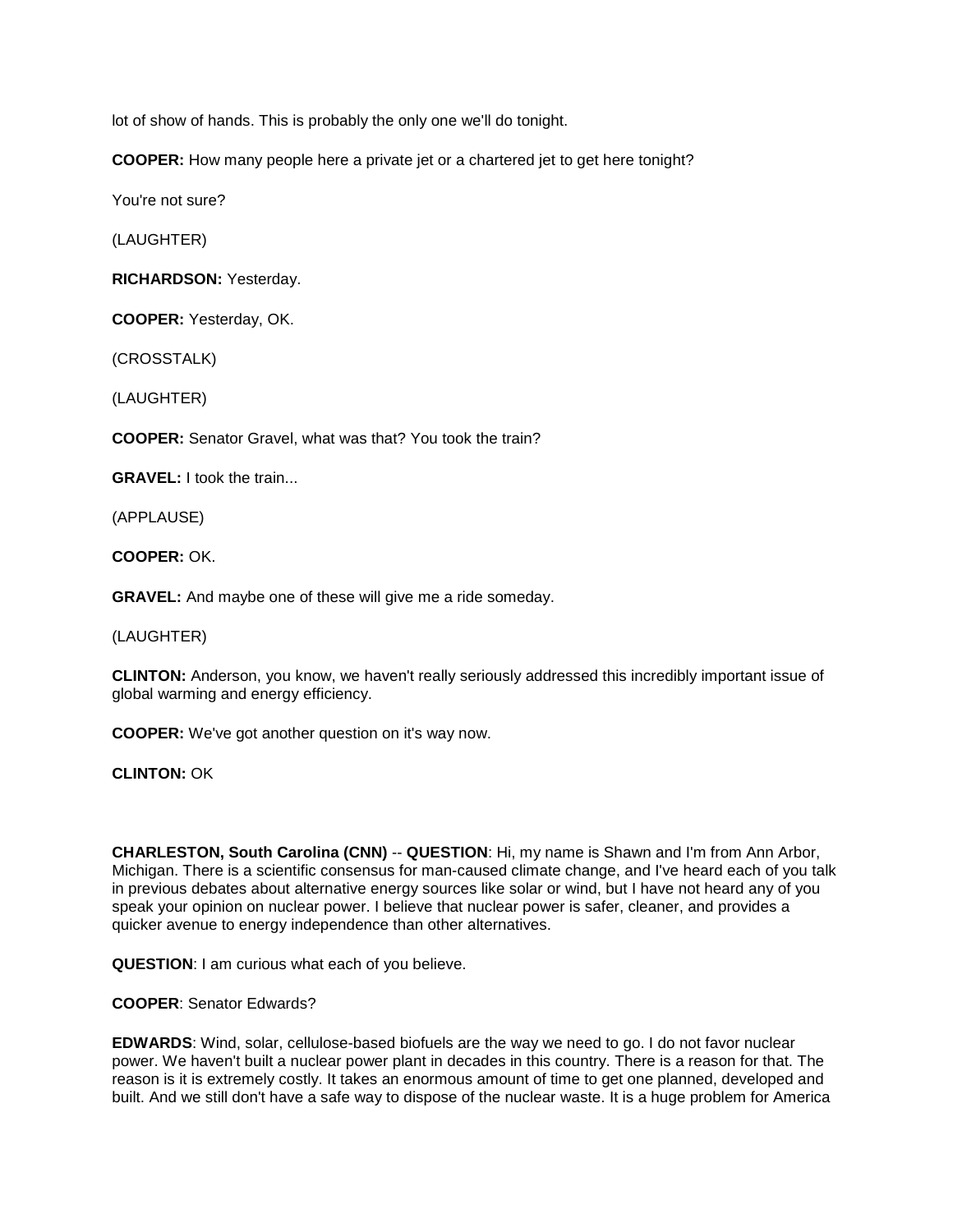over the long term.

I also don't believe we should liquefy coal. The last thing we need is another carbon-based fuel in America. We need to find fuels that are in fact renewable, clean, and will allow us to address directly the question that has been raised, which is the issue of global warming, which I believe is a crisis.

# **COOPER**: Senator Obama?

**OBAMA**: I actually think that we should explore nuclear power as part of the energy mix. There are no silver bullets to this issue. We have to develop solar. I have proposed drastically increasing fuel efficiency standards on cars, an aggressive cap on the amount of greenhouse gases that can be emitted.

**OBAMA**: But we're going to have to try a series of different approaches.

The one thing I have to remind folks, though, of -- we've been talking about this through Republican administrations and Democratic administrations for decades.

And the reason it doesn't change -- you can take a look at how Dick Cheney did his energy policy. He met with environmental groups once. He met with renewable energy folks once. And then he met with oil and gas companies 40 times. And that's how they put together our energy policy. We've got to put the national interests ahead of special interests, and that's what I'll do as president of the United States.

(APPLAUSE)

**COOPER**: Senator Clinton, what is Senator Edwards -- why is he wrong on nuclear power?

**CLINTON**: First of all, I have proposed a strategic energy fund that I would fund by taking away the tax break for the oil companies, which have gotten much greater under Bush and Cheney.

(APPLAUSE)

And we could spend about \$50 billion doing what America does best. It's time we start acting like Americans again.

**CLINTON**: We can solve these problems if we focus on innovation and technology.

So, yes, all these alternative forms of energy are important. So is fuel efficiency for cars and so is energy efficiency for buildings.

I'm agnostic about nuclear power. John is right, that until we figure out what we're going to do with the waste and the cost, it's very hard to see nuclear as a part of our future. But that's where American technology comes in. Let's figure out what we're going to do about the waste and the cost if we think nuclear should be a part of the solution.

But this issue of energy and global warming has the promise of creating millions of new jobs in America.

**COOPER**: Time.

**CLINTON**: So it can be a win-win, if we do it right.

(APPLAUSE)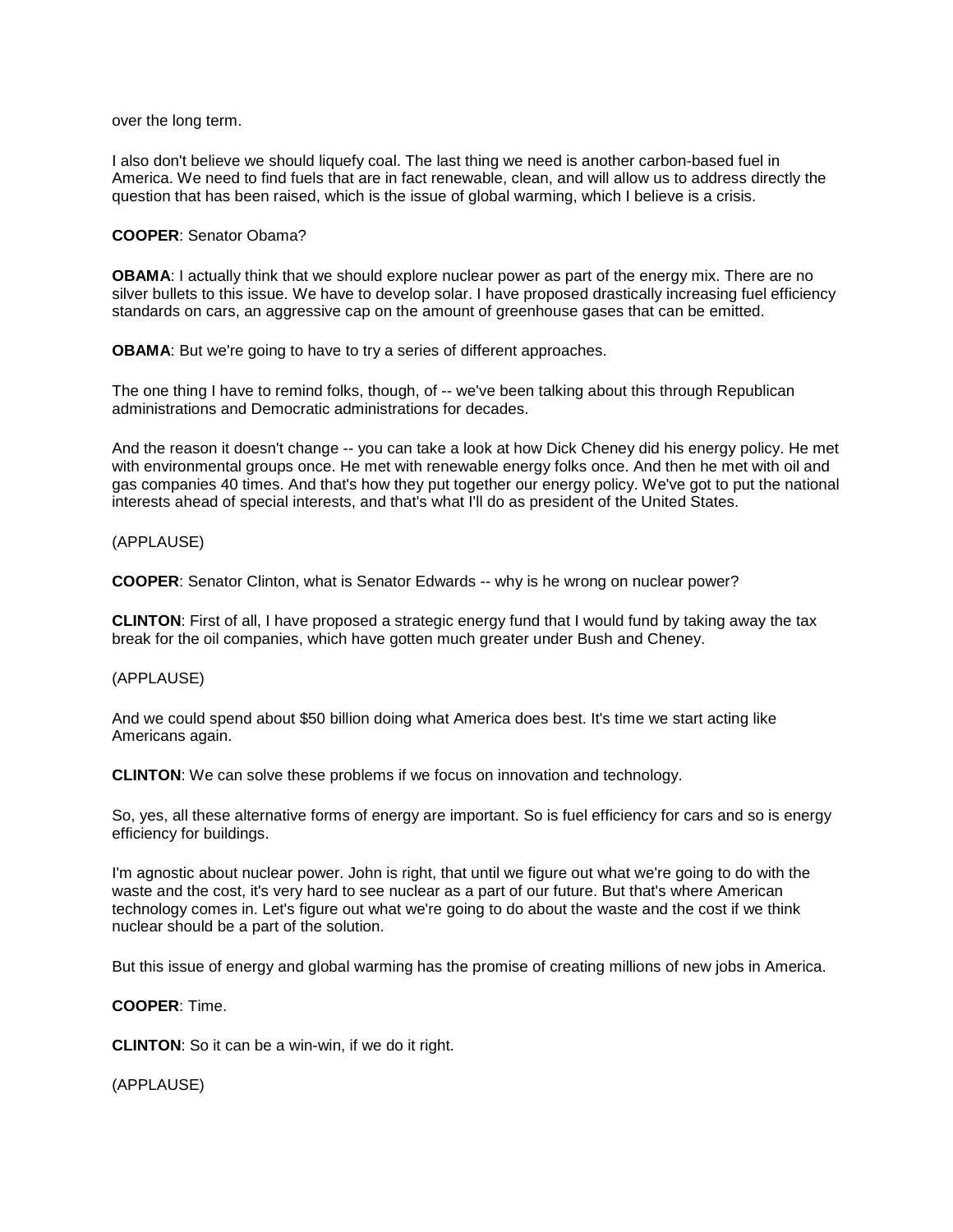**COOPER**: I want to go another YouTube video, another question.

**QUESTION**: Hi, everyone. My name's Melissa and I'm from San Luis Obispo, California.

My question is for everyone: In recent years, there's been so much controversy regarding dangling chads, then no paper trail in electronic systems.

I know it costs money to amend things like that, but if I can go to any state and get the same triple grande, non-fat, no foam vanilla latte from Starbucks, why I can't I go to any state and vote the same way?

**QUESTION**: Don't you think that standardizing our voting practices will increase legitimacy, and possibly even voter turnout in our elections? What are you going to do to fix that? If you want, give me a call and I will make a standardized form for you.

**COOPER**: Governor Richardson?

## (APPLAUSE)

**RICHARDSON**: I, as president, I would push the whole country to verified paper trails. There are close to 10 states that do this.

## (APPLAUSE)

My state a year ago, my state was one of those states, along with Florida and Ohio, that, because of the touch-tones, there was uncertainty about the election.

We have close to 50 percent of those Americans eligible to vote voting. That is inexcusable, compared to many other nations. We need to have same-day registration. We need to have an effort to get the Republican Party to stop suppressing minority voters. We need to find ways also to depoliticize the Justice Department that tried to find those voters that were legitimately voting.

**RICHARDSON**: And lastly, a verifiable paper trail with optical scanners is going to improve turnout, democracy, and it's going to get a lot of young voters in the polls.

## (APPLAUSE)

**COOPER**: We're going to take a short break. We're going to go to break with a YouTube-style video from Senator Biden's campaign.

# **(BEGIN VIDEO CLIP)**

**ANNOUNCER**: Imagine you're trapped deep in a hole with a group of politicians debating.

President Bush says the only way out of Iraq is to dig us deeper and deeper. But what if one leader stood up for us and said no, we can get out now, without leaving chaos behind?

Joe Biden is the only one with the experience and the plan to end this war responsibly so our children don't have to go back.

**BIDEN**: I'm Joe Biden and I approved this message.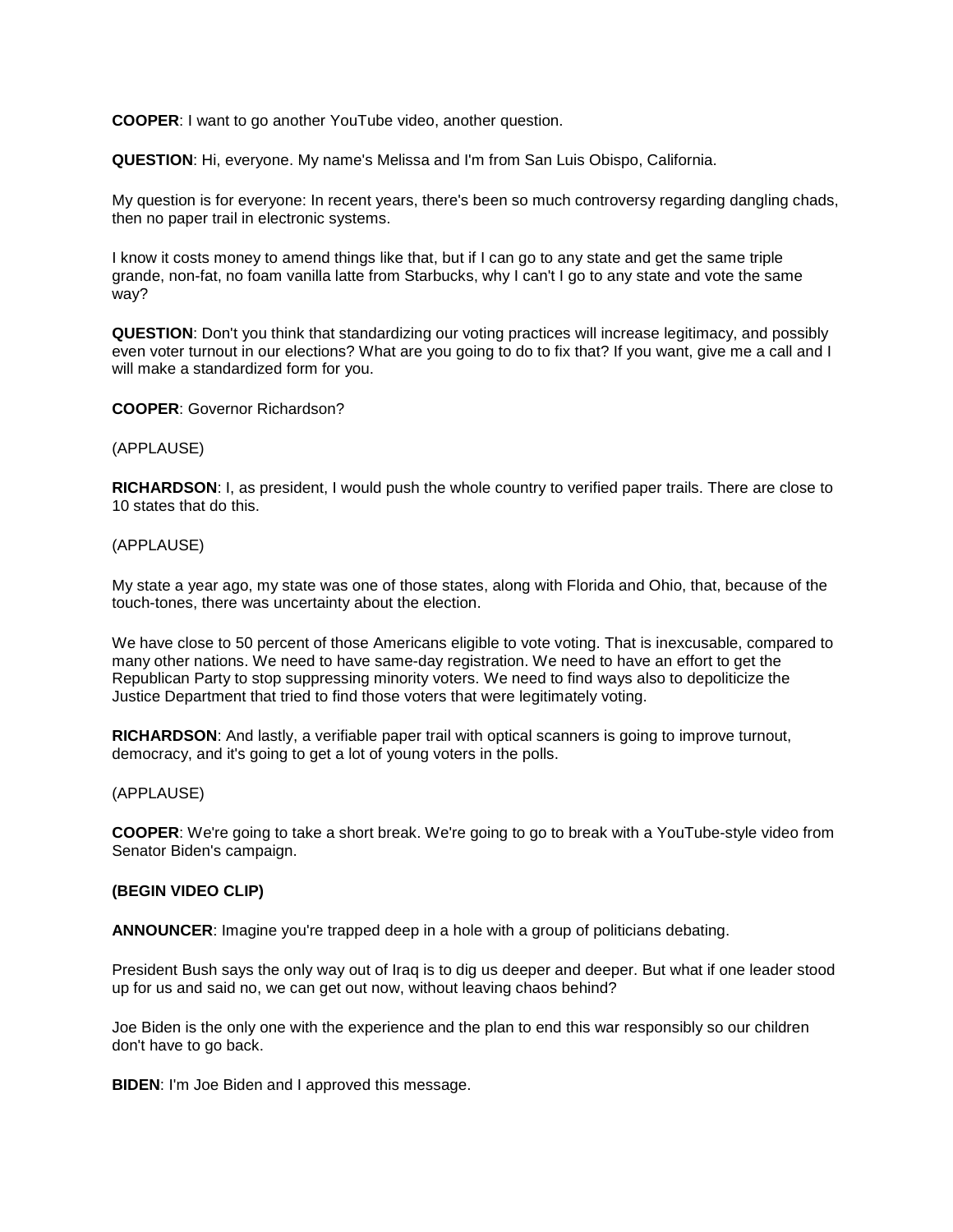# (APPLAUSE)

# **(END VIDEO CLIP)**

# **(BEGIN VIDEO CLIP)**

**KUCINICH**: You can vote now to end the war in Iraq. Text Peace, 73223. Text peace now to send a message to the White House and to the Democratic Congress that now's the time to end the war. Text Peace, 73223. Make your vote count and your voice be heard. Text Peace, 73223, to move this country away from war as an instrument of policy, and to achieve strength through peace. Text Peace.

This is Dennis Kucinich, and I authorized this message.

# **(END VIDEO CLIP)**

(APPLAUSE)

(COMMERCIAL BREAK)

**COOPER**: Welcome back. We still have a lot of YouTube videos we want to try to get to. This next one is about a pocketbook issue. Let's take a look.

# **(BEGIN VIDEO CLIP)**

**QUESTION**: Hi. I'm Cecilla Smith.

**QUESTION**: And I'm Asanti Wilkins.

**QUESTION**: And we're from Pennsylvania, and my question is to all the candidates, and it's regarding the national minimum wage. Congress seems to never have a problem when it comes time to give themselves a raise. But when it came time to increase the minimum wage, they had a problem.

My question to the candidates: If you're elected to serve, would you be willing to do this service for the next four years and be paid the national minimum wage?

# **(END VIDEO CLIP)**

## (APPLAUSE)

**COOPER**: So, it's pretty simple, yes or no. Minimum wage, by the way, goes up tomorrow to \$6.55. In 2009, it will be \$7.25.

Senator Gravel, would you work for the minimum wage?

**GRAVEL**: Oh, yes, I would, but I would say that we don't need a minimum wage; we need a living wage. We don't have that in this country because of what they passed.

## (APPLAUSE)

**COOPER**: Senator Dodd, would you work for the minimum wage?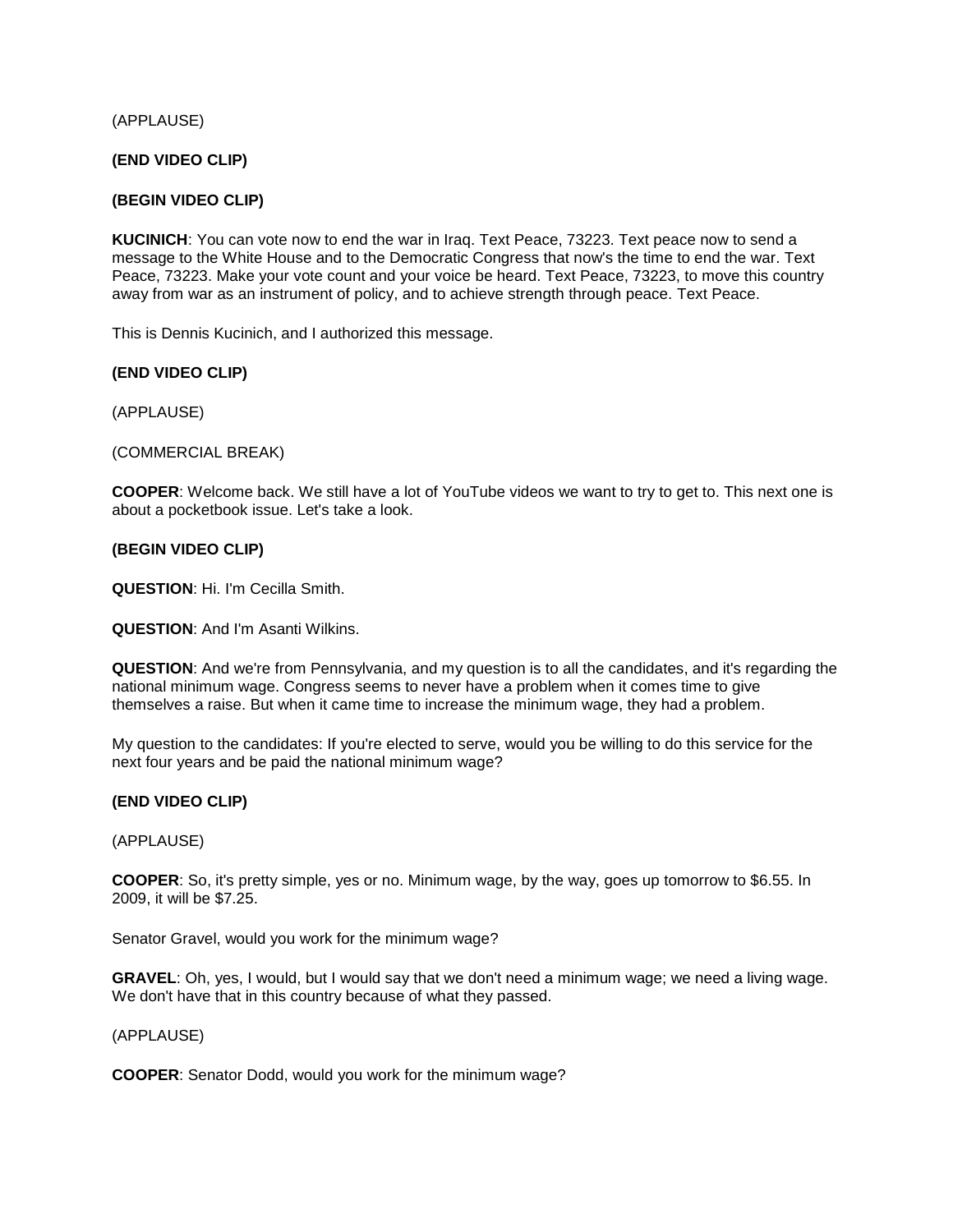**DODD**: I have two young daughters who I'm trying to educate them. I don't think I could live on the minimum wage, but I'm a strong advocate to seeing to it that we increase it at least to \$9 or \$10 to give people a chance out there to be able to provide for their families.

**COOPER**: Senator Edwards?

**DODD**: That's leadership in the country.

**COOPER**: Senator Edwards?

**EDWARDS**: Yes.

**COOPER**: Yes.

Senator Clinton?

**CLINTON**: Sure.

Senator Obama?

**OBAMA**: Well, we can afford to work for the minimum wage because most folks on this stage have a lot of money. It's the folks...

(APPLAUSE)

... on that screen who deserve -- you're doing all right, Chris, compared to, I promise you, the folks who are on that screen.

(LAUGHTER)

(APPLAUSE)

**DODD**: Not that well, I'll tell you, Barack.

**OBAMA:** I mean, we don't have -- we don't have Mitt Romney money, but...

(LAUGHTER)

But we could afford to do it for a few years. Most folks can't. And that's why we've got to fight and advocate for...

**COOPER**: Governor -- Governor Richardson, yes?

**RICHARDSON**: Yes, I would.

**COOPER**: OK.

Senator Biden?

**BIDEN**: I don't have Barack Obama money either.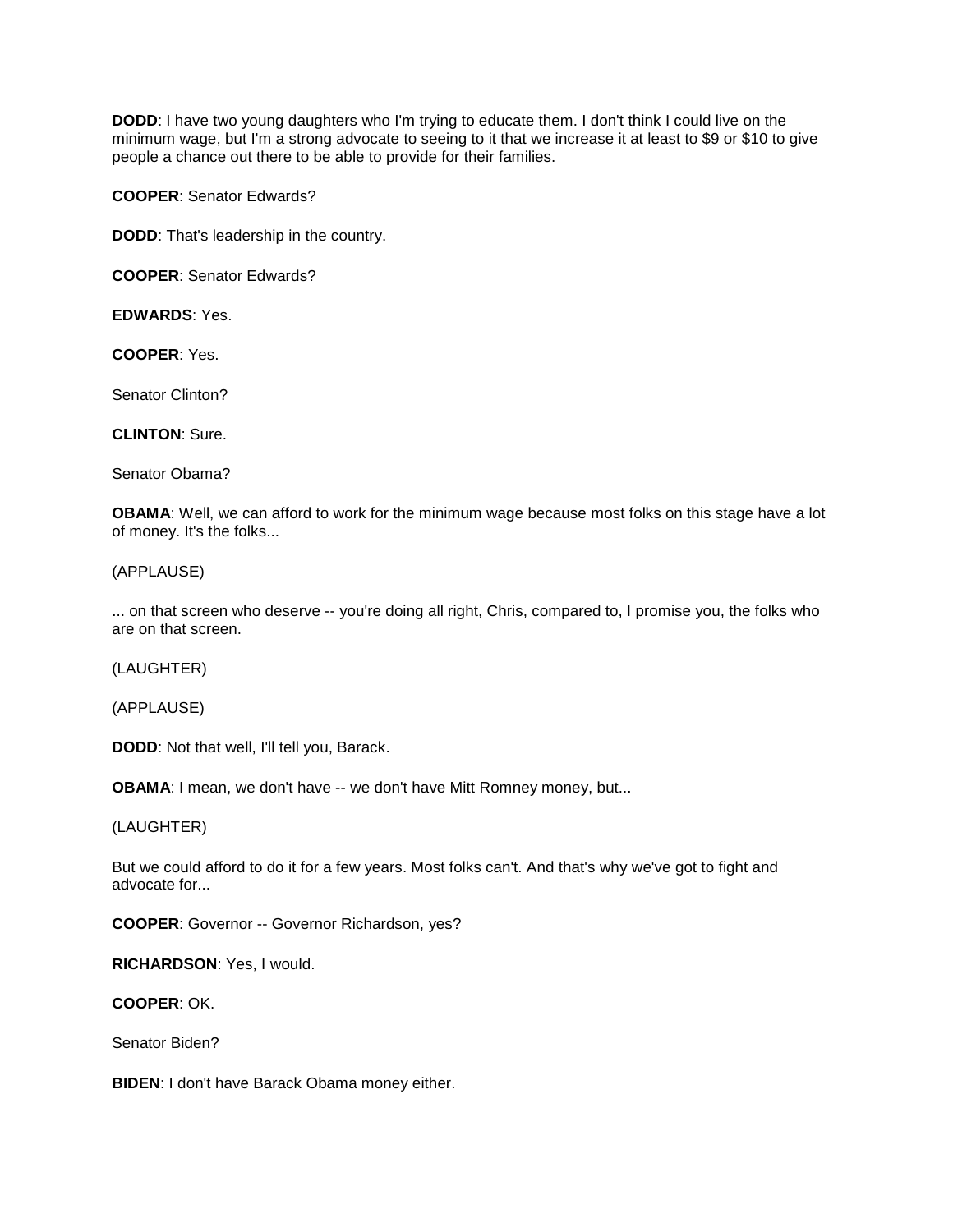# (LAUGHTER)

My net worth is \$70,000 to \$150,000. That's what happens you get elected at 29. I couldn't afford to stay in the Congress for the minimum wage. But if I get a second job, I'd do it.

(LAUGHTER)

**COOPER**: Congressman Kucinich?

**KUCINICH**: Anderson, I live in the same house I purchased in 1971 for \$22,500. I think we need to increase the minimum wage and so all my neighbors can get an increase in their wages.

**COOPER**: So would you work for it?

**KUCINICH**: I would.

**COOPER**: OK.

**KUCINICH**: But I wouldn't want to...

**COOPER**: By the way, you'd all get overtime, too. So don't worry about that.

(LAUGHTER)

Let's watch another video here, another question.

**QUESTION**: This is Nancy McDonald from Wilmington, Delaware.

**QUESTION**: We all know that Social Security is running out of money, but people who earn over \$97,500 stop paying into Social Security. What is up with that?

**COOPER**: Senator Dodd, what about that? The Congressional Research Service says that if all earnings were subject to payroll tax, the Social Security trust fund would remain solvent for the next 75 years.

**DODD**: I don't disagree with that. I think frankly this is an issue that comes to a head, as we all know, by the year 2040. Obviously, I think it would be important to start to address the issue. Certainly, we have no ideas, and I would be totally opposed to the privatization of Social Security. That is a very bad idea and I am glad we rejected it.

But one of the ideas is to raise that level above \$97,000.

**COOPER**: Do you support that?

**DODD**: I would support that. That is one of the solutions that would make a lot of sense to me to make the trust fund whole.

**COOPER**: Senator Obama?

**OBAMA**: I think that it is an important option on the table, but the key, in addition to making sure that we don't privatize, because Social Security is that floor beneath none of us can sink.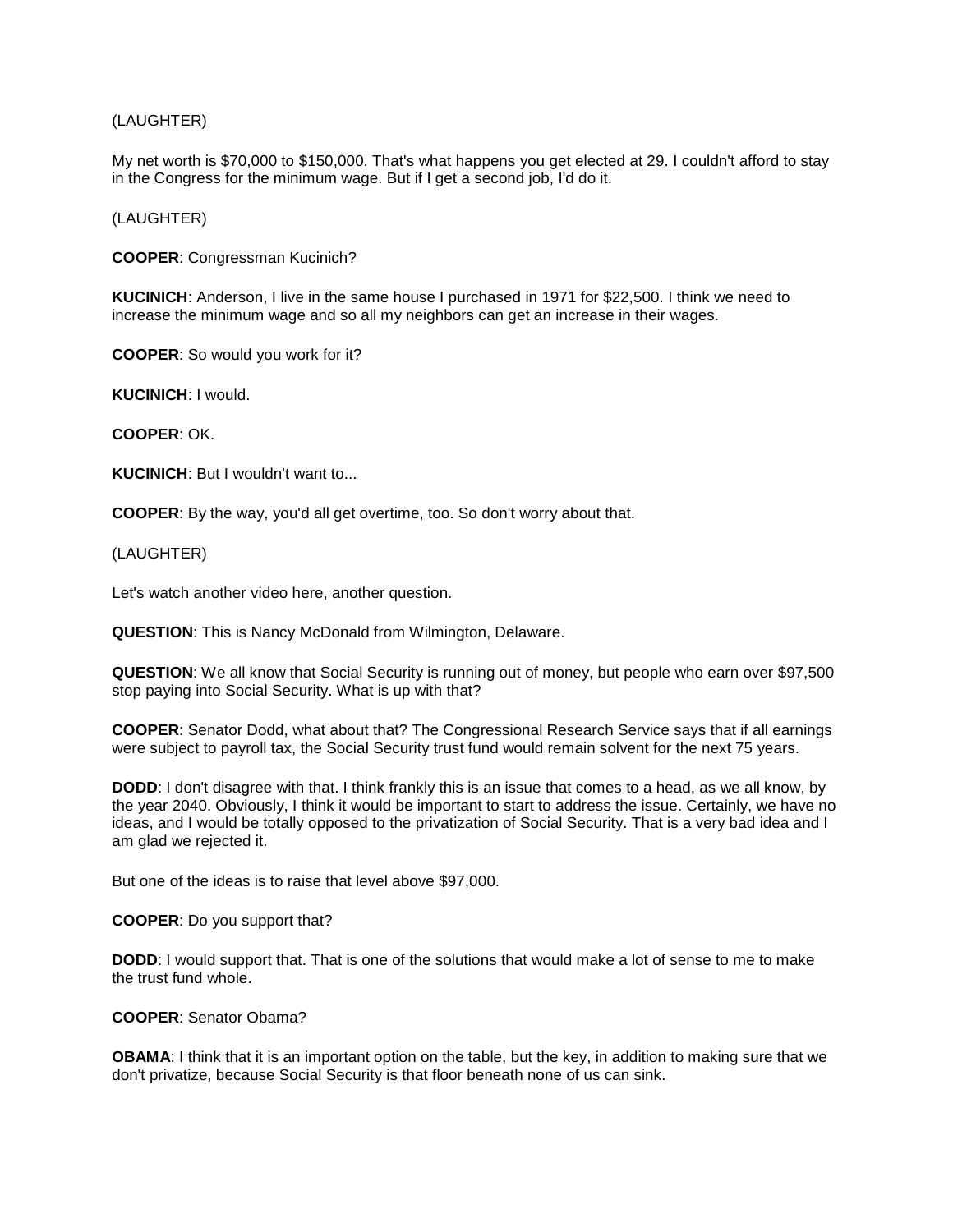**OBAMA**: And we've got to make sure that we preserve Social Security is to do the same thing that Ronald Reagan and Tip O'Neill were able to do back in 1983, which is come up with a bipartisan solution that puts Social Security on a firm footing for a long time.

**COOPER**: Another question on Social Security.

**QUESTION**: What's the dirtiest little secret in Washington? The U.S. is going broke. With the retirement of the baby boomers, things are only going to get worse. Fed Chairman Bernanke has said Medicare, Medicaid and Social Security need to be radically changed to avoid this crisis, yet everything is business as usual in D.C.

There are two solutions, both of which are politically unpopular: Raise taxes or cut benefits. Which would you choose, and how would you convince the public to support you?

**COOPER**: Governor Richardson?

**RICHARDSON**: The best solution to those two issues is a bipartisan effort to fix it.

**RICHARDSON**: Medicare -- 33 percent of it is diabetes. Let's have major prevention programs, and also ways that we can ensure that we find a cure.

## (APPLAUSE)

Social Security -- stop raiding the Social Security trust fund. Stop talking about privatization.

## (APPLAUSE)

And then thirdly, let's look at a universal pension, 401(k) universal pension, that would assure portability for those that want to keep their pensions as they move into other professions.

But what we need is a bipartisan effort. Put this issue aside. If I'm president, I would take this issue and I would say, Republicans, Democrats, within a year, let's find a solution. No politics. This is the safety net of this country.

**COOPER**: Here's a question on taxes.

**QUESTION**: This here is a two-part question.

(SINGING): Pay taxes on my clothes and food, pay taxes on my place, pay taxes on my moisturizer, I pay taxes on my weights. I pay taxes on my land. Every year, y'all make me pay. I pay tax on this guitar so I can sing for you today.

My taxes put some kids in college I can't afford to send myself. Now, tell me, if you were elected president, what would you do to help?

Also, I got a parking ticket last week. Could one of y'all pardon me?

(APPLAUSE)

**COOPER**: Senator Biden, this guy's overtaxed.

**BIDEN**: First of all, change the tax structure. We are giving people tax breaks who don't need it. The top 1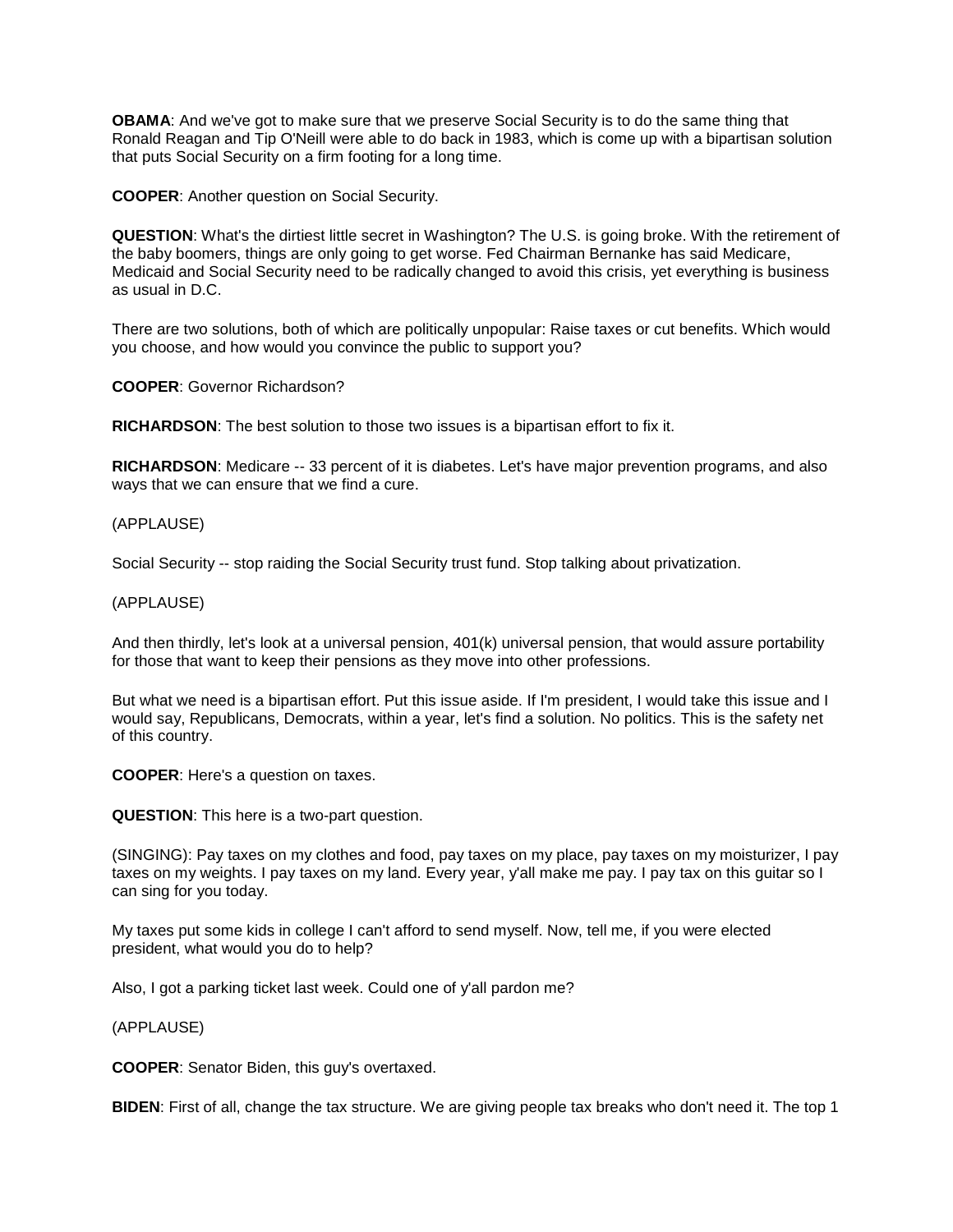percent got an \$85 billion a year tax break. It is not needed.

## (APPLAUSE)

My dad used to have an expression -- don't tell me what you value; show me your budget.

And the budget we have here is we all dance around it. We need more revenue to be able to pay for the things the governor and everybody else talks about.

And there's only one way to do it. You either raise taxes or take tax cuts away from people who don't need them. I'd take them away from people who don't need them.

## (APPLAUSE)

**COOPER**: I'm sorry. There's another tax question right here.

**QUESTION**: My name is Marcus Benson from Minneapolis. And I'd like to know, if the Democrats come into office, are my taxes going to rise like usually they do when a Democrats gets into office?

**COOPER**: Congressman Kucinich, are the taxes going to rise?

**KUCINICH**: The answer is no; that we're going to stop the tax increases that President Bush gave to people in the top brackets. We're going to end war as an instrument of policy, with the defense policy of strength through peace.

So we're not going to be borrowing money from China to fight wars in Baghdad. We're going to lower our trade deficit by ending NAFTA and the WTO and going back to trade based on worker's rights.

We're going to have a change in our economy so that people will be able to get something for the taxes they pay but they're not going to have to pay more.

## (APPLAUSE)

**COOPER**: One of the most popular topics that we got questions on was health care. We, frankly, were overwhelmed with videos on health care, so we put several of them together.

I want to show you some personal stories.

**QUESTION**: Mark and Joel Strauss, Davenport, Iowa. Not every parent has the luxury of two loving sons to care for them during Alzheimer's.

**QUESTION**: My question for the candidates is, people like us -- the baby boomer generation -- is going to see a boom of Alzheimer's over the upcoming decades.

What are you prepared to do to fight this disease now?

**QUESTION**: Hi. These are my grandmothers. Both of them suffered from diabetes and ultimately died of massive heart attacks.

This is my mother. She suffers from diabetes and she's also had a heart attack.

The statistics for women with heart disease are staggering. What I'd like to know is, how do each of you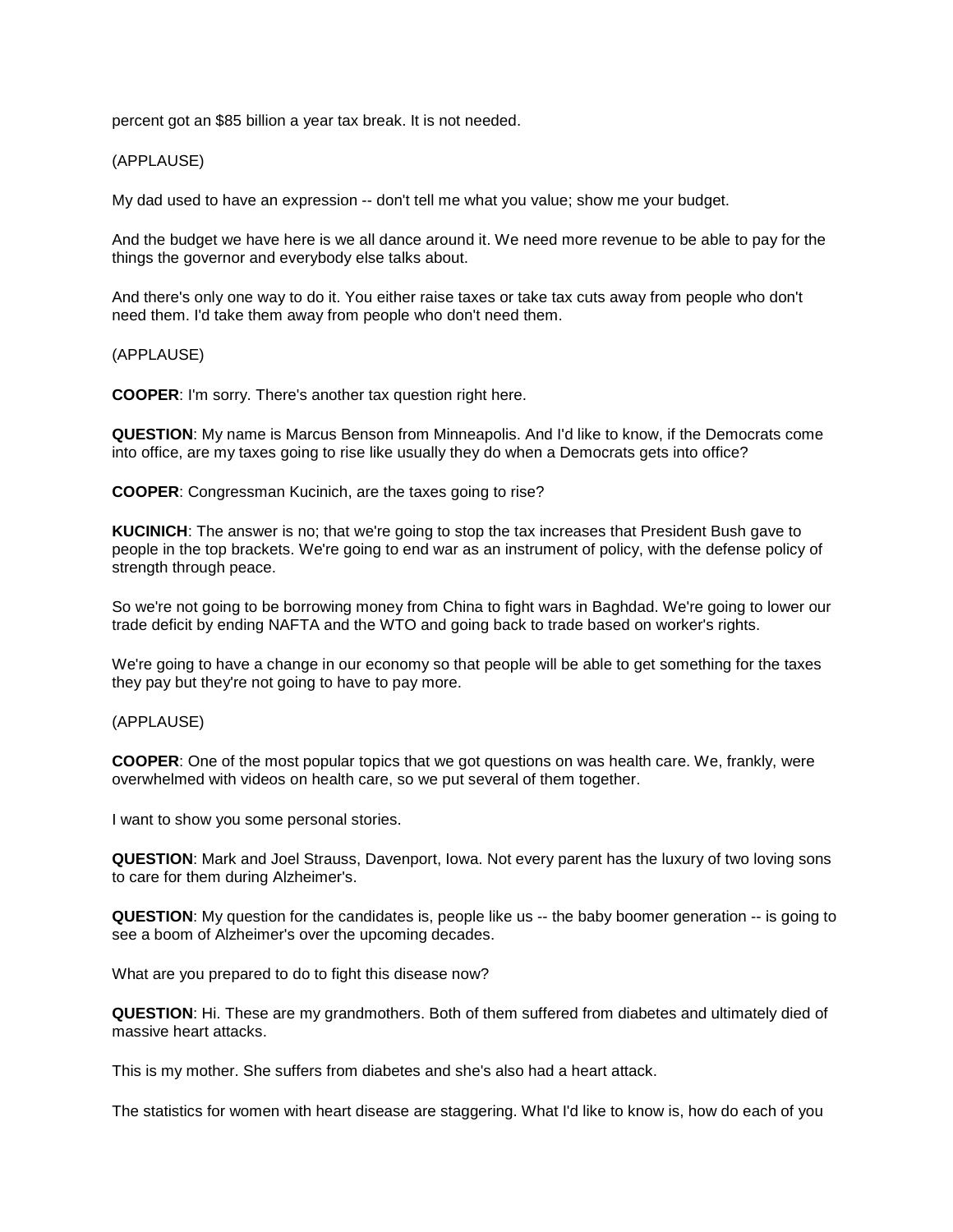plan on addressing chronic disease and preventative health in your health care plans? I would like my mother to be around to see her grandchildren.

**QUESTION**: Hi. My name is Kim. I'm 36 years old and hope to be a future breast cancer survivor from Long Island. My chances for survivor aren't as good as they might be, however, because like millions of Americans, I've gone for years without health insurance that would have allowed me to take preventative medicine.

**QUESTION**: What would you as president do to make low-cost or free preventive medicine available for everybody in this country? Thank you.

# **(VIDEO CLIP)**

**COOPER**: Senator Obama, 45 million uninsured Americans. Senator Edwards says your plan doesn't really provide universal coverage. Does it?

**OBAMA**: Absolutely it does. John and I have a disagreement. John thinks that the only way we get universal coverage is to mandate coverage. I think that the problem is not that people are trying to avoid getting health care coverage.

It is folks like that who are desperately in desire of it, but they can can't afford it.

**OBAMA**: And I know from personal experience. My mother, when she was between jobs, contracted cancer, and she spent the last few months of her life trying to figure out whether or not she was going to be able to pay for the treatments.

It is an outrage. How is that the wealthiest nation on Earth cannot afford to provide coverage to all people? And that's why I put forward a plan.

# (APPLAUSE)

But let's understand this. Everybody here is going to have a plan. John's got a plan. I've got a plan. Hopefully, everybody here will provide a plan for universal coverage.

But we've had plan before, under a Democratic president in the '90s and a Democratic Congress. We couldn't get it done because the drug insurance -- drug and insurance companies are spending \$1 billion over the last decade on lobbying.

# (APPLAUSE)

And that's why we've got to have a president who is willing to fight to make sure that they don't have veto power. They can have a seat at the table, but they can't buy every single chair when it comes to crafting the sort of universal health care that's going to help the folks that you saw in that video.

# **COOPER**: Senator Edwards...

# (APPLAUSE)

**COOPER**: Senator Edwards, does Senator Obama provide universal coverage?

**EDWARDS**: No, because the only way to provide universal coverage is to mandate that everyone be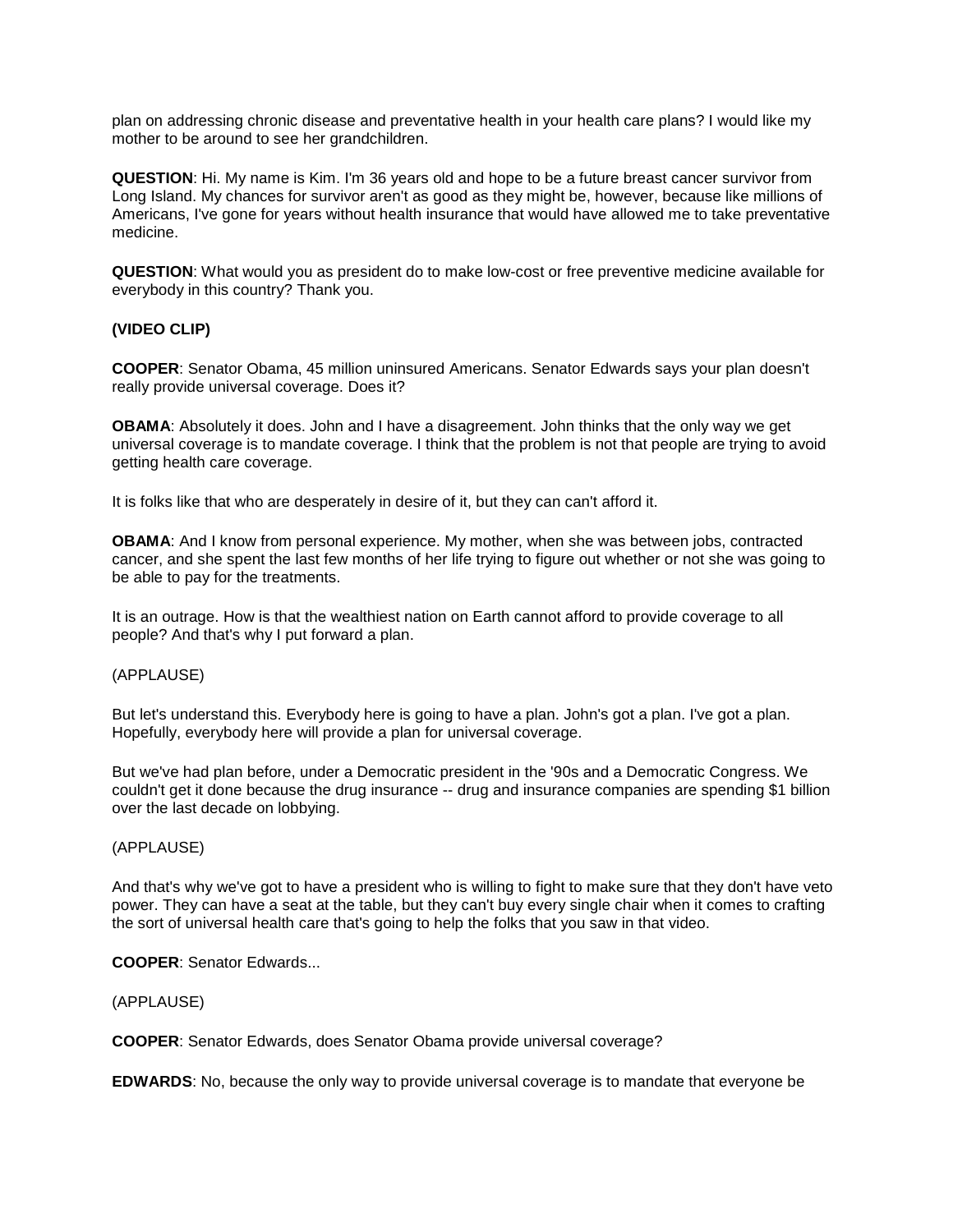covered.

But I want to say, you know, I came out with a universal plan several months ago. A couple of months later, Senator Obama came out with a plan. He's made a very serious proposal, and I'm not casting aspersions on his plan. I think it's a very serious proposal. It just doesn't cover everybody. The only way to cover everybody is to mandate it.

And the stories we have just heard, from diabetes, to Alzheimer's, to cancer -- there are millions of people in this country who are suffering so badly. And just this past week -- in fact, you were with me on the third day -- I went on a three-day poverty tour in America.

The last day, I was with a man in western Virginia, in the Appalachian mountains -- 51 years old, three years younger than me.

**EDWARDS**: He'd been born with a severe cleft palate, and he was proud of the fact that someone had finally volunteered to correct it. He had not been able to talk -- I want to finish this. He had not been able to talk until it was fixed.

Here was the problem. It was fixed when he was 50 years old. For five decades, James Lowe (ph) lived in the richest nation on the planet not able to talk because he couldn't afford the procedure that would've allowed him to talk. When are we going to stand up and do something about this?

We have talked about it too long. We have got to stand up to the insurance companies and the drug companies that Barack just spoke about. It is the only way we're ever going to bring about real change. We should be outraged by these stories.

**COOPER**: Senator Clinton, this goes back to the first question that we got. How is it going to be any different under your administration?

**CLINTON**: Well, first, I want to thank Mark and Joel and Charity and Kim and Mike. You know, it's not easy coming in front of the entire world and talking about your Alzheimer's, or your diabetes or your breast cancer, or your disability.

**CLINTON**: But the fact that this is happening in a country as rich as ours is just a national disgrace.

And, yes, I did try in '93 and '94, and I like to say I have the scars to show for it, but I learned a lot about what we have to do. And having a plan, yes, that's part of it. But more important, we have to have a sense of national commitment that universal health care is an American value.

We have to quit being told the special interests, like the insurance companies and the drug companies, that, somehow, we can't do what most other developed countries do, which is cover everybody and provide decency and respect to every single person in this country with health care.

(APPLAUSE)

**COOPER**: All right. I've got another question on health care.

Let's watch.

**QUESTION**: Hi, this is Lucia Ballie (ph) for a group of friends on the east side of L.A. And our question is: Does your health care plan cover undocumented workers?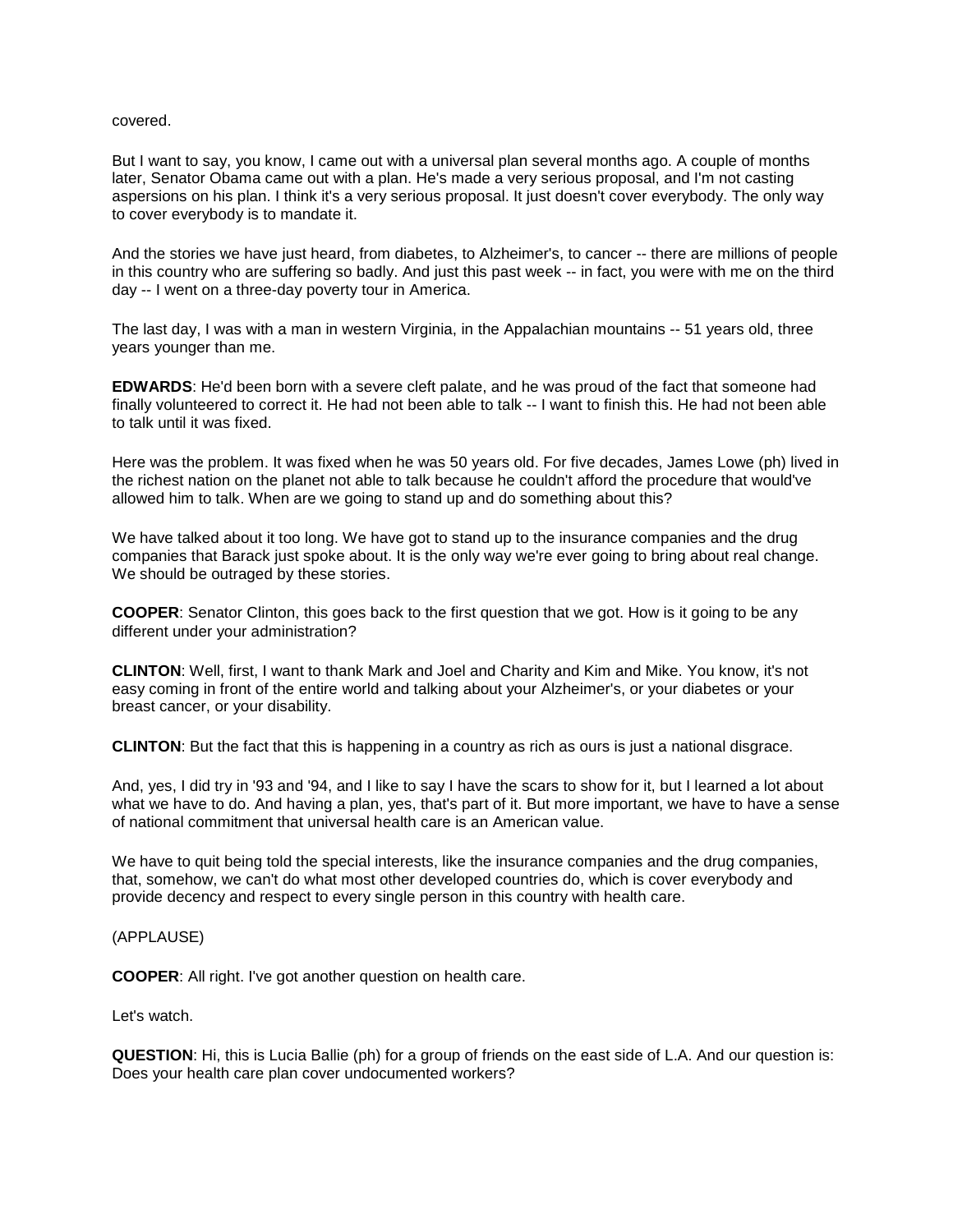# **QUESTION**: Thank you.

## **COOPER**: Senator Dodd?

**DODD**: First of all, I hope all of us get a chance to comment on this issue. This is a huge issue that deserves the attention and every candidate here ought to have the chance to talk about health care.

## (CROSSTALK)

**DODD**: First of all, the woman with the Alzheimer's issue -- stem cell research. Under a Dodd administration, stem cell research will be conducted so they can deal with diabetes.

## (APPLAUSE)

Regarding the family that's talking about diabetes, 49 percent of our school districts have exclusive contracts with soft drink companies and junk food companies because we're not funding enough in our education system.

## (APPLAUSE)

That's an obesity problem as well.

**COOPER**: Would your plan cover undocumented workers?

**DODD**: It would. People who live in this country -- children certainly would be covered. And I'm in support of the immigration policy here that requires them to contribute so that...

**COOPER**: So that's a yes?

**DODD**: If they're paying part of that thing, then they also get covered. Because, frankly, I don't want them contributing disease problems and health issues to the rest of the...

**COOPER**: Let's try to answer the question.

**COOPER**: Would your plan, Governor Richardson, cover undocumented workers?

**RICHARDSON**: Yes, it would. It should cover everybody.

## (APPLAUSE)

In this country, no matter who you are, whether you're a ditch-digger, you're a teacher, you're a CEO, you're a waiter, you're a maid, every American deserves the right to the best possible quality health care.

## (APPLAUSE)

That would be part of my plan. But also, it is prevention. It's starting early with kids. It's having -- get rid of junk food in schools, as I did in New Mexico...

# (LAUGHTER)

... a healthy breakfast for every child, mandatory phys ed, research into Alzheimer's, into cancer, into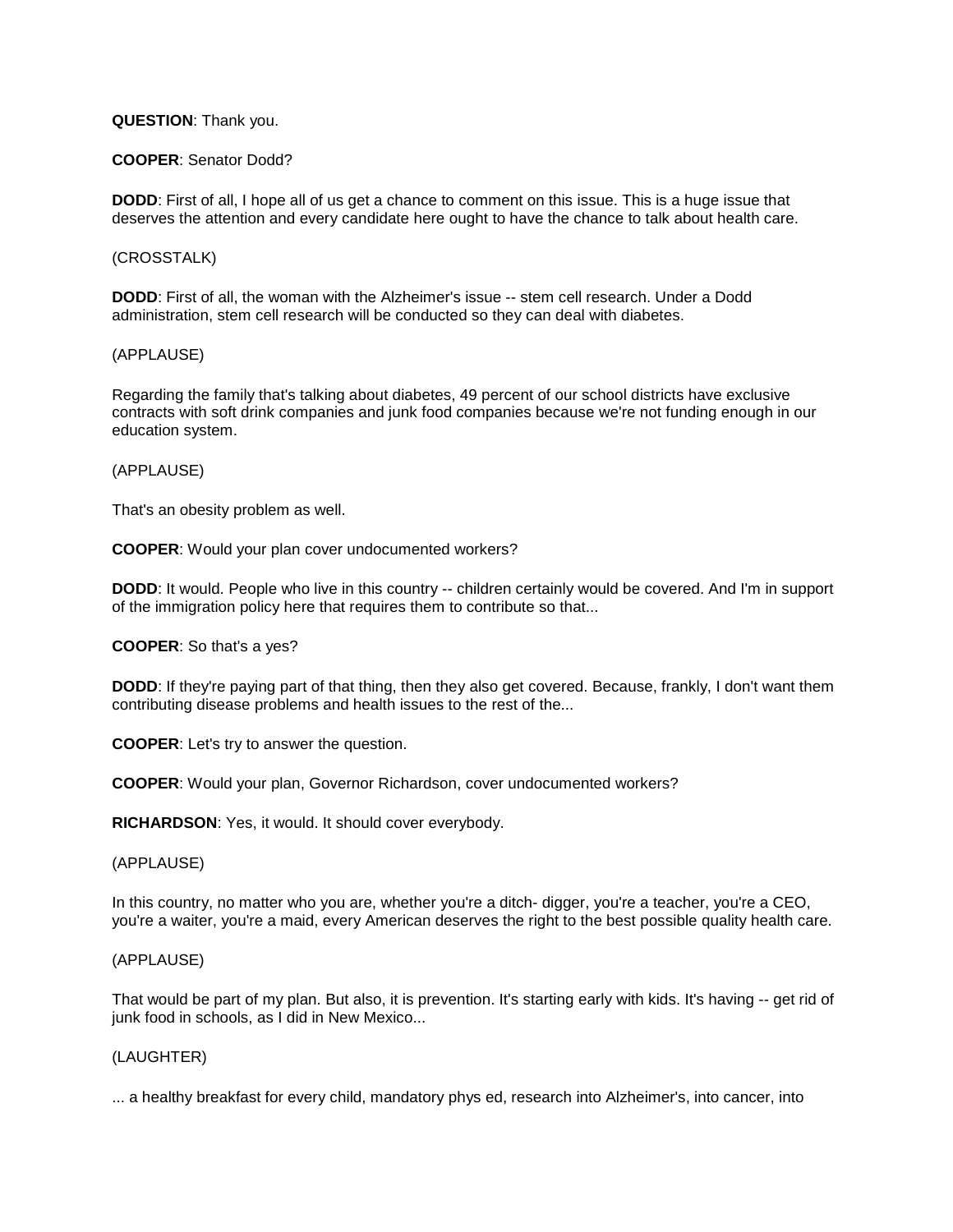stem cell.

**COOPER**: OK. Another question from a YouTube viewer.

**QUESTION**: Hi. My name is Chris Nolan and I'm a Democratic precinct committeeman from Mundelein, Illinois. And my question is for Hillary Clinton.

With Bush, Clinton, and Bush again serving as the last three presidents, how would electing you, a Clinton, constitute the type of change in Washington so many people in the heartland are yearning for, and what your campaign has been talking about?

I was also wondering if any of the other candidates had a problem with the same two families being in charge of the executive branch of government for 28 consecutive years, if Hillary Clinton were to potentially be elected and then re-elected.

**QUESTION**: Good luck. And, whoever becomes the nominee, I'm pulling for you.

**QUESTION**: Go Democrats!

(APPLAUSE)

**COOPER**: The question is for Senator Clinton.

**CLINTON**: Well, I think it is a problem that Bush was elected in 2000.

(APPLAUSE)

**CLINTON**: I actually thought somebody else was elected in that election, but...

(APPLAUSE)

**CLINTON**: Obviously, I am running on my own merits, but I am very proud of my husband's record as president of the United States.

(APPLAUSE)

**CLINTON**: You know what is great about this is look at this stage and look at the diversity you have here in the Democratic Party. Any one of us would be a better president than our current president or the future Republican nominee.

(APPLAUSE)

**CLINTON**: So I'm looking forward to making my case to the people of this country...

**COOPER**: Time.

**CLINTON**: ... and I hope they will judge me on my merits.

**COOPER**: Thirty seconds, Senator Gravel. Do you have a problem with it?

**GRAVEL**: Well, yes, I do, a serious problem. The Democratic Party used to stand for the ordinary working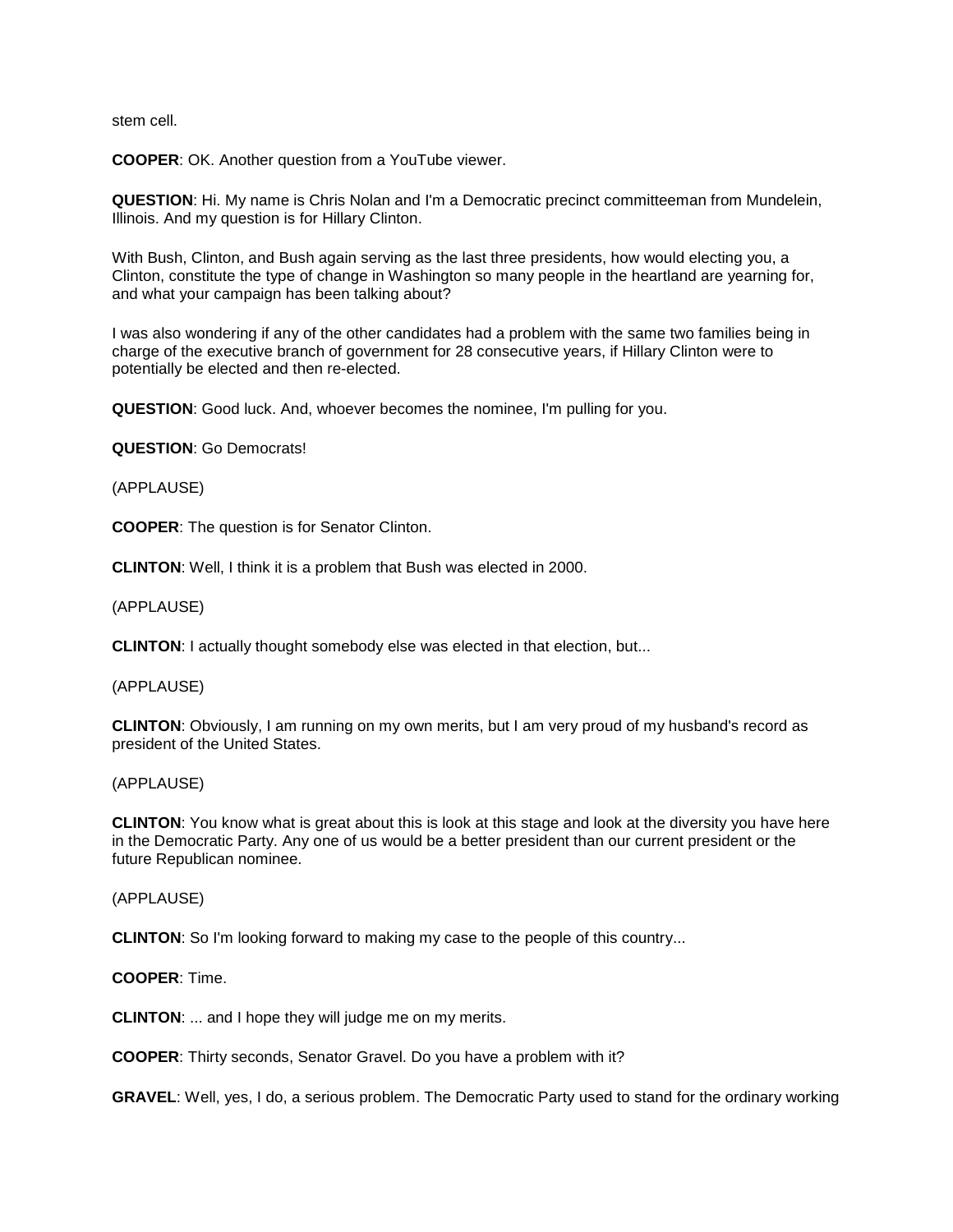man. But the Clintons and the DLC sold out the Democratic Party to Wall Street.

Look at where all the money is being raised right now, for Hillary, Obama and Edwards. It's the hedge funds, it's Wall Street bankers, it's the people who brought you what you have today.

Please wake up. Just look at the New York Times of the 17th of July that analyzes where the money's coming from.

**COOPER**: Time's up.

**GRAVEL**: It comes from the bankers on Wall Street and of course hedge funds, which is code for bankers on Wall Street. And they're lock, stock and barrel in their pocket.

**COOPER**: Since you went to Senator Obama, we'll let you respond, if you want.

**OBAMA**: Look, I think every single question we've heard you see cynicism about the capacity to change this country. And the question for the American people, who desperately want change, is: Who's got a track record of bringing about change?

Who can unify the country, so that we're not just talking about Democrats and Republicans, but we're talking about Americans? And who can overcome the special interests in Washington so that we have a president of the United States who is fighting on behalf of ordinary people?

**COOPER**: In our remaining...

**OBAMA**: And that, I think, is going to be the kind of president that is going to be elected -- is going to be nominated by the Democrats, and I believe that I'm best qualified to fill that role.

**COOPER**: In our remaining few minutes, the questions turn to two subjects -- God and guns. First question.

**QUESTION**: Hi, I'm Zenne Abraham in Oakland, California. The cathedral behind me is the perfect backdrop for this question. This quarter reads "United States of America." And when I turn it over, you find that it reads "liberty, in God we trust." What do those words mean to you? Thank you.

**COOPER**: Senator Biden.

**BIDEN**: Religion informs my values.

**BIDEN**: My reason dictates outcomes. My religion taught me about abuse of power. That's why I moved to write the Violence Against Women Act. That's why I take the position I take on Darfur. It came about as a consequence of the reasoning that we're able to do it.

You know, look, I don't think they're inconsistent. I don't find anything inconsistent about my deep, religious beliefs and my ability to use reason. I think the coin's got it just right. I think I have it in perspective.

**COOPER**: Here's a question from the other side of the coin.

**QUESTION**: Good evening. My name is Stephen Marsh of Thousand Oaks, California, proud citizen of the United States of America that does not believe in God. However, the former President Bush said this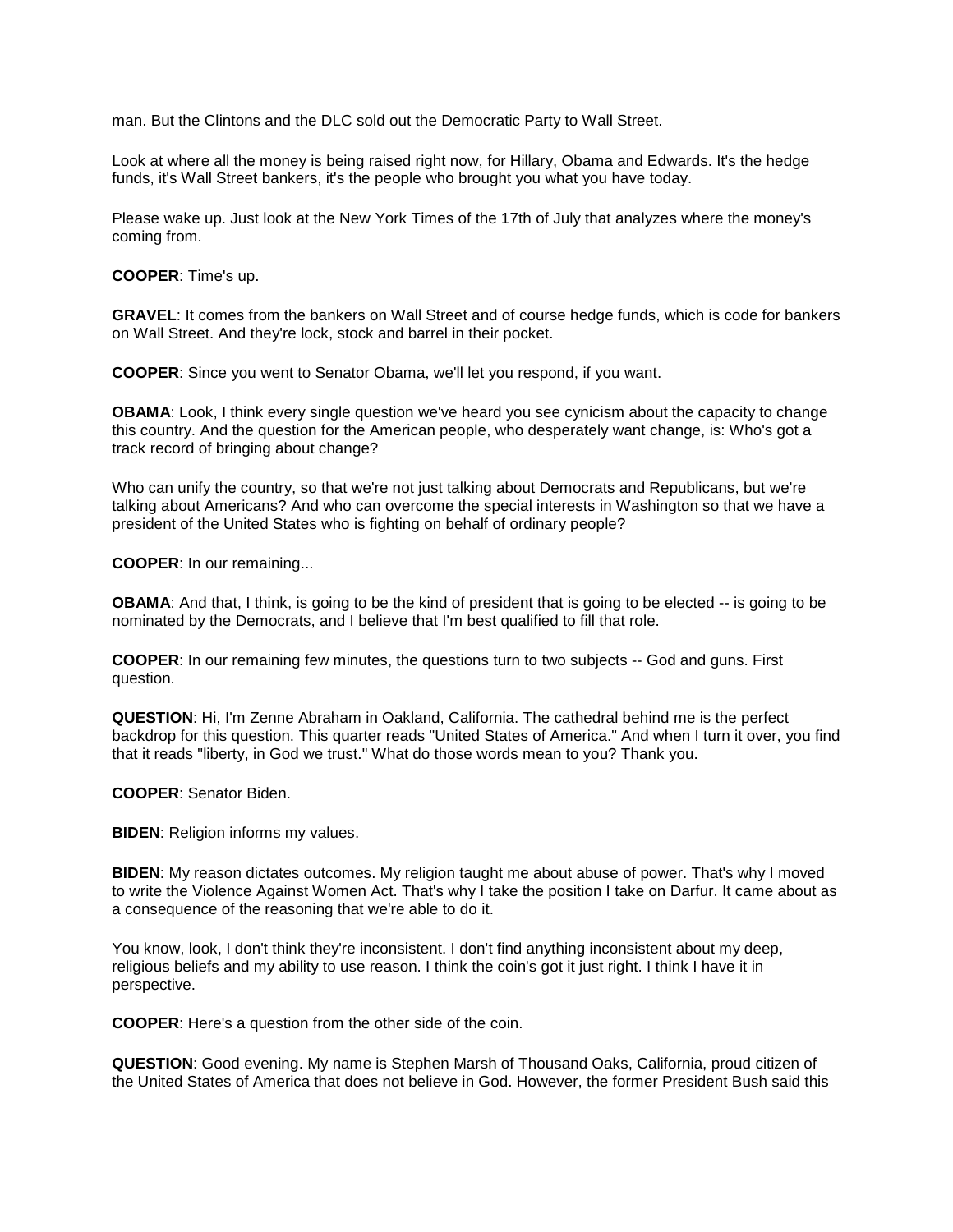statement was an oxymoron.

Now, I am worried about the amount of time given to evangelical concerns while secular voters are more or less getting a snubbed -- the faith and politics forum.

So my question is this: Am I wrong in fearing a Democratic administration that may be lip service to the extremely religious as much as the current one? And if so, why? Thank you for your time.

## **COOPER**: Senator Edwards?

**EDWARDS**: As president of the United States, we will embrace and lift up all Americans, whatever their faith beliefs or whether they have no faith beliefs, as Stephen just spoke about. That's what America is.

Now, my faith is enormously important to me personally. It's gotten me through some hard times, as I'm sure that's true of a lot of the candidates who are on this stage.

But it is crucial that the American people know that as president it will not be my job -- and I believe it would be wrong -- for me to impose my personal faith beliefs on the American people or to decide any kind of decision, policy decision, that will affect America on the basis of my personal faith beliefs.

## (APPLAUSE)

**COOPER**: Senator Obama?

**OBAMA**: I am proud of my Christian faith. And it informs what I do. And I don't think that people of any faith background should be prohibited from debating in the public square.

**OBAMA:** But I am a strong believer in the separation of church and state, and I think that we've got to translate...

## (APPLAUSE)

By the way, I support it not just for the state but also for the church, because that maintains our religious independence and that's why we have such a thriving religious life.

But what I also think is that we are under obligation in public life to translate our religious values into moral terms that all people can share, including those who are not believers. And that is how our democracy's functioning, will continue to function. That's what the founding fathers intended.

**COOPER**: Another question regarding guns.

## (APPLAUSE)

**QUESTION**: Good evening, America. My name is Jered Townsend from Clio, Michigan.

To all the candidates, tell me your position on gun control, as myself and other Americans really want to know if our babies are safe.

This is my baby, purchased under the 1994 gun ban. Please tell me your views.

Thank you.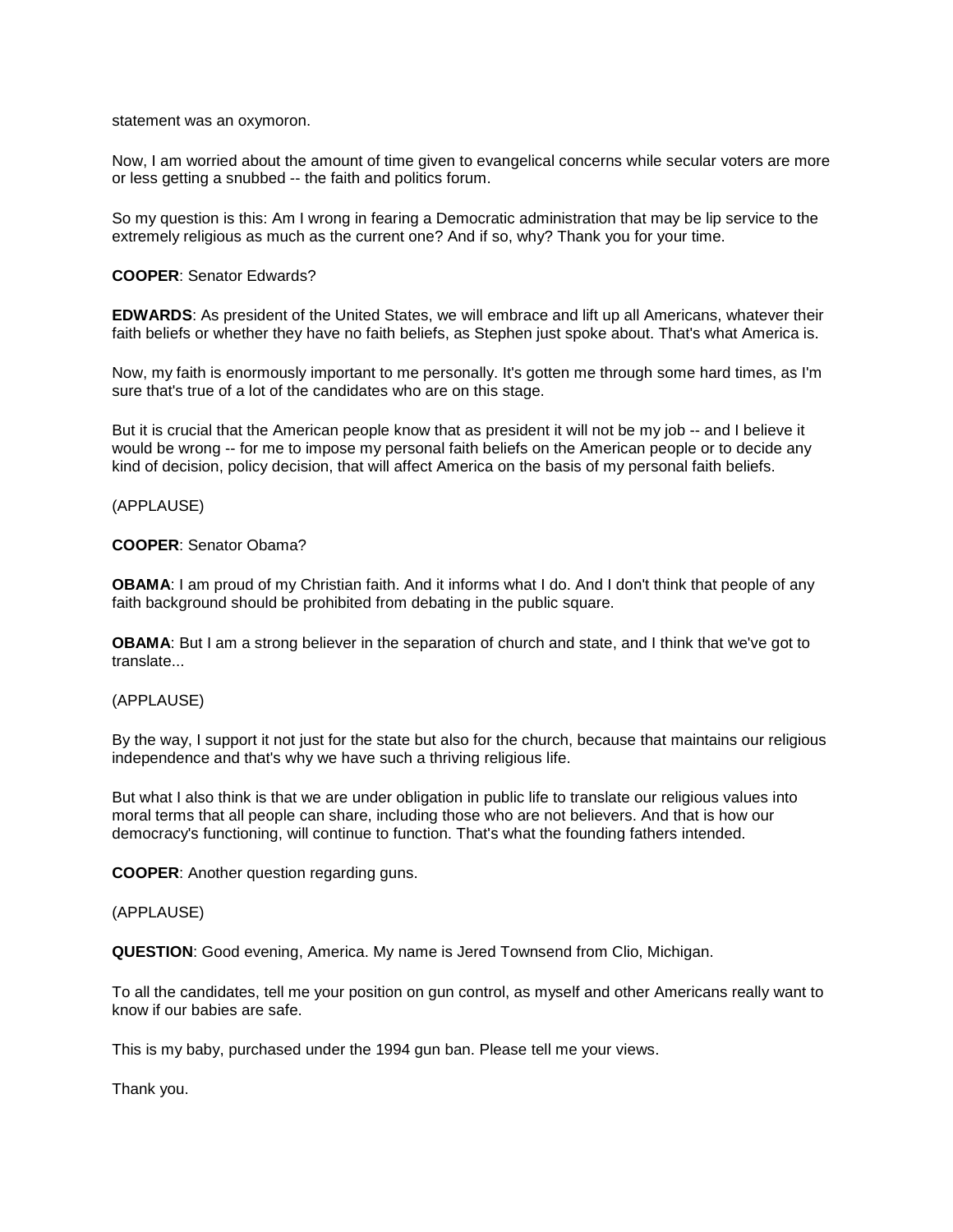**COOPER**: Governor Richardson, you have one of the highest NRA ratings.

**RICHARDSON**: The issue here, I believe, is instant background checks.

**RICHARDSON**: Nobody who has a criminal background or is mentally ill should be able to get a weapon. That is the key, and that includes gun sales. That includes gun sales at gun shows.

The key is going to be also attacking poverty, bringing people together, dealing with those kids in the ghettos that are heavy users of gun violence and they are victims of gun violence, to make sure that this country attacks the core problems of poverty, having child care, bringing parents together.

**COOPER**: Senator Biden, are you going to be able to keep his baby safe?

**BIDEN**: I'll tell you what, if that is his baby, he needs help.

(APPLAUSE)

I think he just made an admission against self-interest. I don't know that he is mentally qualified to own that gun. I'm being serious. Look, just like me, we go around talking about people who own guns. I am the guy who originally wrote the assault weapons ban, that became law, and then we got defeated and then Dianne Feinstein went to town on it and did a great job.

**BIDEN**: Look, we should be working with law enforcement, right now, to make sure that we protect people against people who don't -- are not capable of knowing what to do with a gun because they're either mentally imbalanced and/or because they have a criminal record, and...

**COOPER**: Time.

**BIDEN**: Anyway...

(APPLAUSE)

**COOPER**: We got one more question. Before...

**BIDEN**: ... I hope he doesn't come looking for me.

(LAUGHTER)

Before we do -- we've got one more question. Before we get to that, we're going to play our last YouTubestyle campaign video from the Obama campaign.

# **(BEGIN VIDEO CLIP)**

**OBAMA**: We want an end to this war. And we want diplomacy and peace. Not only can we save the environment; we can create jobs and opportunity. We're tired of fear. We're tired of division. We want something new. We want to turn the page.

(APPLAUSE)

The world as it is is not the world as it has to be.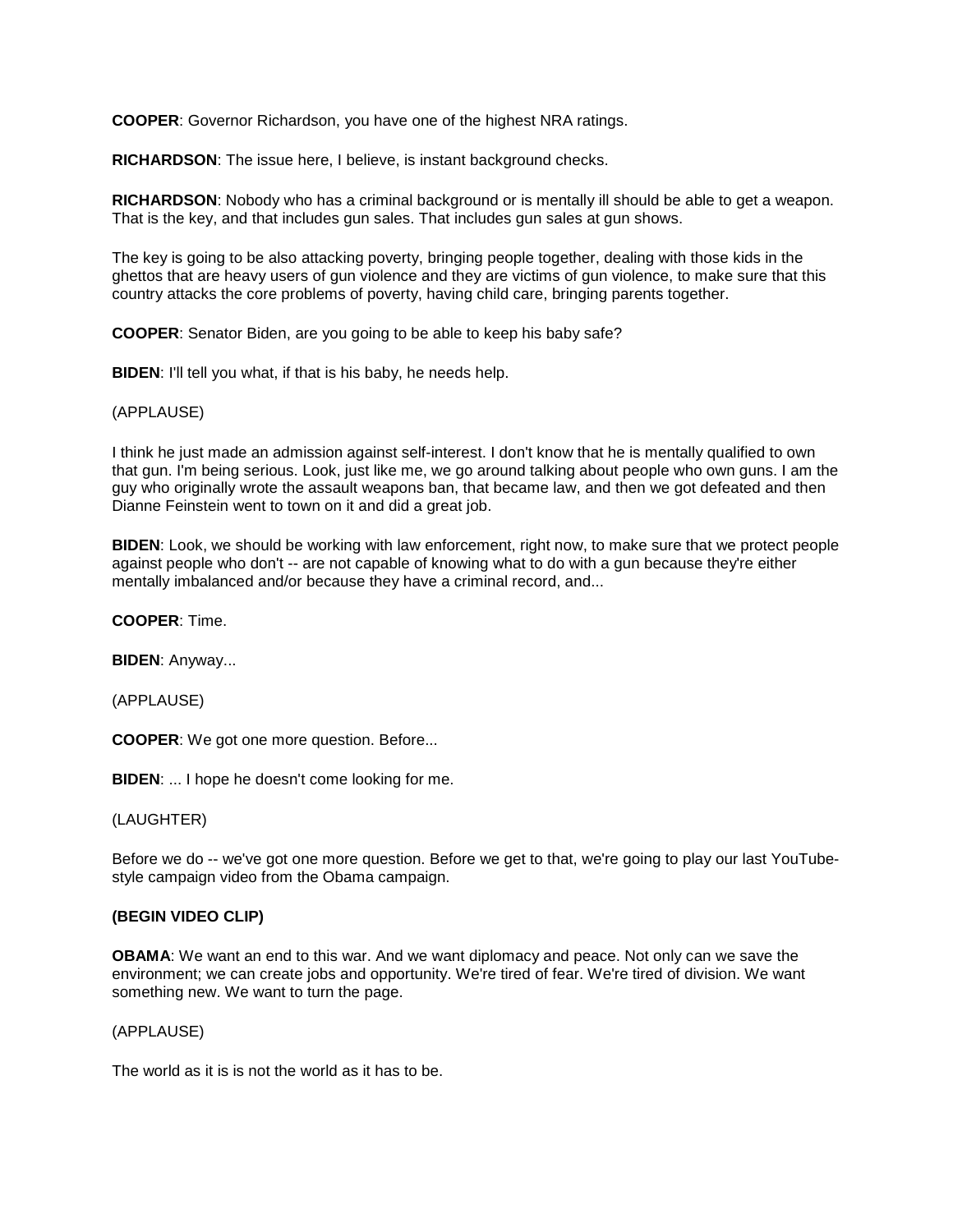# **(END VIDEO CLIP)**

**COOPER**: And this last...

(APPLAUSE)

**COOPER**: This last question from a YouTube viewer will be asked to each of you.

**QUESTION**: My name is Jason Koop, and I am from Colorado Springs, Colorado. And my question is for all of the candidates, and it is intended to lighten up the mood a little bit.

I would like for each of you to look at the candidate to your left and tell the audience one thing you like and one thing you dislike about that particular candidate. And remember, be honest.

**COOPER**: Senator Gravel?

**GRAVEL**: I turn to my left and I like Chris Dodd. I knew his dad, I served with his dad.

I do have a difference of opinion with respect to where the money's coming from.

**GRAVEL**: I've advocated, people, follow the money if you want to find out what's going to happen after any one of these individuals are elected. Follow the money, because it's politics as usual is what you're seeing.

## **COOPER**: Senator Dodd?

**DODD**: I like John Edwards. I love his wife Elizabeth and his family, and I think we've had enough of negative in politics. I have nothing negative to say about the gentleman.

(APPLAUSE)

**COOPER**: You're not going to answer the question. All right. Senator Edwards?

**EDWARDS**: I admire what Senator Clinton has done for America, what her husband did for America.

I'm not sure about that coat.

(LAUGHTER)

**COOPER**: Senator Clinton?

**CLINTON**: Yes, John, it's a good thing we're ending soon.

(LAUGHTER)

You know, I think that Chris Dodd has it absolutely right. I mean, I admire and like very much Barack, as I do with all of the candidates here. And I think that what you've seen tonight is how ready the Democrats are to lead.

**CLINTON**: We are ready to lead the change that America so desperately needs.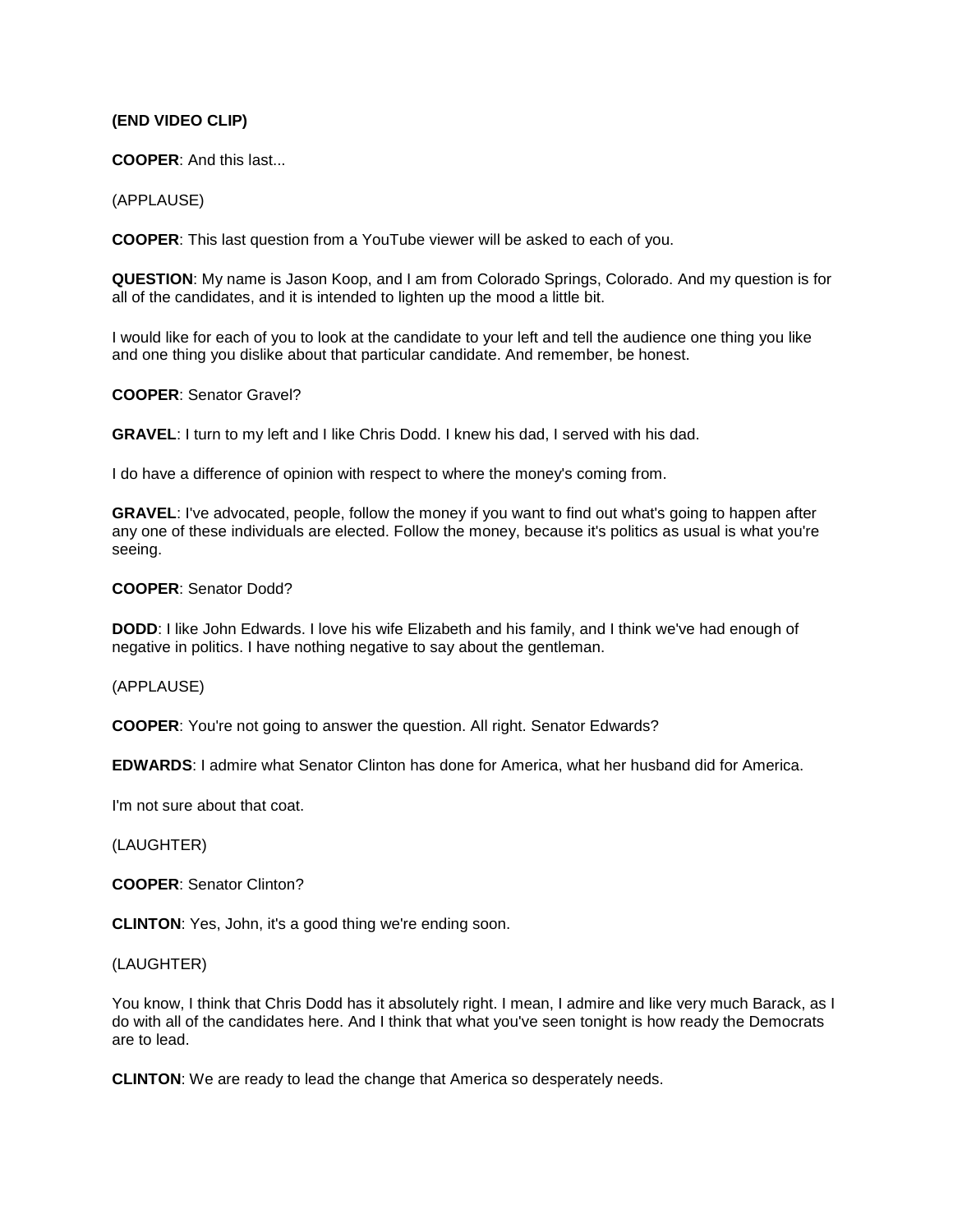**COOPER**: All right. I'll take that as you're not going to answer.

Senator Obama?

**OBAMA**: I actually like Hillary's jacket. I don't know what's wrong with it. And I like the fact that Bill Richardson has devoted his life to public service, because that, I think, is the highest of callings.

(APPLAUSE)

I don't like the fact that he either likes the Yankees or the Red Sox, but doesn't apparently like the White Sox. And we're having a tough time this year.

**COOPER**: Governor Richardson?

**RICHARDSON**: You know, let me just say, I love all of the candidates here.

**RICHARDSON**: In fact, I think they would all do great in the White House as my vice president.

(LAUGHTER)

Let me say something about Joe Biden.

(APPLAUSE)

Joe Biden -- you know, the only negative thing about Joe. We disagree on Iraq very strongly, on Darfur. But this man has devoted his whole life to public service. He's been a distinguished chairman of the Senate Foreign Relations Committee. He's had great contributions in civil rights, in issues relating to gun control, in Supreme Court nominees. He will make an excellent secretary of state for me.

(LAUGHTER)

**COOPER**: Senator Biden?

**BIDEN**: I don't like a damn thing about him. I -- no, I'm only kidding. Only kidding.

(LAUGHTER)

Dennis and I have been friends for 25 years. I think this is a ridiculous exercise.

(LAUGHTER)

Dennis, the thing I like best about you is your wife.

(LAUGHTER)

**COOPER**: Congressman Kucinich, talk about Senator Gravel.

**KUCINICH**: Wait a minute. He talked about my wife.

**COOPER**: Well...